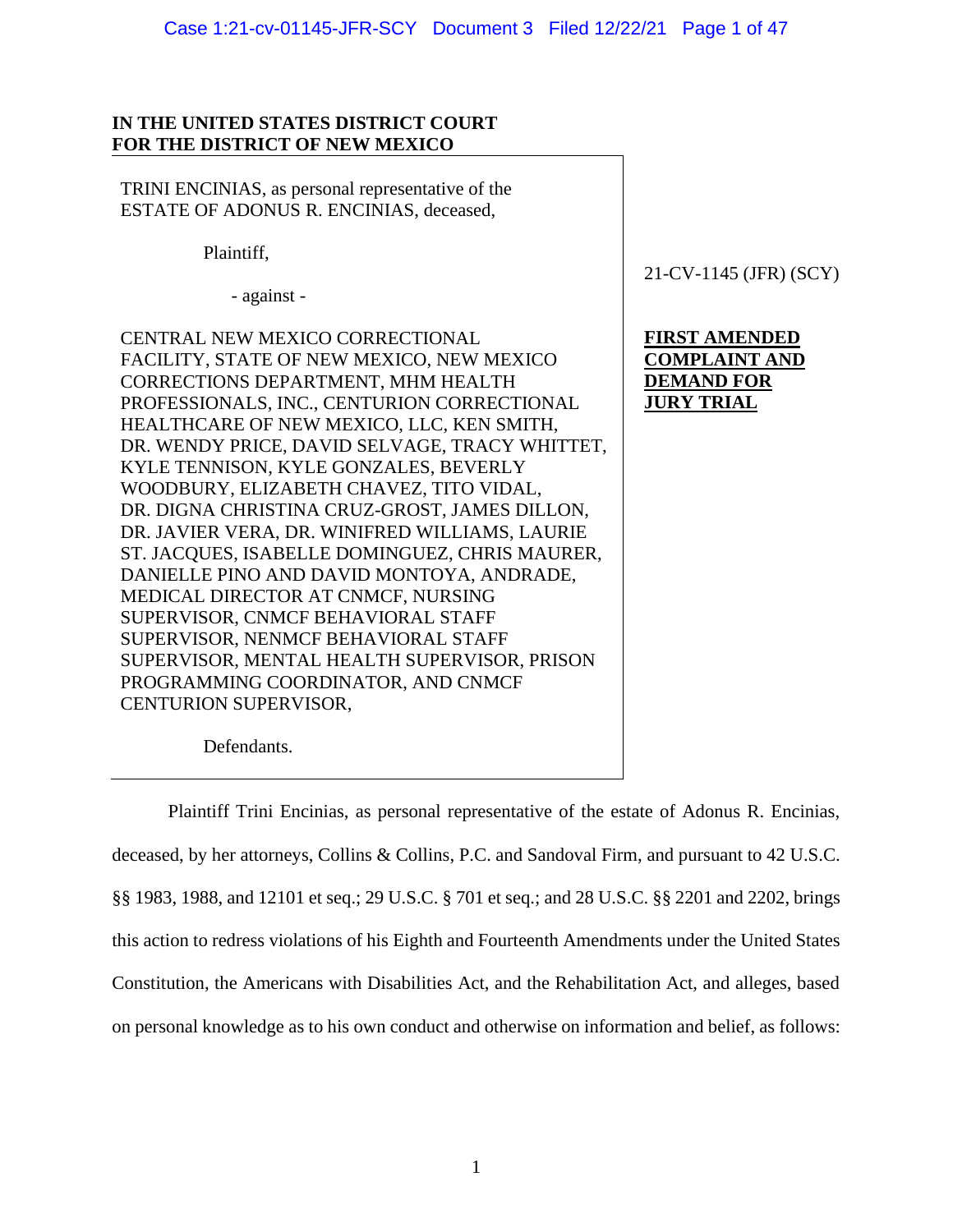#### **JURISDICTION AND VENUE**

1. This action arises under the Eighth and Fourteenth Amendments to the United States Constitution; 42 U.S.C. §§ 1983 and 1988; the Americans with Disabilities Act (42 U.S.C. § 12101 et seq.); and the Rehabilitation Act (29 U.S.C. § 701 et seq.).

2. Subject matter jurisdiction in conferred by 28 U.S.C. §§ 1331 and 1343(a).

3. This Court has personal jurisdiction over each of the entity and individual Defendants because, upon information and belief, all Defendants are domiciled in the State of New Mexico and/or have substantial contacts in the State of New Mexico and purposefully availed themselves of conducting business in New Mexico.

4. Venue is proper here under 28 U.S.C. § 1391(b)(2), because, upon information and belief, a majority of the Defendants reside in this judicial district and the events and omissions giving rise to Plaintiff's claims occurred in this judicial district.

5. Plaintiff need not exhaust his administrative remedies under the Prison Litigation Reform Act, 42 U.S.C. § 1997e (hereinafter "PLRA"), because Mr. Encinias is currently not incarcerated, as he is deceased.

#### **PARTIES**

6. Plaintiff Trini Encinias ("Plaintiff") is the duly appointed personal representative of the estate of Adonus R. Encinias ("Mr. Encinias"), deceased.

7. At all times material to this complaint, the decedent, Mr. Encinias, was a resident of the State of New Mexico and incarcerated at the Central New Mexico Correctional Facility ("CNMCF") at or near the time of his death.

8. Defendant State of New Mexico ("New Mexico") is responsible for the custody, care, health, safety, and medical treatment of all individuals whom it incarcerates through its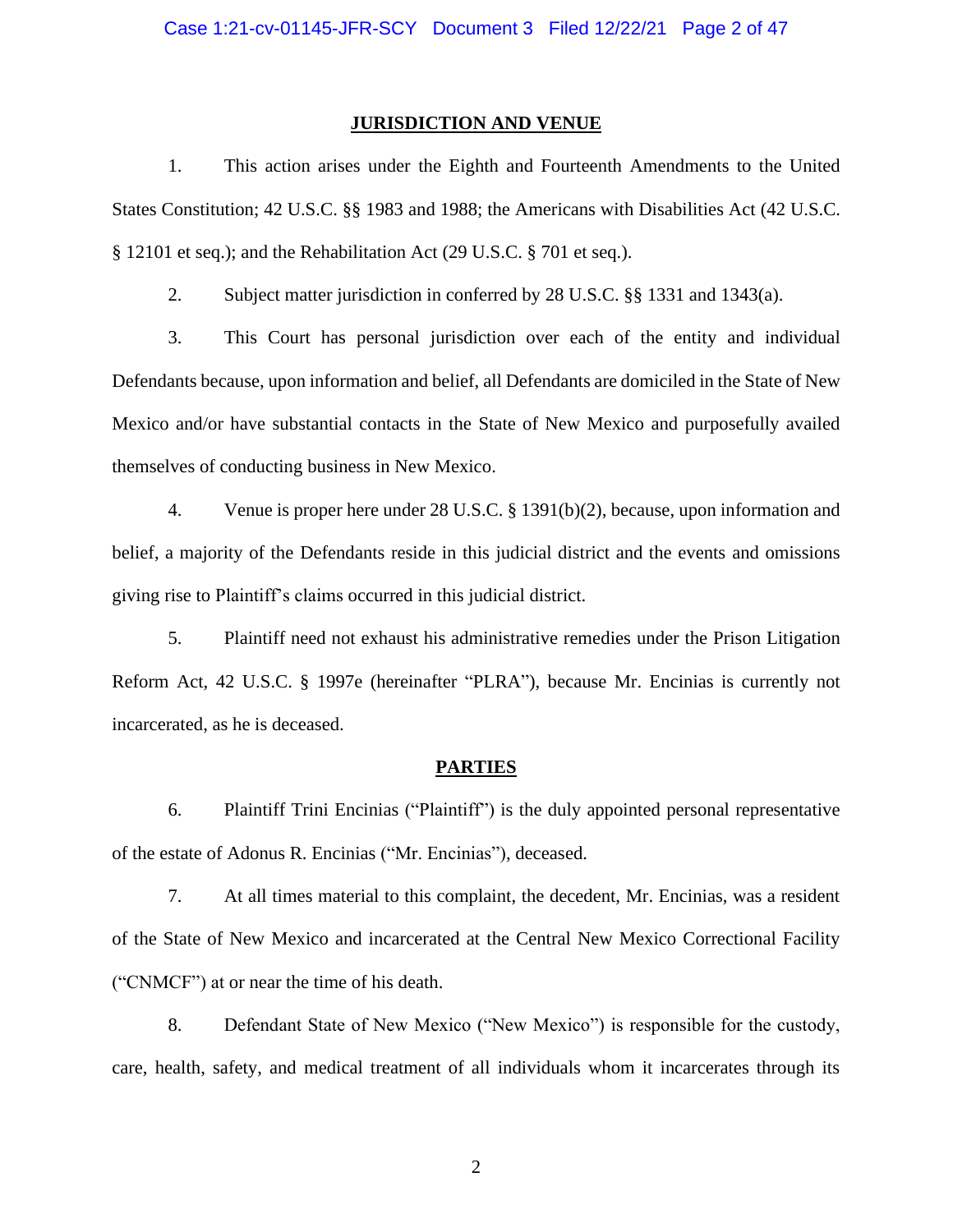#### Case 1:21-cv-01145-JFR-SCY Document 3 Filed 12/22/21 Page 3 of 47

criminal justice system. New Mexico has established and maintains the New Mexico Corrections Department ("NMCD") and CNMCF as constituent departments or agencies. At all relevant times, New Mexico, acting through NMCD and CNMCF, was responsible for the policies, practices, supervision, implementation, and conduct of all NMCD and CNMCF matters and for the appointment, training, supervision and conduct of all NMCD and CNMCF personnel, including the Defendants specifically named herein.

9. Defendants CNMCF and NMCD are entities of the State of New Mexico. NMCD manages and operates CNMCF, and both are engaged in the business of housing individuals who are in various stages of the criminal justice system. At all times relevant to this Complaint, NMCD and CNMCF were responsible for the custody, care, health, safety, and medical treatment of all detainees in its facilities.

10. At all times relevant herein, Mr. Encinias was a detainee at CNMCF, and New Mexico, NMCD, and CNMCF each had a duty to provide medical care and treatment to Mr. Encinias in a manner consistent with applicable and prevailing standards of medical care.

11. Centurion Correctional Healthcare of New Mexico, LLC ("Centurion") is contracted to provide medical services to NMCD prisoners, including CNMCF prisoners, by General Services Contract #16-770-1300-0097 (the "GSC"), which commenced on June 1, 2016 and ended on or about October 31, 2019.

12. Under its contract with NMCD and/or New Mexico, Centurion was acting as the apparent and actual agent, servant, and contractor of NMCD and/or New Mexico, and was responsible for the care, health, safety, and proper medical treatment of all detainees in NMCD's facilities, including Mr. Encinias. Pursuant to that contract, NMCD and/or New Mexico adopted Centurion's policies, practices, habits, customs, procedures, training, and supervision as its own,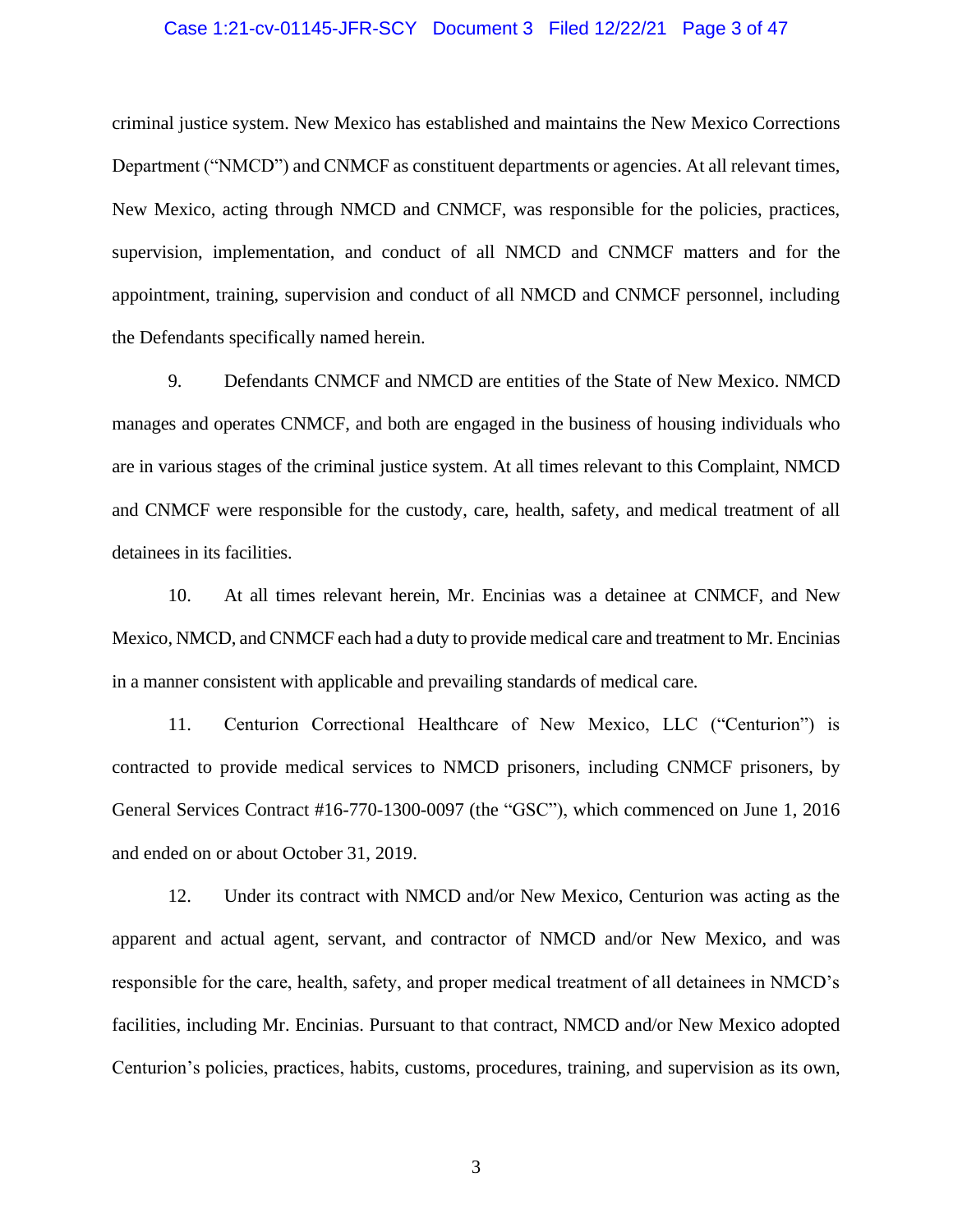#### Case 1:21-cv-01145-JFR-SCY Document 3 Filed 12/22/21 Page 4 of 47

and Centurion adopted NMCD's and/or New Mexico's policies, practices, habits, customs, procedures, training, and supervision as its own.

13. According to the "Health Services Addendum Between MHM Professionals, Inc., and Centurion Healthcare of New Mexico, LLC," Defendant MHM Health Professionals, Inc. ("MHM") agreed to provide medical personnel to Centurion for purposes of providing medical services to NMCD inmates, including those medical personnel providing medical services at CNMCF.

14. Upon information and belief, MHM is a Delaware for-profit corporation and is the employer of said medical personnel provided to Centurion for purposes of providing medical services to NMCD prisoners.

15. As a subcontractor operating under the contract between Centurion and NMCD/New Mexico, MHM was acting as the apparent and actual agent, servant, and contractor of NMCD and/or New Mexico, and was responsible for the care, health, safety, and proper medical treatment of all detainees in NMCD's facilities, including Mr. Encinias. Pursuant to MHM's contract with Centurion as a subcontractor under the GSC, MHM adopted Centurion's and NMCD's policies, practices, habits, customs, procedures, training, and supervision as its own, and NMCD, New Mexico, and Centurion adopted MHM's policies, practices, habits, customs, procedures, training, and supervision as their own.

16. Centurion and MHM are proper entities to be sued because they are corporations acting under the color of state law within the meaning of 42 U.S.C. § 1983.

17. Defendant Ken Smith was at all times material to this Complaint a natural person employed by the State of New Mexico as the Warden of CNMCF, acting in the capacity of agent, servant, and employee of New Mexico and within the scope of his employment as such. He is sued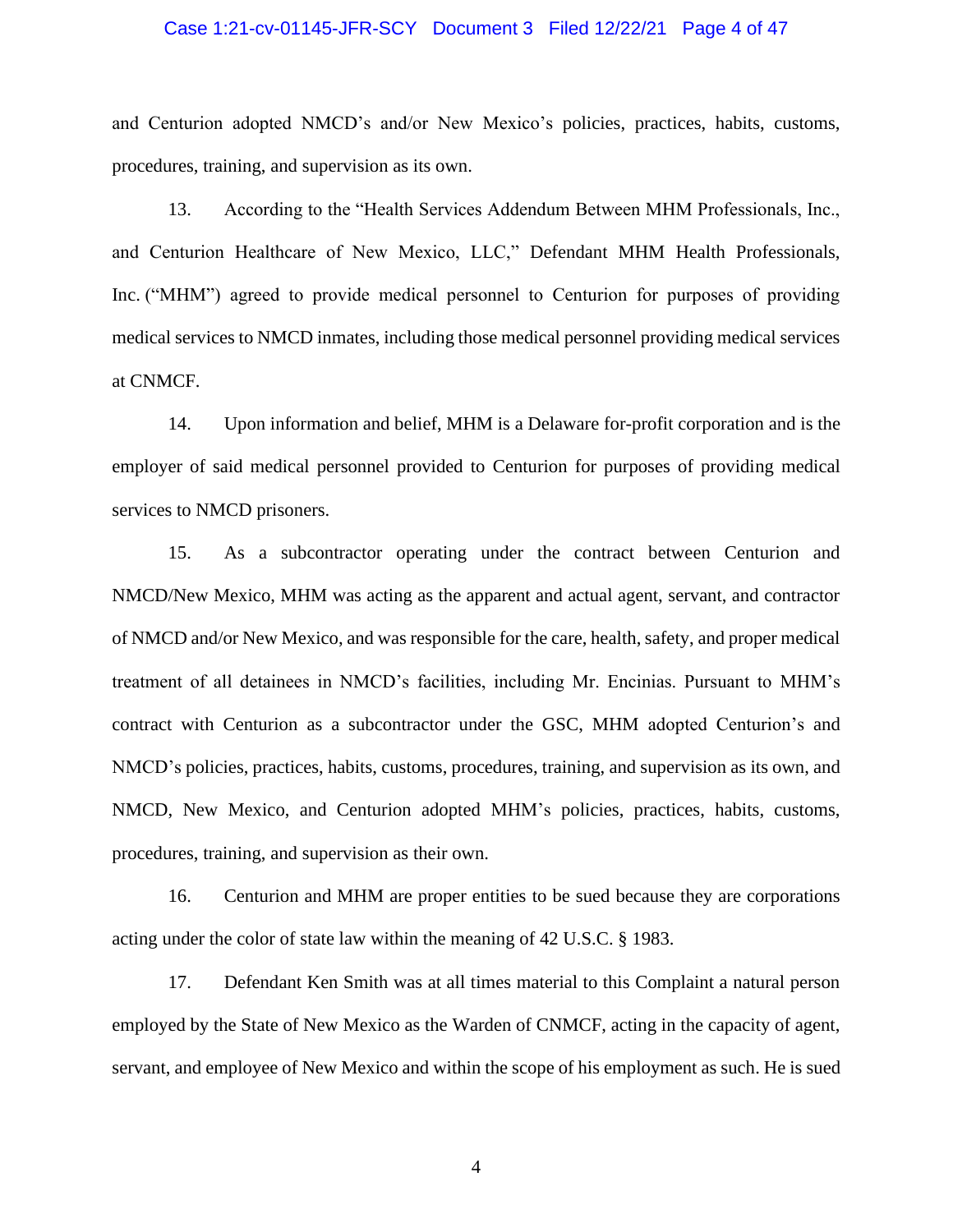### Case 1:21-cv-01145-JFR-SCY Document 3 Filed 12/22/21 Page 5 of 47

herein in his individual capacity.

18. Defendant Wendy Price was at all times material to this Complaint a natural person employed by the State of New Mexico as the Behavioral Health Bureau Chief for NMCD, acting in the capacity of agent, servant, and employee of New Mexico and within the scope of her employment as such. She is sued herein in her individual capacity.

19. Defendant David Selvage, P.A., was at all times material to this Complaint a natural person employed by the State of New Mexico as the Health Services Administrator for NMCD, acting in the capacity of agent, servant, and employee of New Mexico and within the scope of his employment as such. He is sued herein in his individual capacity.

20. At all times alleged herein, Defendants Kyle Tennison, Kyle Gonzales, Tito Vidal, Andrade, Beverly Woodbury, Elizabeth Chavez, Isabelle Dominguez, Chris Maurer, Tracy Whittet, Dr. Digna Cristina Cruz-Grost, James Dillon, Dr. Javier Vera, Dr. Winifred Williams, Laurie St. Jacques, Danielle Pino, David Montoya, Medical Director at CNMCF, Nursing Supervisor, CNMCF Behavioral Staff Supervisor, NENMCF Behavioral Staff Supervisor, Mental Health Supervisor, Prison Programming Coordinator, and CNMCF Centurion Supervisor were agents and/or employees of either NMCD or MHM and/or Centurion, acting within the scope of their employment as such. They are sued herein in their individual capacities.

### **FACTUAL BACKGROUND**

## **I. For about nine months leading up to his suicide, NMCD, Centurion, and MHM personnel uniformly failed to provide Mr. Encinias with constitutionally acceptable mental health care and programming.**

21. Mr. Encinias was raised by his mother, Trini Encinias, in Albuquerque, Mexico. He came from a large family, which included three brothers and five sisters.

22. Mr. Encinias had a supportive family, but he battled substance abuse disorder and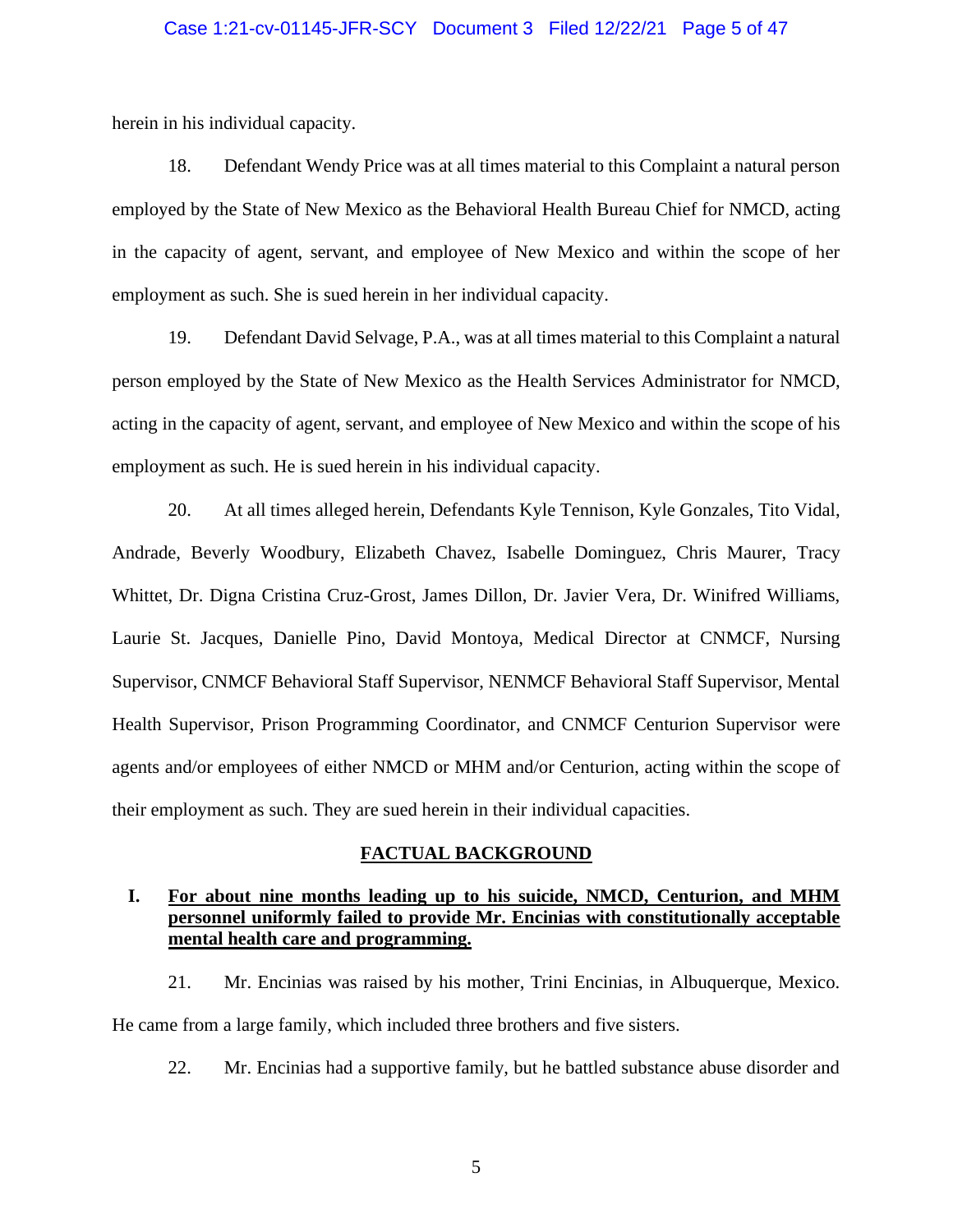### Case 1:21-cv-01145-JFR-SCY Document 3 Filed 12/22/21 Page 6 of 47

addiction throughout his early adulthood.

23. At the age of 22, Mr. Encinias pleaded guilty to charges placing him in the custody and care of NMCD.

24. In addition to incarceration, The Honorable Benjamin Chavez of the Second Judicial District Court of the State of New Mexico also recommended that Mr. Encinias receive therapeutic treatment for substance abuse while incarcerated.

25. Upon his incarceration, Mr. Encinias was taking multiple psychotropic medications for mood disorders, including severe depression.

26. Mr. Encinias repeatedly pled with prison staff and behavioral health staff to be admitted into the prison's Residential Substance Abuse Program and/or voluntary intensive outpatient treatment program ("IOP"), in one instance writing: "I wanna change the way I live my life and the ability to live and maintain living a life clean, healthy and sober…please help me! Please."

27. NMCD and Centurion personnel never honored these requests, despite Mr. Encinias' repeated pleas and the Court's recommendation.

28. While incarcerated, Mr. Encinias' medication regimen was adjusted to treat not only severe depression, but also chronic anxiety, seizures, tardive dyskinesia and akathisia, insomnia, hallucinations and psychosis. These medications, at various periods, included: Haldol, Duloxetine, Seroquel, Benztropine, Keppra, Sertraline, and Hydroxyzine.

29. Mr. Encinias' onslaught of new mental health symptoms and the resultant pharmacopeia of medications administered to him indicated that Mr. Encinias' mental health was rapidly deteriorating.

30. The mental health supervisor/lead possessed final decision-making authority and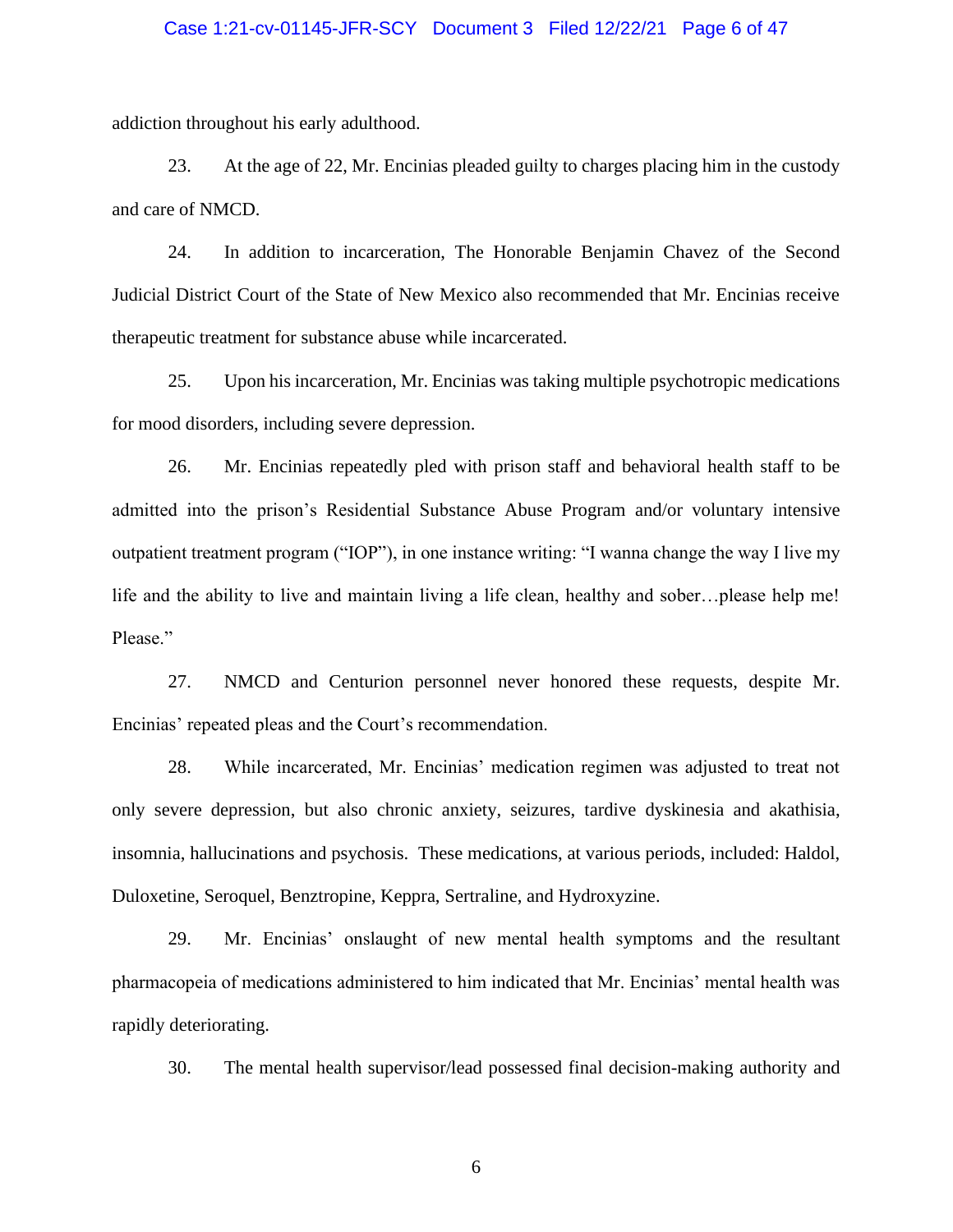#### Case 1:21-cv-01145-JFR-SCY Document 3 Filed 12/22/21 Page 7 of 47

responsibility to ensure that Mr. Encinias was provided with psychoeducational therapy after his February 21, 2018 intake based on (1) a prison counselor's recommendation that Mr. Encinias receive psychoeducational therapy, and (2) his clear demonstration of psychological deterioration with suicidal ideation. Mr. Encinias never received any such therapy and committed suicide shortly thereafter as a result.

31. Likewise, the prison programming coordinator/lead possessed final decisionmaking authority and responsibility to ensure that Mr. Encinias was assigned to participate in the prison's Residential Drug Abuse Program (RDAP) around February 21, 2018 based on his substance abuse history and the fact that a judge overseeing one of Mr. Encinias' criminal cases had just recommended such treatment in a judicial order. Mr. Encinias was never permitted to participate in the RDAP program despite his numerous pleas to be provided with substance abuse services.

32. Upon information and belief, the mental health supervisor/lead and prison programming coordinator/lead both knew that Mr. Encinias should have been provided with psychoeducational therapy and been allowed to participate in the RDAP program after his February 21, 2018 intake in order to ensure his physical and mental safety and that his psychological needs were being met.

33. Despite this knowledge, the mental health supervisor/lead and prison programming coordinator/lead knowingly or recklessly declined to ensure that Mr. Encinias was provided with psychoeducational therapy and signed up for the RDAP program at this time or any time thereafter prior to his suicide.

34. As a result, Mr. Encinias did not receive adequate psychiatric and substance abuse care, his mental health rapidly deteriorated as evidenced by months of increasingly alarming and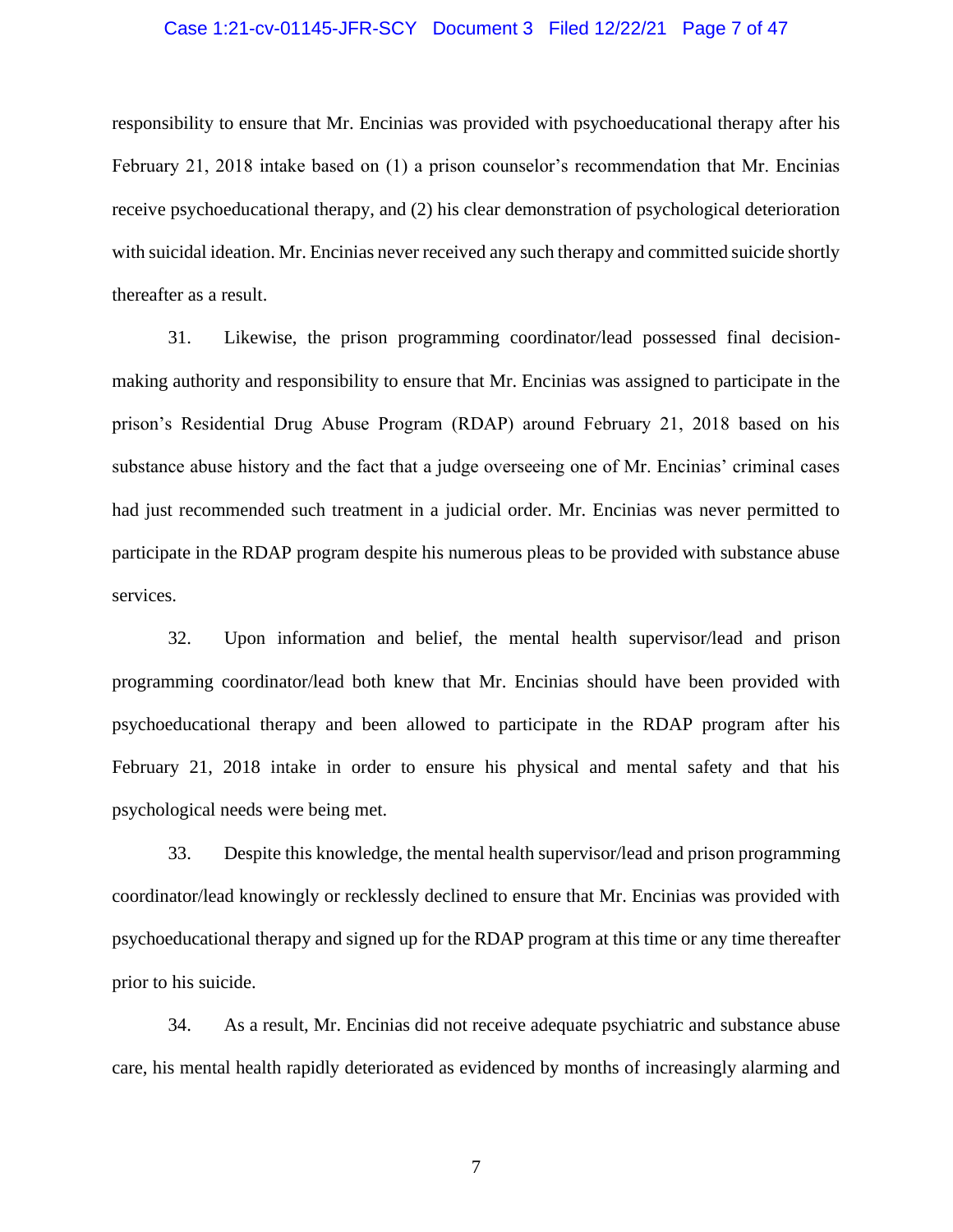### Case 1:21-cv-01145-JFR-SCY Document 3 Filed 12/22/21 Page 8 of 47

concerning behavior, and he suffered psychotic breaks that led to his suicide.

35. The conduct of the mental health supervisor/lead and prison programming coordinator/lead severely violated acceptable standards of care. Upon information and belief, there was no justifiable reason for failing to ensure that Mr. Encinias was provided with psychoeducational therapy and admitted into the RDAP program.

36. At the time of the mental health supervisor/lead's actions and the prison programming coordinator/lead's actions, Mr. Encinias' need for additional mental health and drug rehabilitation treatment was obvious from both his medical files and his alarming behaviors, which were clear indicators that he was suffering from persistent and severe mental disturbance. Accordingly, the mental health supervisor/lead must have known about and consciously disregarded an excessive risk to Mr. Encinias' mental health and safety.

37. On April 3, 2018, Defendant Dr. Javier Vera evaluated Mr. Miera and noted that he had PTSD, psychosis, and depression, yet Defendant Vera did not take any steps to see that Mr. Miera was provided with additional mental health services.

38. On May 2, 2018, Mr. Encinias told behavioral health staff that he was "really depressed and had a lot of emotional issues," including some from past childhood trauma and victimization. These facts were noted in his medical file.

39. Yet, no precautions were taken by behavioral health staff despite what Mr. Encinias disclosed.

40. On May 7, 2018, Mr. Encinias wrote a goodbye letter to his mother, telling her how much he loved her and expressing his regret that he could not be with her on Mother's Day. He then attempted to overdose on medication. This was his first suicide attempt while incarcerated.

41. Despite his suicide attempt and 2-page suicide letter, Mr. Encinias was not placed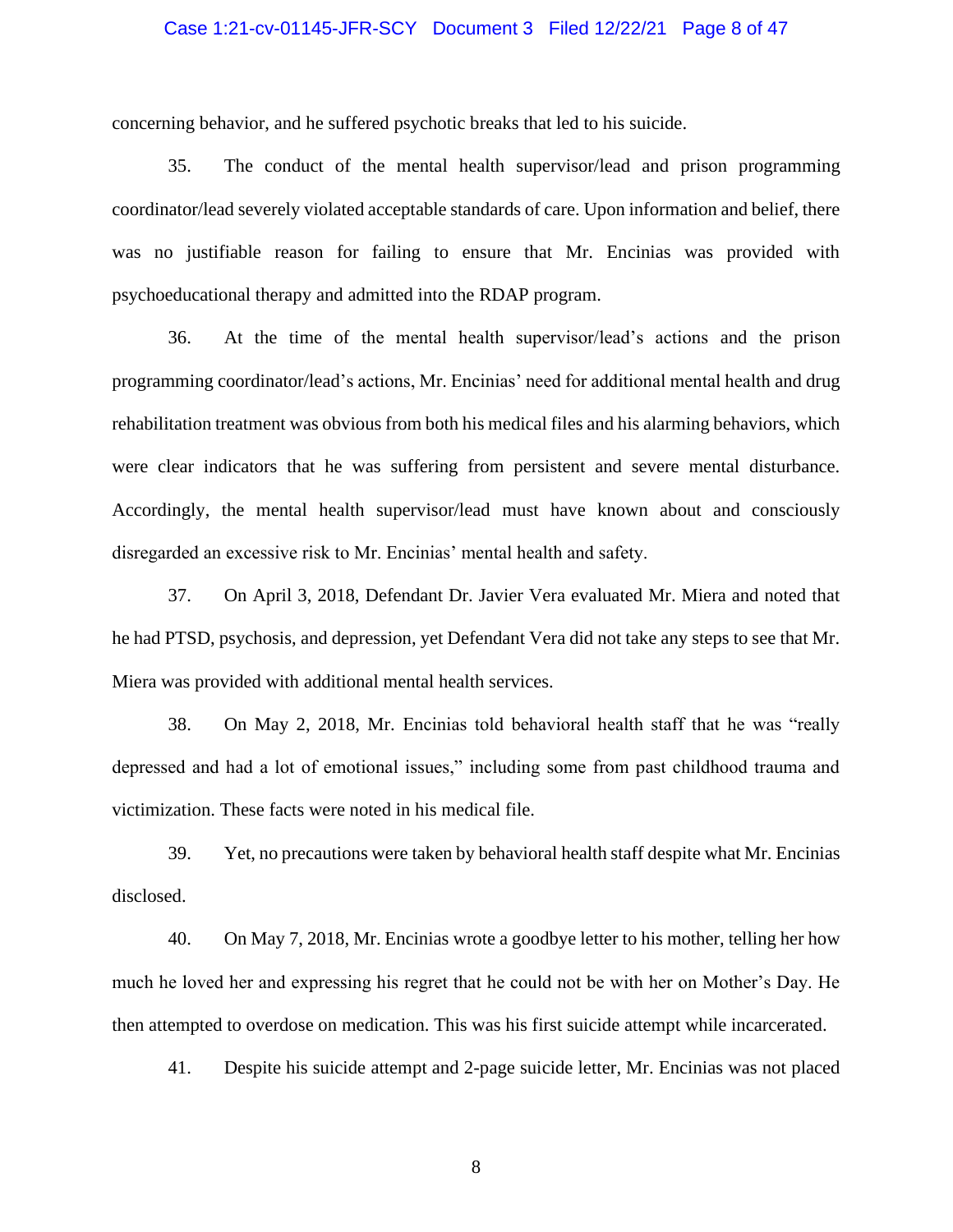#### Case 1:21-cv-01145-JFR-SCY Document 3 Filed 12/22/21 Page 9 of 47

on suicide watch at that time.

42. The NENMCF behavioral staff supervisor/lead possessed final decision-making authority and responsibility to ensure that behavioral health staff appropriately evaluated Mr. Encinias regarding whether he should have been placed on suicide watch in May 2018 while housed at NENMCF after NMCD intercepted the goodbye letter from Mr. Encinias to his mother dated May 7, 2018, the same day as his first attempted suicide. Despite the very clear 2-page suicide letter, Mr. Encinias was not placed on suicide watch after being taken to the medical unit around this time.

43. Upon information and belief, the NENMCF behavioral staff supervisor/lead knew that Mr. Encinias should have been placed on suicide watch in May 2018 in order to ensure his physical and mental safety and that his psychological needs were being met.

44. Despite this knowledge, the NENMCF behavioral staff supervisor/lead knowingly or recklessly declined to ensure that Mr. Encinias was placed on suicide watch.

45. As a result, Mr. Encinias did not receive adequate follow up psychiatric care, his mental health rapidly deteriorated, and he suffered psychotic breaks that led to his suicide.

46. The NENMCF behavioral staff supervisor/lead's conduct severely violated acceptable standards of care. Upon information and belief, there was no justifiable reason for failing to ensure that Mr. Encinias was placed on suicide watch.

47. At the time of the NENMCF behavioral staff supervisor/lead's actions, Mr. Encinias' need for additional mental health treatment was obvious from both his medical files and his alarming behaviors, which were clear indicators that he was suffering from persistent and severe mental disturbance. Accordingly, the NENMCF behavioral staff supervisor/lead must have known about and consciously disregarded an excessive risk to Mr. Encinias' mental health and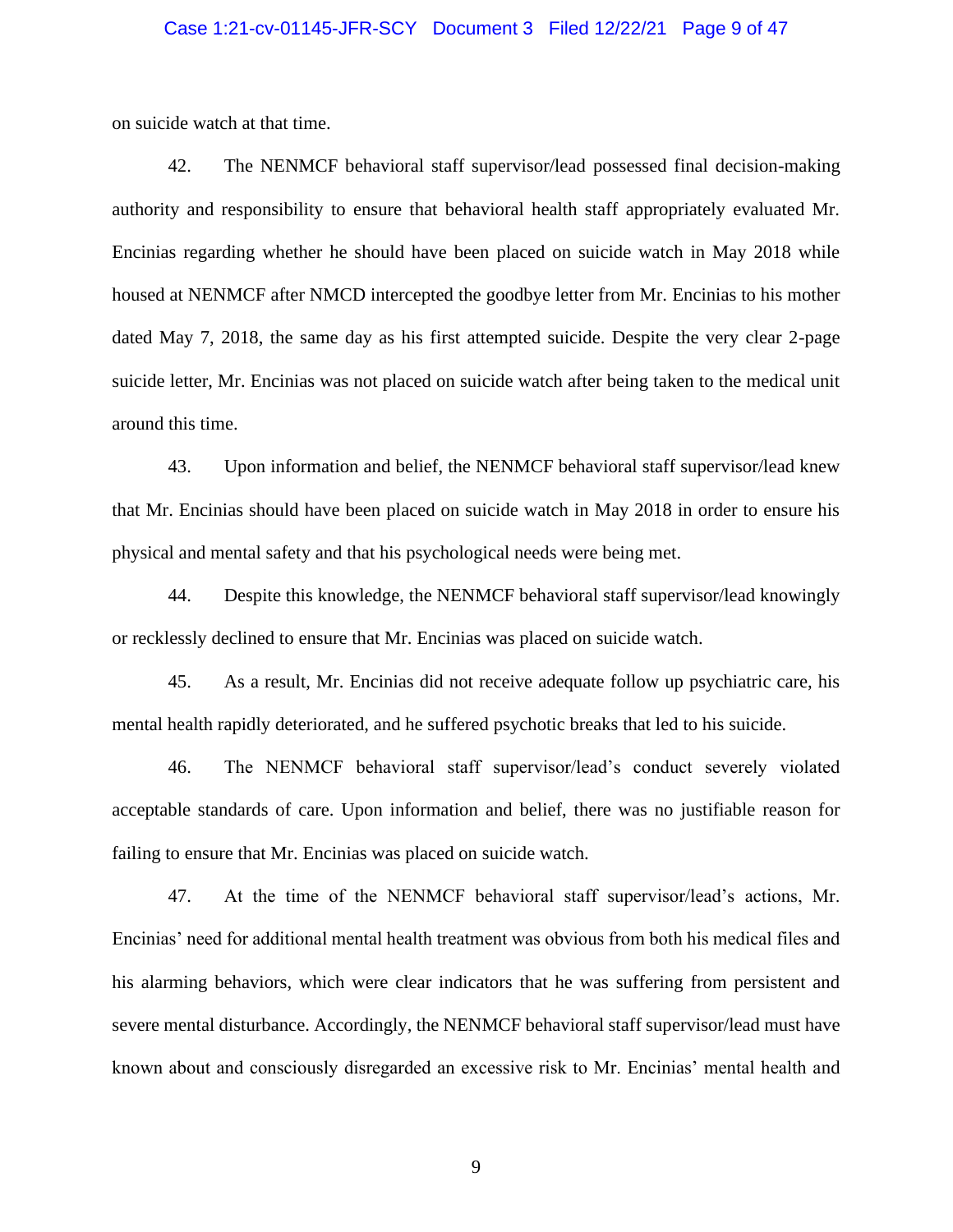safety.

48. By June 2018, Mr. Encinias was being kept in restrictive housing or segregation.

49. On July 6, 2018 Mr. Encinias expressed to behavioral health staff that his depression was worsening.

50. Mr. Encinias requested that his medications be adjusted. In response, records indicate: "[Mr. Encinias] was encouraged to submit a mental health request with his specific medication requests and was informed that this provider would copy the request and make sure the psychiatric medical provider would receive it. [Mr. Encinias] was provided with a request form, material on anxiety, and a sheet to help with sleep difficulties."

51. Mr. Encinias also requested to see a therapist. Records indicate: "[Mr. Encinias] also was very adamant about receiving weekly and more if possible [sic] counseling so that he could express his feelings. [Mr. Encinias] was informed that RDC [at CNMCF] is a temporary, transitional facility that does not provide long-term therapy; he kept interrupting and stated it was his right to have therapy.... He was informed that he can be provided with printed material on many subjects, including sexual abuse, substance abuse, depression, anxiety . . ."

52. On July 18, 2018, Mr. Encinias reported that his depression was worsening and that he had recently attempted suicide. Records indicate: "[Mr. Encinias] reported he had attempted suicide on May 7, 2018. However, no crisis paperwork was found in his file from that date.... For Chrono purposes, this claim is considered unreliable."

53. On August 20, 2018, Defendants Isabelle Dominguez and her supervisor, Defendant Chris Maurer, completed a behavioral health check form for Mr. Encinias, and noted that he was "disheveled, hopeless, [and] depressed." The notes indicate that he was having hallucinations, psychologically fragile, and decompensating. Despite this fact, the form indicates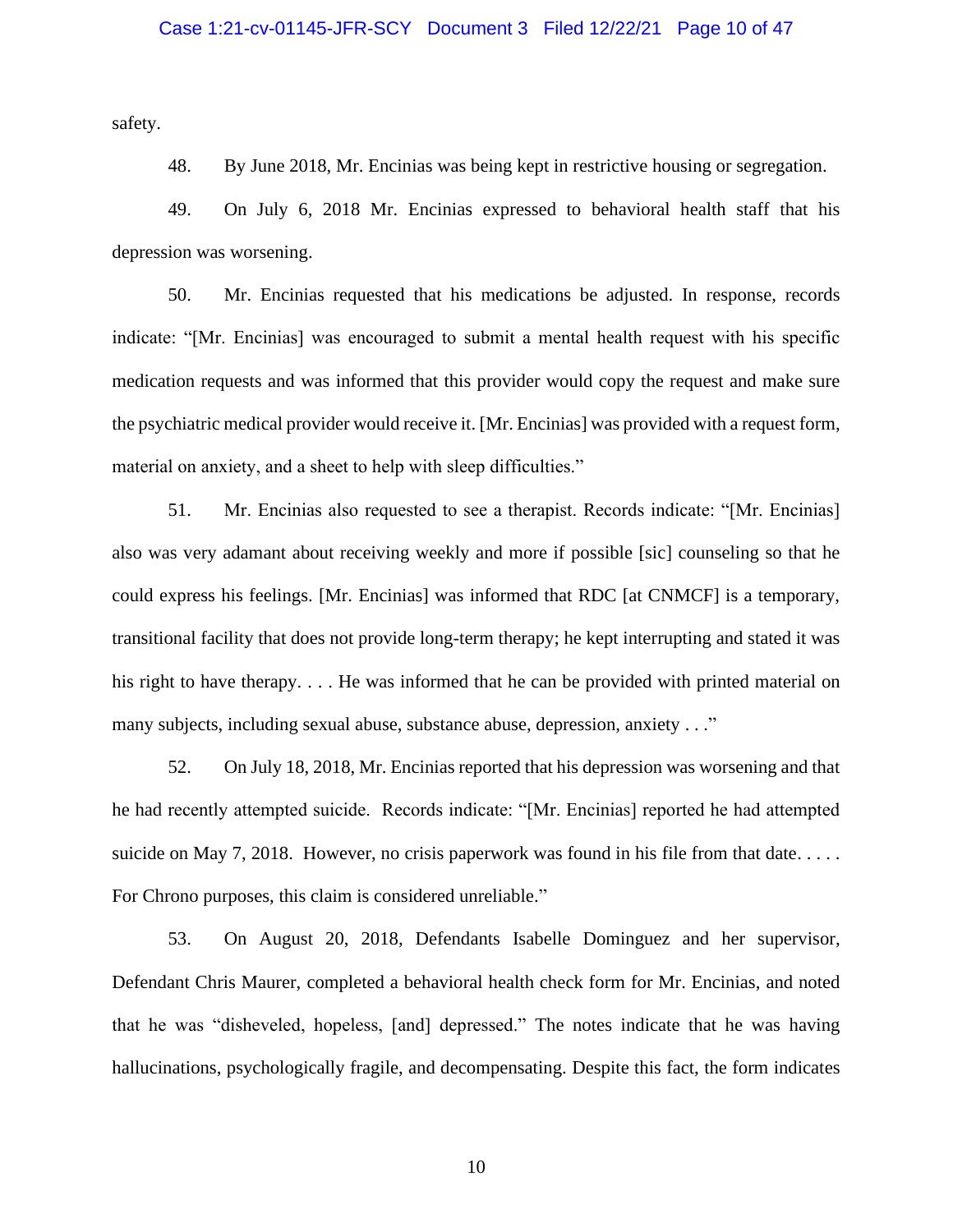### Case 1:21-cv-01145-JFR-SCY Document 3 Filed 12/22/21 Page 11 of 47

that a treatment plan was "not applicable." He was not referred to counseling or given any additional treatment.

54. On August 22, 2018, Mr. Encinias attempted suicide for the second time, this time by cutting his arms.

55. On August 23, 2018, Defendant Dr. Digna Christina Cruz-Grost ("Defendant Cruz") conducted a psychological examination of Mr. Encinas and noted that "[m]ore psych meds are NOT the answer" and that he needed programming, but she did not take any steps to ensure that he was enrolled in mental health programming.

56. On August 27, 2018, Defendant Maurer conducted an assessment of Mr. Miera, and noted that he was depressed, but he never attempted to provide Mr. Miera with additional mental health services either.

57. On September 4, 2018, Mr. Encinias submitted a NMDC Health Services Request Form, stating the nature of his problem in one sentence: "I need to see mental health for depression, I'm almost at a breaking point."

58. Mr. Encinias was evaluated by Defendant Cruz again on September  $14<sup>th</sup>$  and  $15<sup>th</sup>$ , but no attempts were made to provide him with the mental health counseling that he desperately requested and needed.

59. On October 15, 2018, Mr. Encinias met with behavioral health staff. Records indicate: "I spoke with [Mr. Encinias] and gave him a book on how to better himself. He requested to be seen once a week. I explained to him I would see what I could do."

60. On November 8, 2018, Mr. Encinias was transferred from SNMCF to an outside hospital for a colonoscopy, and he returned to CNMCF on November 9, 2018. Although his medical file was transported to the hospital, it did not return to CNMCF until November, 19, 2018.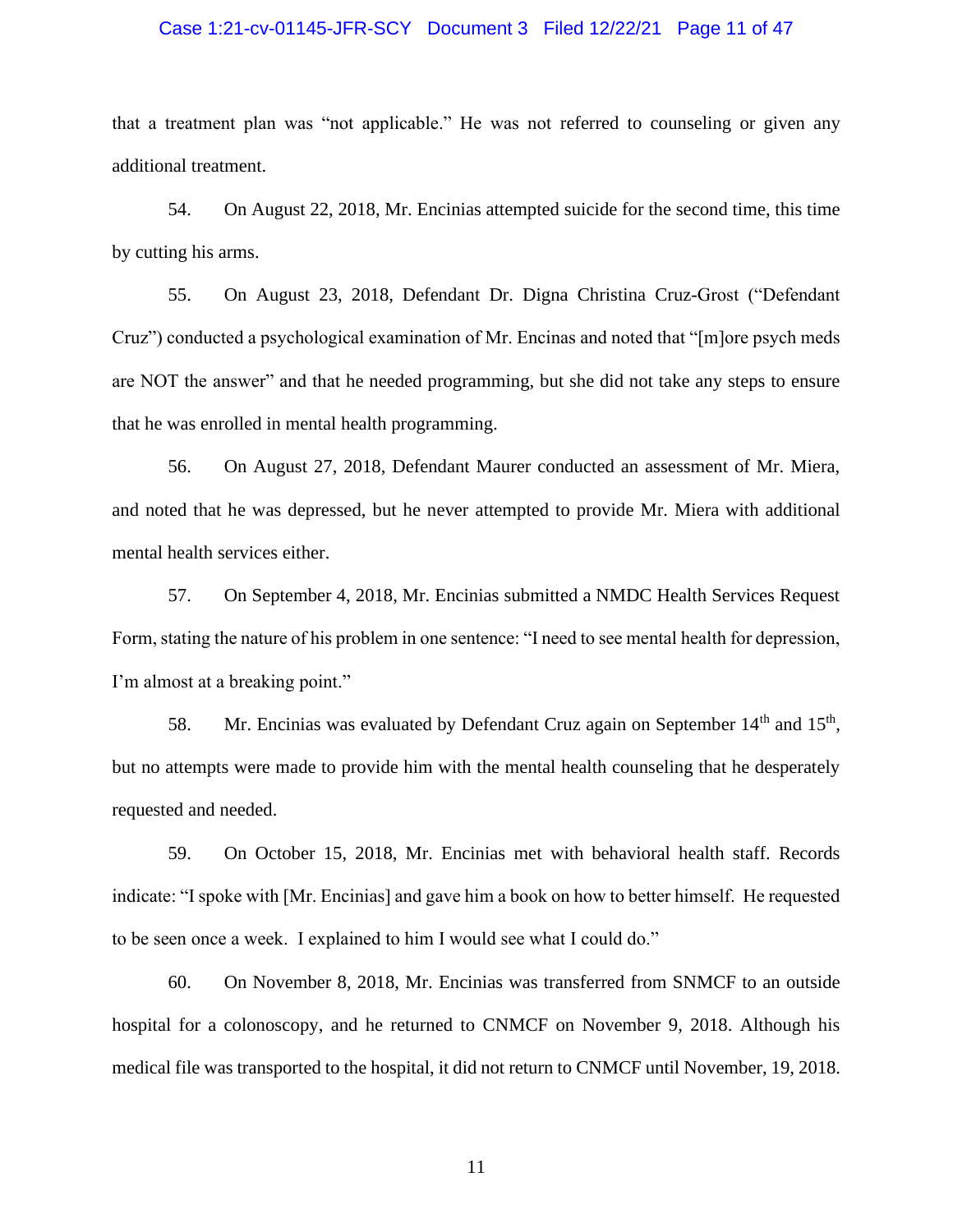### Case 1:21-cv-01145-JFR-SCY Document 3 Filed 12/22/21 Page 12 of 47

Despite the fact that CNMCF personnel did not have access to Mr. Encinias' medical file when he returned on November 9<sup>th</sup>, Defendant Tito Vidal completed a mental status examination form indicating that he had reviewed Mr. Encinias' mental health file. Defendant Vidal did not get this form signed by a supervisor as required.

61. On either November 9, 2018 or November 14, 2018, Mr. Encinias was seen by Defendant Cruz for anxiety and a movement disorder, which can be caused by antipsychotic drugs. Defendant Cruz did not change Mr. Encinias' treatment plan or order that he receive additional mental health services. Instead, she noted that he should return to the clinic in 14 days—an appointment which never occurred.

62. Records from November 14, 2018 indicate: "[Mr. Encinias] disclosed that voices are currently telling him he needs to 'do good, to stay out of trouble.' . . . Inmate disclosed that he disclosed [sic] this [sic] voices being both male and female but not anyone he knows."

63. On November 17, 2018, records indicate: "[Mr. Encinias] reported that he wanted to kill himself because the 'holiday was coming up.' . . . [Mr. Encinias] would not contract for safety during this visit but instead kept making the statement that he wanted to 'kill himself.' [Mr. Encinias] disclosed that he was going to attempt self-harm and will be going to heaven to be with his father."

64. On November 18, 2018, records indicate: "[Mr. Encinias] appeared to be in tears. . . . [Mr. Encinias] was unable to identify any coping mechanism that he could use to deal with his thoughts only that he did not wanted [sic] to 'kill himself' and the demon had left his body."

65. On November 19, 2018, Mr. Encinias was transferred to CNMCF and seen by behavioral health therapist Defendant Beverly Woodbury saw Mr. Encinias and noted that there was "no change" in his mental health status, yet she took no efforts to see that he was provided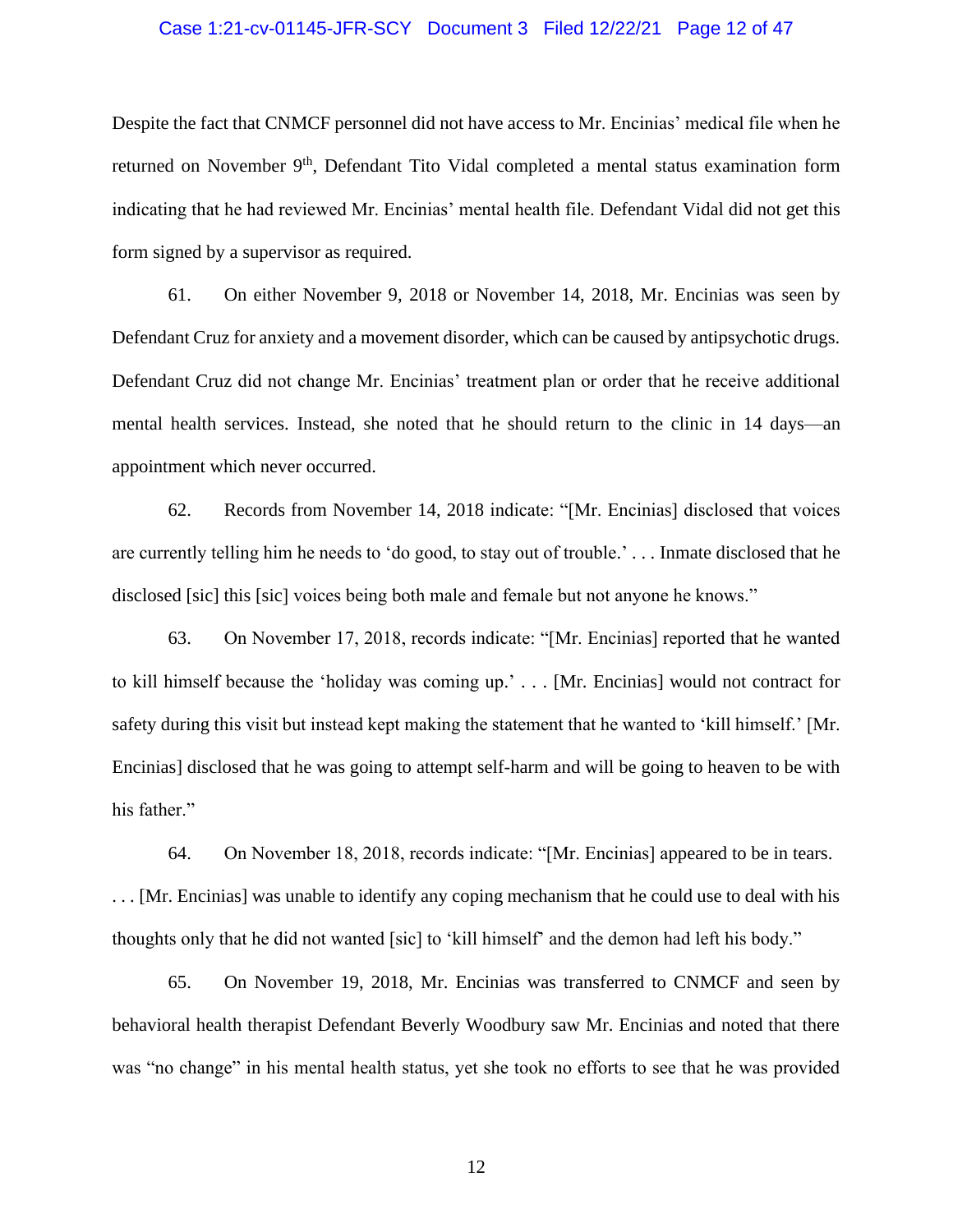### Case 1:21-cv-01145-JFR-SCY Document 3 Filed 12/22/21 Page 13 of 47

with additional mental health services.

66. The nursing supervisor/lead nurse possessed final decision-making authority and responsibility to ensure that CNMCF/Centurion nursing staff completed Mr. Encinias' required Medical Receiving Screening upon his transfer to CNMCF on November 19, 2018, which would have revealed that, according to his medical records, he was due for a psychiatric appointment by November 28, 2018, which he never received. Mr. Encinias died by suicide a few days later, on December 2, 2018.

67. Upon information and belief, the nursing supervisor/lead nurse knew that a Medical Receiving Screening was required in order to ensure proper continuation of medical care and that the prisoner's psychological needs were being met.

68. Despite this knowledge, the nursing supervisor/lead nurse knowingly or recklessly declined to ensure that Mr. Encinias received this screening.

69. As a result, Mr. Encinias never received the psychiatric appointment previously ordered or any follow up psychiatric care, his mental health rapidly deteriorated, and he suffered psychotic breaks that led to his suicide.

70. The nursing supervisor/lead nurse's conduct severely violated acceptable standards of care. Upon information and belief, there was no justifiable reason for failing to complete Mr. Encinias' Medical Receiving Screening or for the failure to implement follow up psychiatric care.

71. At the time of the nursing supervisor/lead nurse's actions, Mr. Encinias' need for additional mental health treatment was obvious from both his medical files and his alarming behaviors, which were clear indicators that he was suffering from persistent and severe mental disturbance. Accordingly, the nursing supervisor/lead nurse must have known about and consciously disregarded an excessive risk to Mr. Encinias' mental health and safety.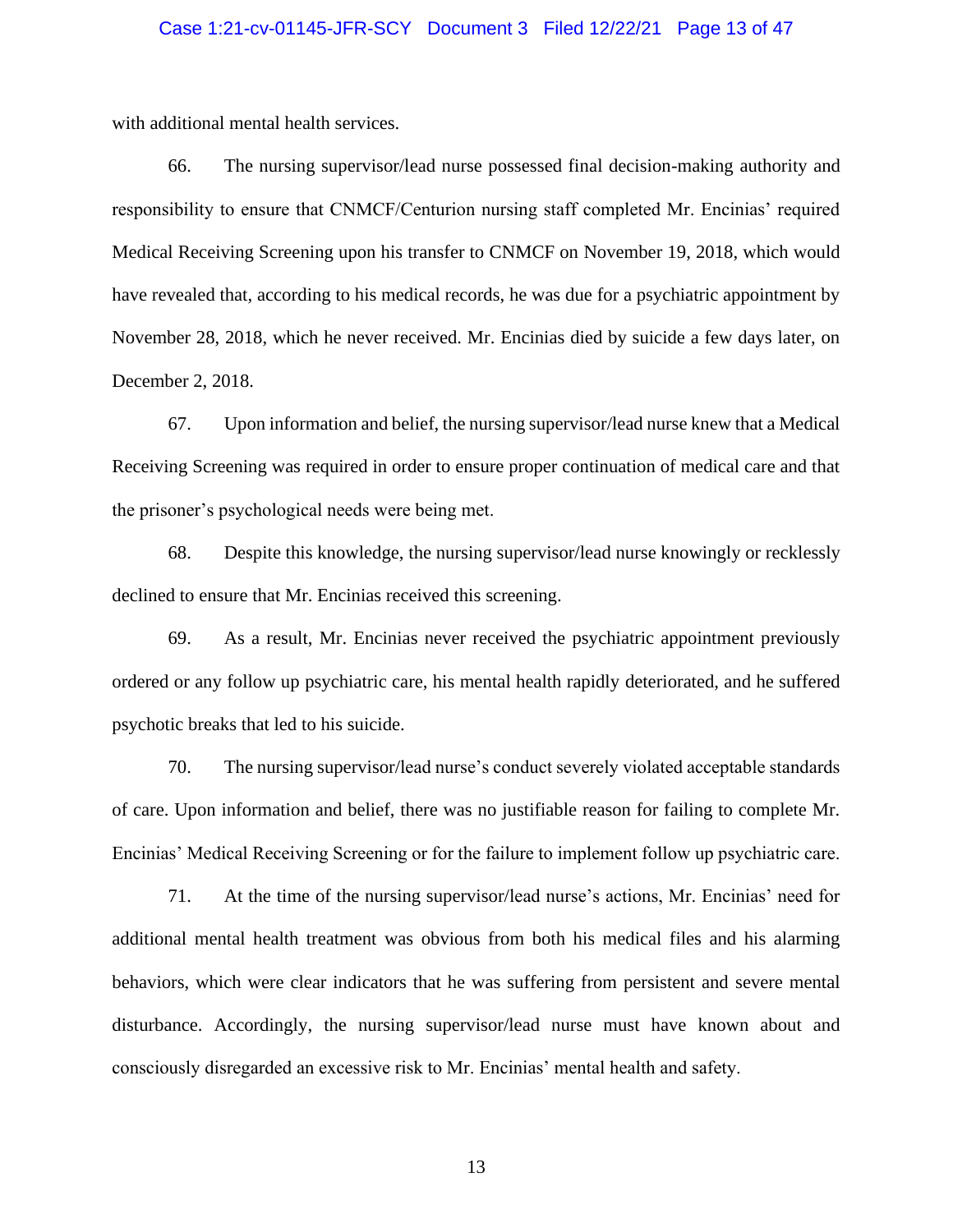#### Case 1:21-cv-01145-JFR-SCY Document 3 Filed 12/22/21 Page 14 of 47

72. On November 21, 2018, Defendant Vidal released Mr. Encinias from suicide watch and immediately placed him into solitary confinement without any additional mental health support services despite knowing that he was suffering severe schizophrenic symptoms. He also did not utilize the correct forms in noting this transfer.

73. The nursing supervisor/lead nurse possessed final decision-making authority and responsibility to ensure that CNMCF/Centurion nursing staff completed Mr. Encinias' required NMCD Pre-Lockdown Evaluation Form (#236) prior to placing Mr. Encinias in the Restrictive Housing Units (RHU) on November 21, 2018. This form requires nurses to complete a mental status examination, among other things. However, neither the form nor the mental status examination were completed, and Mr. Encinias died by suicide 12 days after placement in the RHU.

74. Upon information and belief, the nursing supervisor/lead nurse knew that a NMCD Pre-Lockdown Evaluation was required in order to ensure that RHU placement was medically safe given the prisoner's mental state and that the prisoner's psychological needs were being met.

75. Despite this knowledge, the nursing supervisor/lead nurse knowingly or recklessly declined to ensure that Mr. Encinias received this Pre-Lockdown Evaluation.

76. As a result, Mr. Encinias never received any follow up psychiatric care, his mental health rapidly deteriorated, and he suffered psychotic breaks that led to his suicide.

77. The nursing supervisor/lead nurse's conduct severely violated acceptable standards of care. Upon information and belief, there was no justifiable reason for failing to complete Mr. Encinias' Pre-Lockdown Evaluation Form or for the failure to implement follow up psychiatric care.

78. At the time of the nursing supervisor/lead nurse's actions, Mr. Encinias' need for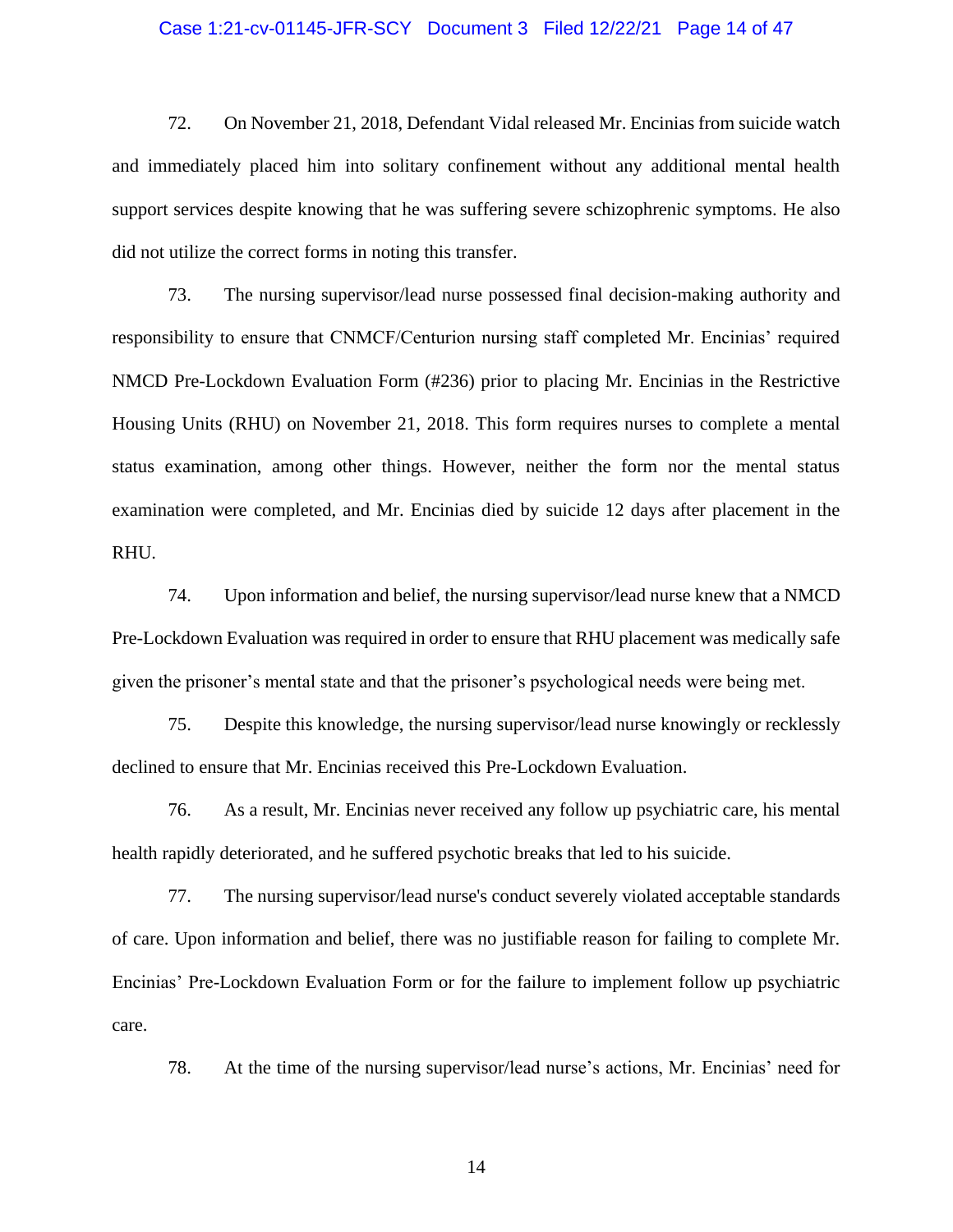### Case 1:21-cv-01145-JFR-SCY Document 3 Filed 12/22/21 Page 15 of 47

additional mental health treatment was obvious from both his medical files and his alarming behaviors, which were clear indicators that he was suffering from persistent and severe mental disturbance. Accordingly, the nursing supervisor/lead nurse must have known about and consciously disregarded an excessive risk to Mr. Encinias' mental health and safety.

79. Likewise, the mental health supervisor/lead possessed final decision-making authority and responsibility to ensure that Mr. Encinias' 12 RHU Mental Status Examinations between April 6, 2018 and November 21, 2018 were completed properly and with proper documentation, including the Pre Lockdown Evaluations, 75% of which were missing in Mr. Encinias' case.

80. Upon information and belief, the mental health supervisor/lead knew the proper procedures for conducting and documenting RHU Mental Status Examinations and knew that Mr. Encinias should have been provided with proper examinations in order to ensure his physical and mental safety and that his psychological needs were being met.

81. Despite this knowledge, the mental health supervisor/lead knowingly or recklessly declined to ensure that Mr. Encinias received proper RHU Mental Health Examinations during this time period.

82. As a result, Mr. Encinias did not receive adequate psychiatric care, his mental health rapidly deteriorated, and he suffered psychotic breaks that led to his suicide.

83. The mental health supervisor/lead's conduct severely violated acceptable standards of care. Upon information and belief, there was no justifiable reason for failing to ensure that Mr. Encinias received proper RHU Mental Status Examinations.

84. At the time of the mental health supervisor/lead's actions, Mr. Encinias' need for additional mental health treatment was obvious from both his medical files and his alarming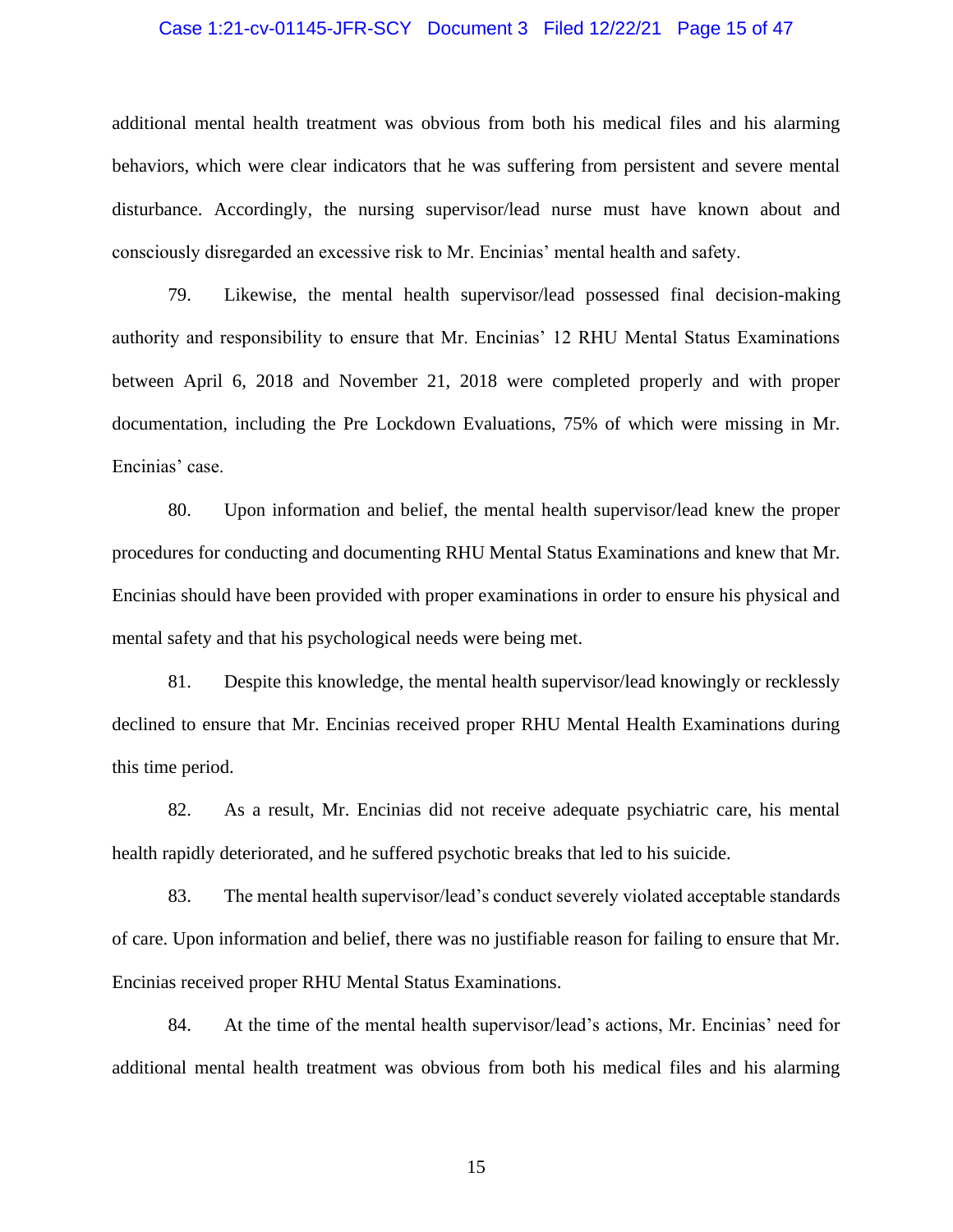### Case 1:21-cv-01145-JFR-SCY Document 3 Filed 12/22/21 Page 16 of 47

behaviors, which were clear indicators that he was suffering from persistent and severe mental disturbance. Accordingly, the mental health supervisor/lead must have known about and consciously disregarded an excessive risk to Mr. Encinias' mental health and safety.

85. On November 22, 2018, Defendant Beverly Woodbury violated NMCD's behavioral health crisis intervention and suicide prevention policy by failing to complete the required clinical assessment of Mr. Encinias after his suicide watch was terminated. Defendant Woodbury left the entire assessment form blank other than writing Mr. Encinias' name, age, birthdate, sex, and race/ethnicity.

86. Despite the fact that this critical assessment form contains no pertinent information and is essentially blank, Defendant Woodbury's supervisor, Defendant Elizabeth Chavez, signed off to approve the incomplete form.

87. Mr. Encinias was last seen by behavioral health staff on November 27, 2018. At that time, Defendant Woodbury noted that there were no mental health concerns, and she did not provide any mental health treatment plan for Mr. Encinias.

88. On or about the morning of December 2, 2018, CNMCF staff found Mr. Encinias hanging in his cell.

89. The Office of the Medical Investigator listed the cause of death as "hanging" and the manner of death as "suicide."

90. Upon information and belief, Defendants Kyle Tennison and Kyle Gonzales were guards at CNMCF who observed Mr. Encinias' alarming suicidal behaviors during the time period leading up to his death. They failed to see that Mr. Encinias was provided with the proper mental health programming despite his clear mental deterioration and successful prior attempts at self harm. They also failed to properly monitor and document his activities during the four hours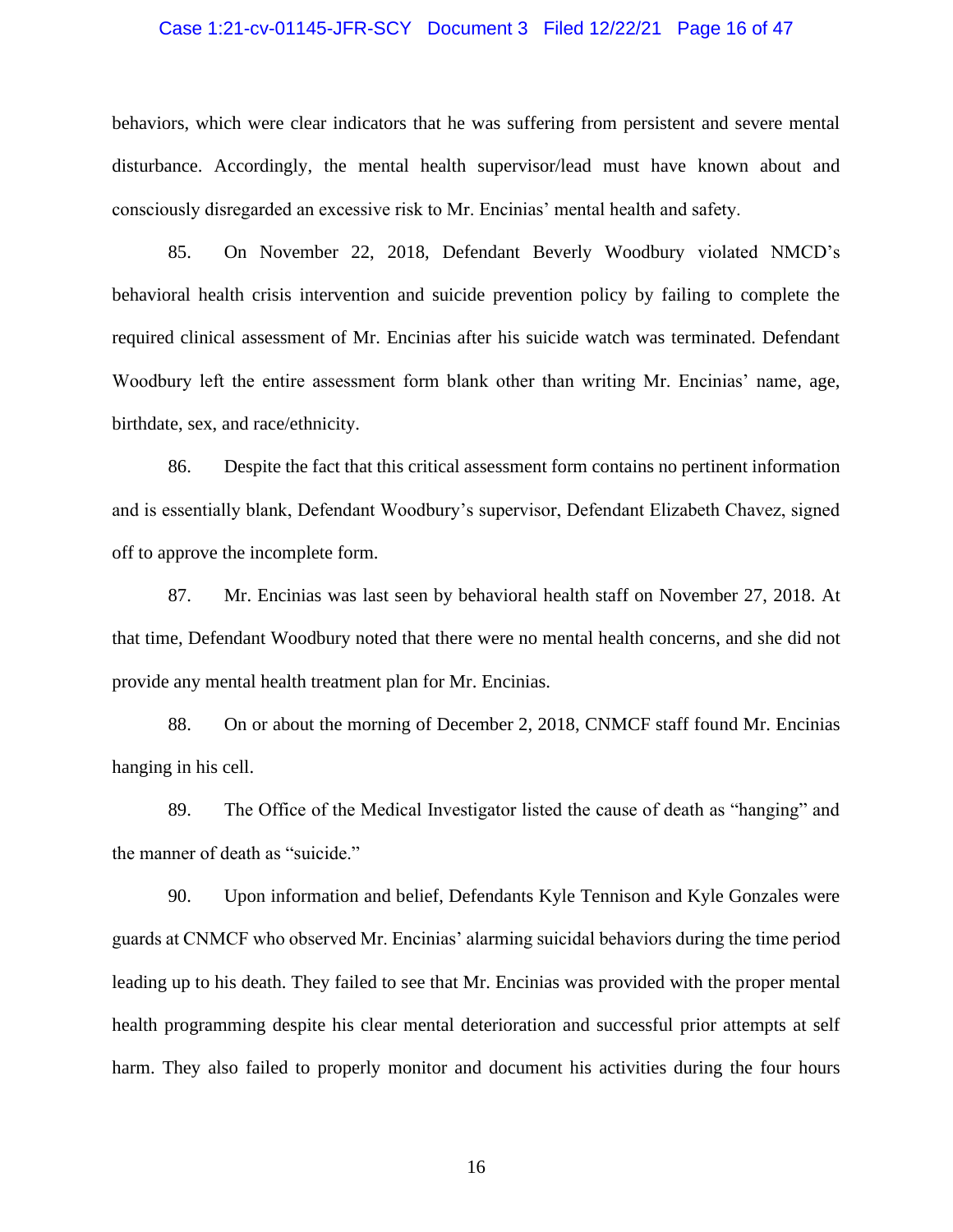### Case 1:21-cv-01145-JFR-SCY Document 3 Filed 12/22/21 Page 17 of 47

leading up to his suicide.

91. Defendant Dr. James Dillon was Centurion's Chief of Psychiatry at the time; Defendant Winifred Williams was Centurion's Medical Director at CNMCF; Defendant Dr. Andrade was Centurion's Medical Director at SNMCF; Defendant Laurie St. Jacques was Centurion's Health Services Administrator at CNMCF; Defendant Danielle Pino was Centurion's Director of Nursing at CNMCF; Defendant David Montoya was Centurion's Regional Director of Nursing; and Defendant Tracey Whittet was Centurion's Director of Quality Improvement, and they were each responsible for overseeing the provision of mental health services to Mr. Encinias in the months immediately leading up to his suicide.

92. These individuals were able to identify major shortcomings in the mental health care provided to Mr. Encinias while drafting the report of the Suicide Review Committee regarding Mr. Encinias' death, and they should have identified and corrected these shortcomings prior to Mr. Encinias' injuries.

93. Similarly, the CNMCF Centurion supervisor/lead possessed final decision-making authority regarding how mental health policies, practices, and procedures would be implemented by medical and/or mental health personnel at CNMCF during the time period of February through November 2018. The CNMCF Centurion supervisor/lead had the responsibility to ensure that these policies, practices, and procedures were being implemented correctly during this time period and that medical and mental health personnel at CNMCF were sufficiently trained and supervised in these policies, practices, and procedures. And Defendant Medical Director at CNMCF was responsible for overseeing the provision of all medical services to Mr. Encinias. Both individuals allowed Mr. Encinias' mental health needs to go completely unaddressed, which ultimately caused his suicide.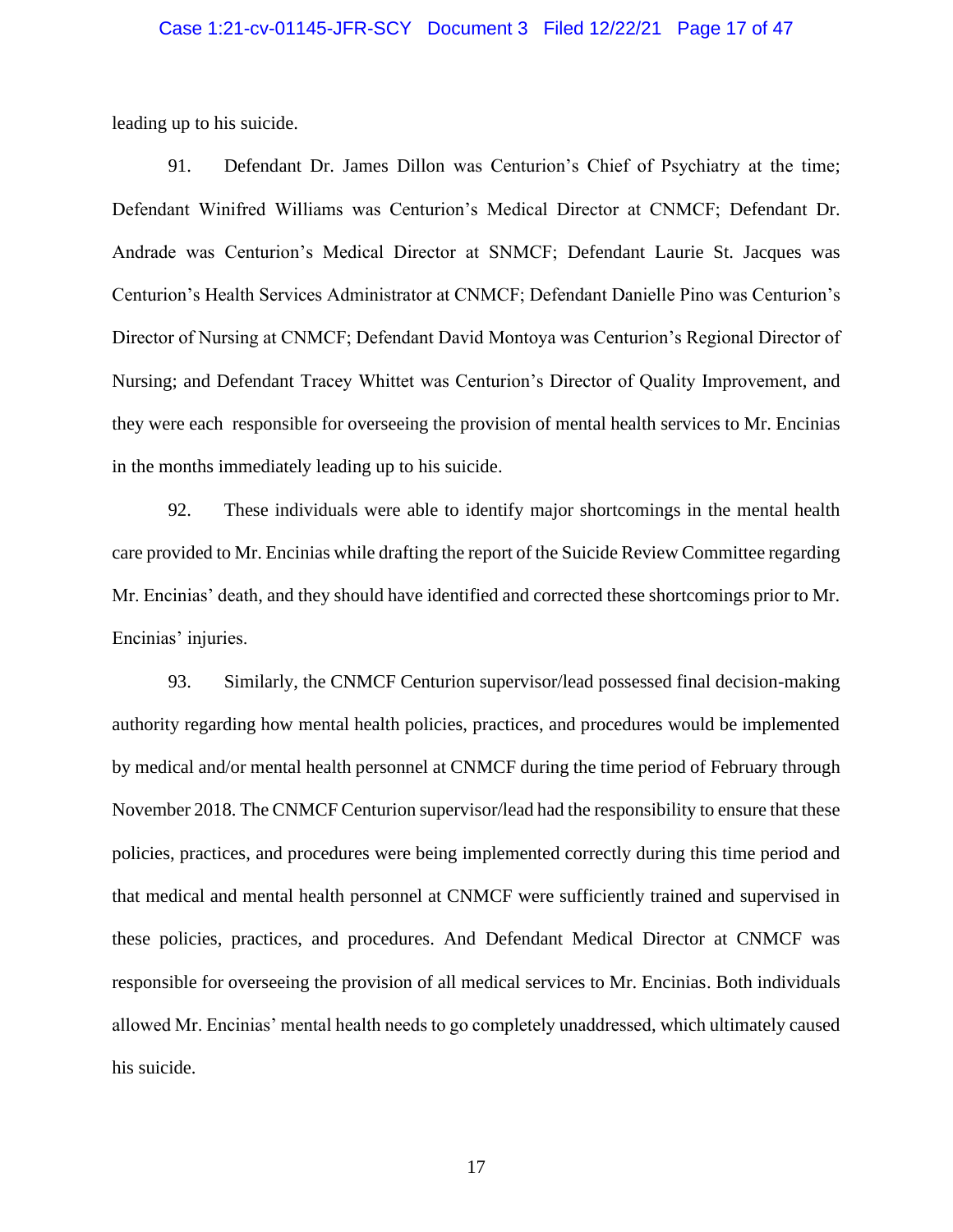#### Case 1:21-cv-01145-JFR-SCY Document 3 Filed 12/22/21 Page 18 of 47

94. Upon information and belief, the abovementioned supervisors and directors knew that the mental health policies and procedures being implemented at NMCD from February through November 2018 were severely deficient and risked endangering the physical and mental health of the prisoners in NMCD's custody who were in need of mental health services during this time.

95. Upon information and belief, these supervisors and directors was aware that medical and mental health personnel were inadequately trained and supervised on proper mental health policies and procedures, and that this inadequate training and supervision risked endangering the physical and mental health of the prisoners in NMCD's custody who were in need of mental health services during this time.

96. Despite this knowledge, these supervisors and directors knowingly or recklessly declined to ensure that constitutionally adequate policies, practices and procedures were being implemented or that medical and mental health personnel at NMCD prisons were being adequately trained and supervised.

97. As a result, Mr. Encinias did not receive adequate psychiatric care, his mental health rapidly deteriorated, and he suffered psychotic breaks that led to his suicide.

98. The conduct of these supervisors and directors severely violated acceptable standards of care. Upon information and belief, there was no justifiable reason for failing to ensure that proper mental health policies, practices and procedures were being implemented and that the related training and supervision of these policies was also adequate.

99. At the time of these supervisors' and directors' actions, Mr. Encinias' need for additional mental health treatment was obvious from both his medical files and his alarming behaviors, which were clear indicators that he was suffering from persistent and severe mental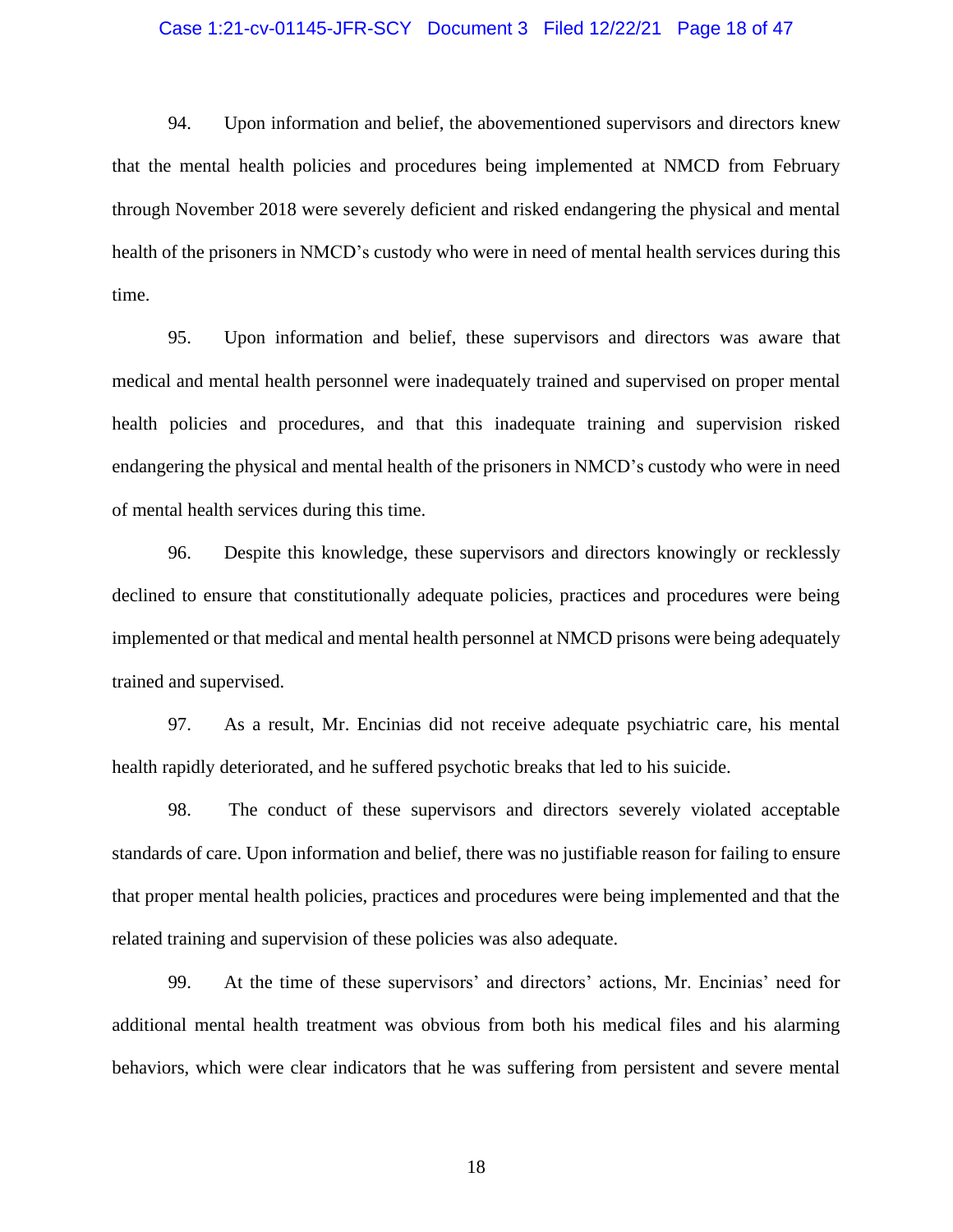#### Case 1:21-cv-01145-JFR-SCY Document 3 Filed 12/22/21 Page 19 of 47

disturbance. Accordingly, these supervisors and directors must have known about and consciously disregarded an excessive risk to Mr. Encinias' mental health and safety.

100. On July 9, 2020, District Court Judge Matthew J. Wilson issued an Order Granting Motion for Spoliation Sanctions in District Court Case No. D-101-CV-2019-00720, which is related to the present Complaint.

101. Judge Wilson found that the New Mexico Department of Corrections did not preserve the surveillance video showing the outside of Mr. Encinias' jail cell for the four hours preceding his suicide. This evidence is relevant to establish whether personnel at the prison facility were properly doing their jobs by maintaining a routine inspection of Mr. Encinias' jail cell before his suicide.

102. The New Mexico Department of Corrections Defendants' destruction of the surveillance video constitutes spoliation of evidence and has unfairly prejudiced Plaintiff in the prosecution of her claim.

103. Minimal video tape recovered from the New Mexico State Police show Mr. Encinias had his cell completely blockaded and obscured for at least half of this time.

104. Records indicate that, "[a]ccording to staff, the hanging appeared to have been coordinated to coincide with custody rounds, but the rounds on that particular day took place a few minutes late, though not so late that the resuscitation was entirely ineffective."

105. Resuscitation efforts were "ineffective" to the extent Mr. Encinias died as the result of hanging.

106. Another CNMCF inmate housed in segregation had also committed suicide just hours prior.

107. By December 2, 2018, records indicate Mr. Encinias had endured severe medical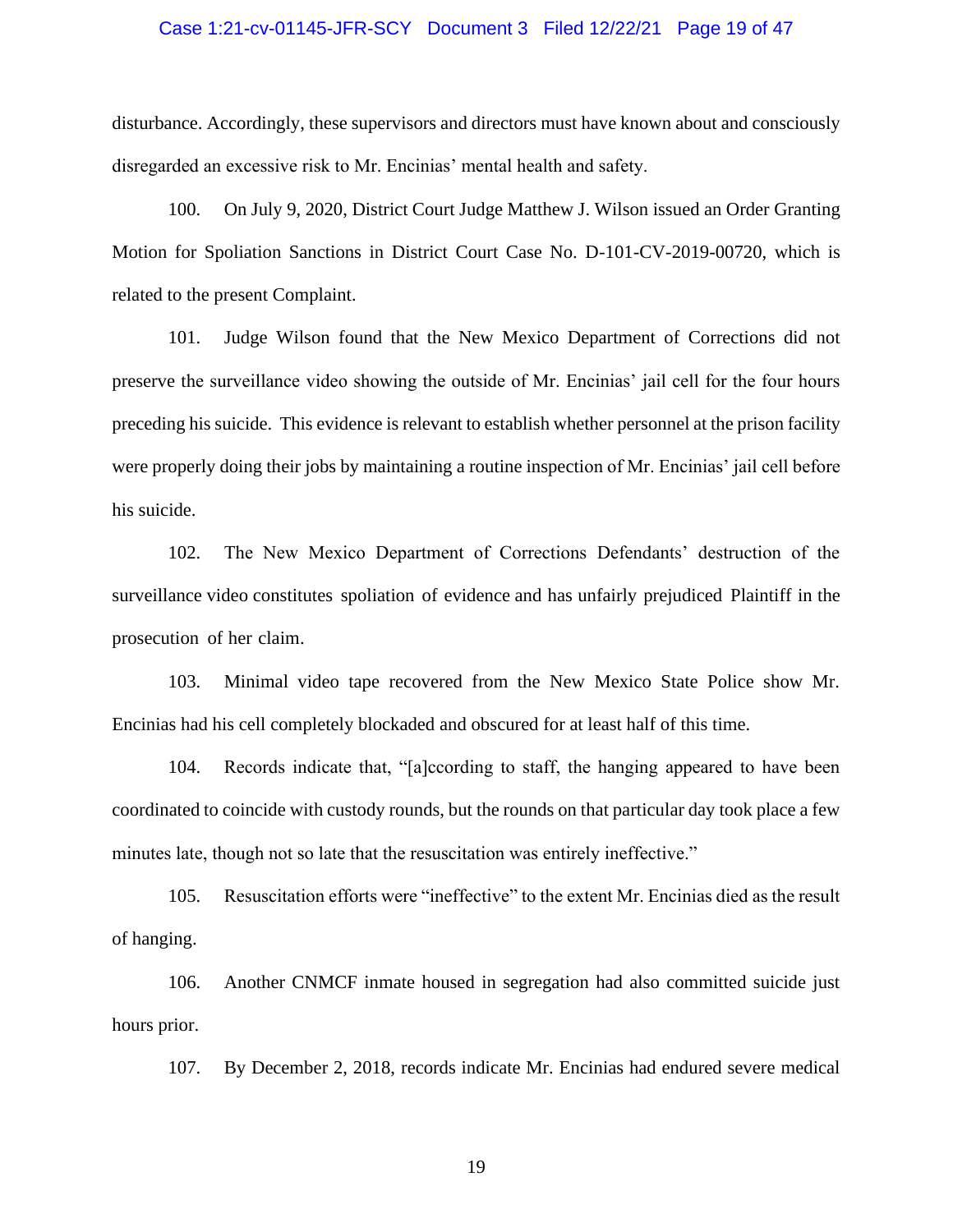### Case 1:21-cv-01145-JFR-SCY Document 3 Filed 12/22/21 Page 20 of 47

problems, including: two (2) myocardial infarctions; pulmonary septic emboli; deep vein thrombi; seizures; gastrointestinal bleeds and polyps; and, Hepatitis C.

108. Medical problems increase the risk of suicide.

109. By December 2, 2018, records indicate Mr. Encinias had suffered a traumatic brain injury in transport to the Metro Detention Center, resulting in short term memory loss and mood disruptions.

110. Traumatic Brain injuries and chronic traumatic encephalopathy increase the risk of suicide.

111. By December 2, 2018, records indicate Mr. Encinias had substance use disorder and, despite multiple requests, was not receiving treatment.

112. Substance use disorder, especially when untreated, increases the risk of suicide.

113. By December 2, 2018, records indicate Mr. Encinias was prescribed multiple psychotropic medications to treat mood disorders.

114. Mental illness indicates a higher risk of suicide.

115. By December 2, 2018, records indicate Mr. Encinias had endured trauma as a child and young adult.

116. Trauma increases the risk of suicide.

117. By December 2, 2018, records indicate Mr. Encinias had attempted suicide twice since his incarceration.

118. Previous suicide attempts, especially recent attempts, indicate a marked increase in present suicide risk.

119. By December 2, 2018, records indicate Mr. Encinias had made multiple requests to see behavioral health staff and psychiatrists to address his hopeless and depressed mood and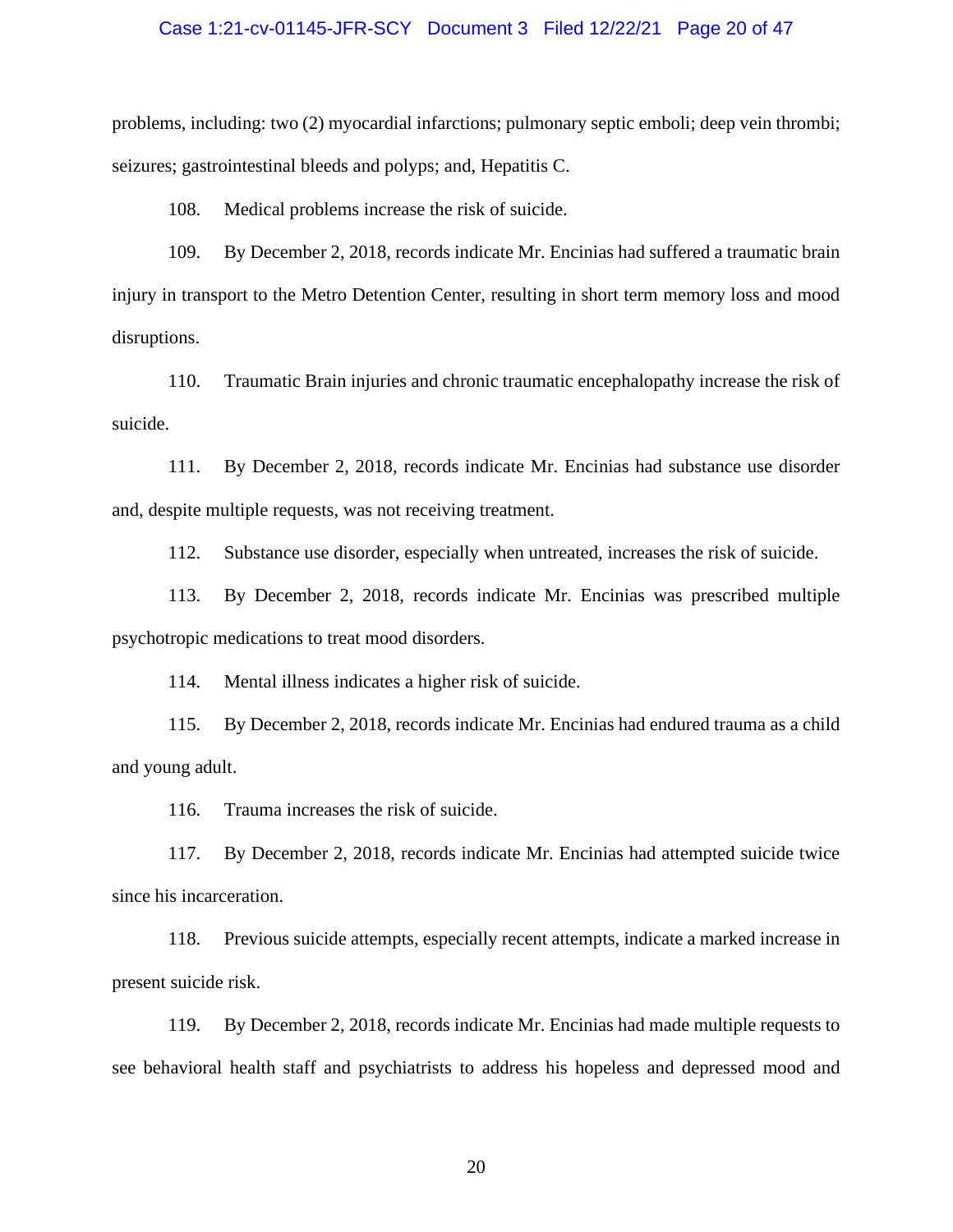### Case 1:21-cv-01145-JFR-SCY Document 3 Filed 12/22/21 Page 21 of 47

suicidality. The requests were rarely, if ever, honored.

120. Feelings of hopelessness, lack of agency and powerlessness increase the risk of suicide.

121. By December 2, 2018, records indicate Mr. Encinias had spent the majority of the year he was incarcerated in segregation, and he was incarcerated in segregation up until his death.

122. Dr. Stuart Grassian, a Board-Certified Psychiatrist with extensive experience in evaluating the psychiatric effects of solitary confinement, explained that incarceration in solitary can cause either "severe exacerbation or recurrence of preexisting illness, or the appearance of an acute mental illness in individuals who had previously been free of any such illness." Stuart Grassian, *Psychiatric Effects of Solitary Confinement*, 22 Wash. U. J.L. & Pol'y 325, 333 (2006).

123. Recent research on longtime solitary prisoners has recorded the severe side effects suffered by many, including hallucinations and perception disorders, panic attacks, loss of memory and paranoia amounting to a form of delirium that can often lead to suicide attempts.

124. Mr. Encinias was already ill by the time he was placed in segregation, and he decompensated rapidly from that point onward.

125. Given Mr. Encinias' mental health history, even the brief history gleaned from his incarceration, Centurion and MHM knew or should have known of Mr. Encinias' increased suicide risk, and they should have trained their agents and employees to care for patients at chronic risk for suicide, and to make the appropriate recommendations, treatment plans, housing plans and referrals.

126. Given NMCD's history of inmates committing suicide at its facilities, and the risks inherent in keeping suicidal inmates in segregation, NMCD, Centurion and MHM knew or should have known that placing Mr. Encinias in segregation would increase his risk of committing suicide,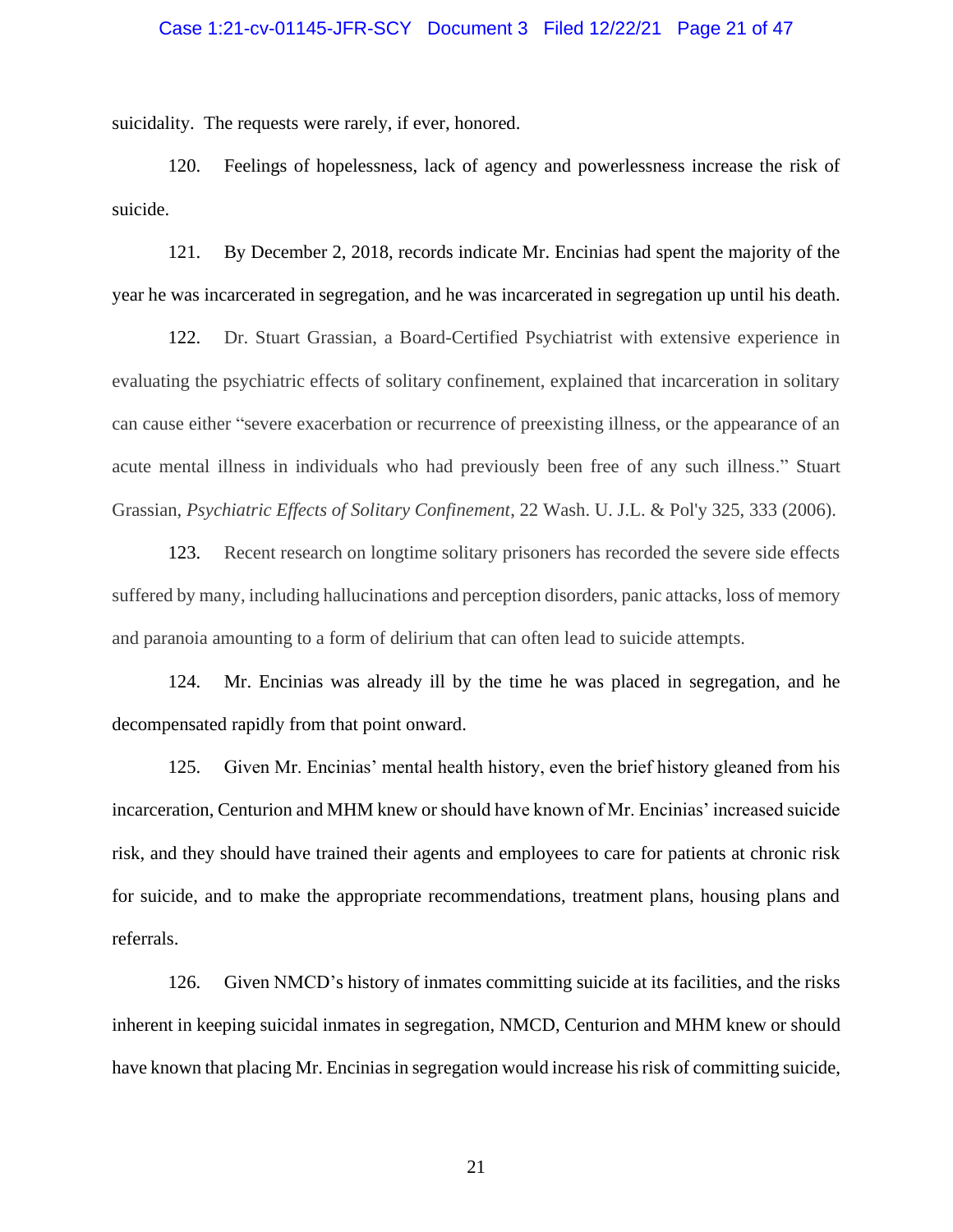#### Case 1:21-cv-01145-JFR-SCY Document 3 Filed 12/22/21 Page 22 of 47

and should have trained its agents and employees to recognize the suicidal risk factors displayed by Mr. Encinias and intervene in light of those factors.

127. Neither Centurion nor NMCD were accredited by the American Corrections Association ("ACA") or the National Commission on Correctional Health Care ("NCCHC") at times relevant to this Complaint.

128. The ACA and NCCHC establish mandatory minimum standards for correctional healthcare.

129. Failure to maintain accreditation suggests failure to establish and maintain minimum standards in correctional healthcare.

130. The CNMCF behavioral staff supervisor/lead possessed final decision-making authority and responsibility to ensure that CNMCF/Centurion behavioral health staff followed NMCD policies regarding Behavioral Health Crisis Intervention and Suicide Prevention during July through November 2018 when Mr. Encinias was placed on therapeutic (suicide) watch.

131. Per NMCD policy, Mr. Encinias was required to have been assessed by a behavioral health clinician daily while on suicide watch, including weekends and holidays. During this time period, Mr. Encinias was not evaluated daily by a licensed behavioral health staff member in violation of NMCD policy and in the critical months leading up to his suicide.

132. Per NMCD policy, Mr. Encinias was also required to have been evaluated by the assigned clinician or clinical supervisor no later than three working days after his release from suicide watch to ensure that he was no longer suicidal and determine the need for further behavioral health treatment. However, Mr. Encinias was never evaluated after his July, August, and November 2018 transitions out of suicide watch.

133. Upon information and belief, the CNMCF behavioral staff supervisor/lead knew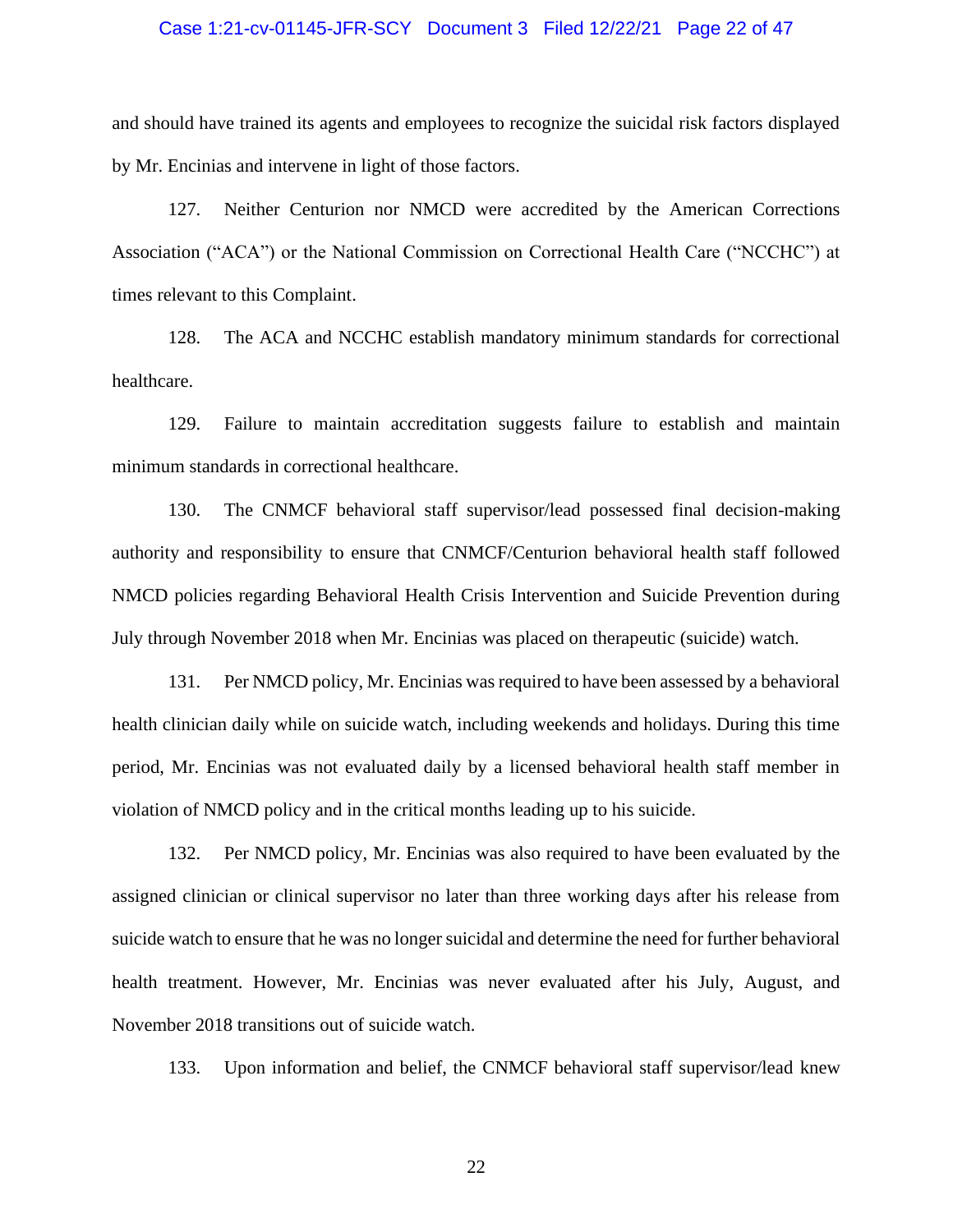### Case 1:21-cv-01145-JFR-SCY Document 3 Filed 12/22/21 Page 23 of 47

that NMCD policies required Mr. Encinias to be assessed by a behavioral health clinician daily and be assessed by a clinical or clinical supervisor within three working days of his release from suicide watch in order to ensure the physical and mental safety of Mr. Encinias and that his psychological needs were being met.

134. Despite this knowledge, the CNMCF behavioral staff supervisor/lead knowingly or recklessly declined to ensure that Mr. Encinias received these assessments.

135. As a result, Mr. Encinias did not receive adequate follow up psychiatric care, his mental health rapidly deteriorated, and he suffered psychotic breaks that led to his suicide.

136. The CNMCF behavioral staff supervisor/lead's conduct severely violated acceptable standards of care. Upon information and belief, there was no justifiable reason for failing to ensure that Mr. Encinias received these assessments.

137. At the time of the CNMCF behavioral staff supervisor/lead's actions, Mr. Encinias' need for additional mental health treatment was obvious from both his medical files and his alarming behaviors, which were clear indicators that he was suffering from persistent and severe mental disturbance. Accordingly, the CNMCF behavioral staff supervisor/lead must have known about and consciously disregarded an excessive risk to Mr. Encinias' mental health and safety.

138. The mental health supervisor/lead possessed final decision-making authority and responsibility to ensure that appropriate mental health treatment was provided to Mr. Encinias while he was housed at CNMCF in the months leading up to his suicide, particularly in the months of July through November 2018, when Mr. Encinias was placed on suicide watch three times yet provided no additional form of mental health treatment.

139. NMCD policy states that prisoners fitting Mr. Encinias' description must be given a clinical assessment and treatment plan, including weekly clinical sessions for at least a month.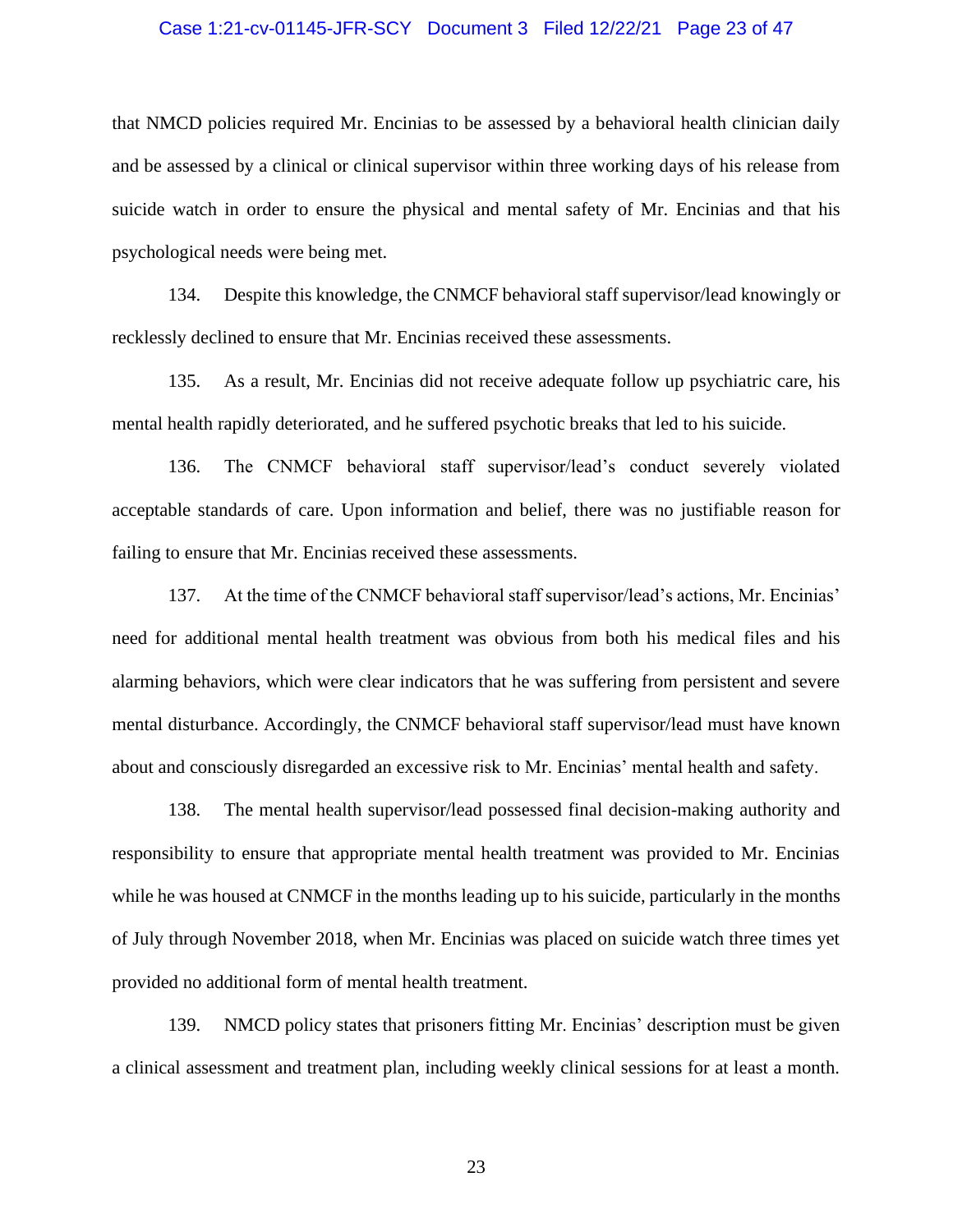### Case 1:21-cv-01145-JFR-SCY Document 3 Filed 12/22/21 Page 24 of 47

However, Mr. Encinias was never provided with an assessment or treatment plan in the months leading up to his suicide, in clear violation of NMCD policy.

140. Upon information and belief, the mental health supervisor/lead knew that Mr. Encinias should have received this assessment and treatment plan in order to ensure his physical and mental safety and that his psychological needs were being met.

141. Despite this knowledge, the mental health supervisor/lead knowingly or recklessly declined to ensure that Mr. Encinias was provided with this assessment and treatment plan.

142. As a result, Mr. Encinias did not receive adequate psychiatric care, his mental health rapidly deteriorated, and he suffered psychotic breaks that led to his suicide.

143. The mental health supervisor/lead's conduct severely violated acceptable standards of care. Upon information and belief, there was no justifiable reason for failing to ensure that Mr. Encinias received this assessment and treatment plan.

144. At the time of the mental health supervisor/lead's actions, Mr. Encinias' need for additional mental health treatment was obvious from both his medical files and his alarming behaviors, which were clear indicators that he was suffering from persistent and severe mental disturbance. Accordingly, the mental health supervisor/lead must have known about and consciously disregarded an excessive risk to Mr. Encinias' mental health and safety.

145. NMCD, the State of New Mexico, Ken Smith, Dr. Wendy Price, and David Selvage failed to enforce critical terms of the GSC essential to the protection of the health and safety of NMCD inmates.

146. NMCD, the State of New Mexico, Ken Smith, Dr. Wendy Price, and David Selvage failed to obtain ACA and NCCHC medical accreditation for CNMCF.

147. NMCD, the State of New Mexico, Ken Smith, Dr. Wendy Price, and David Selvage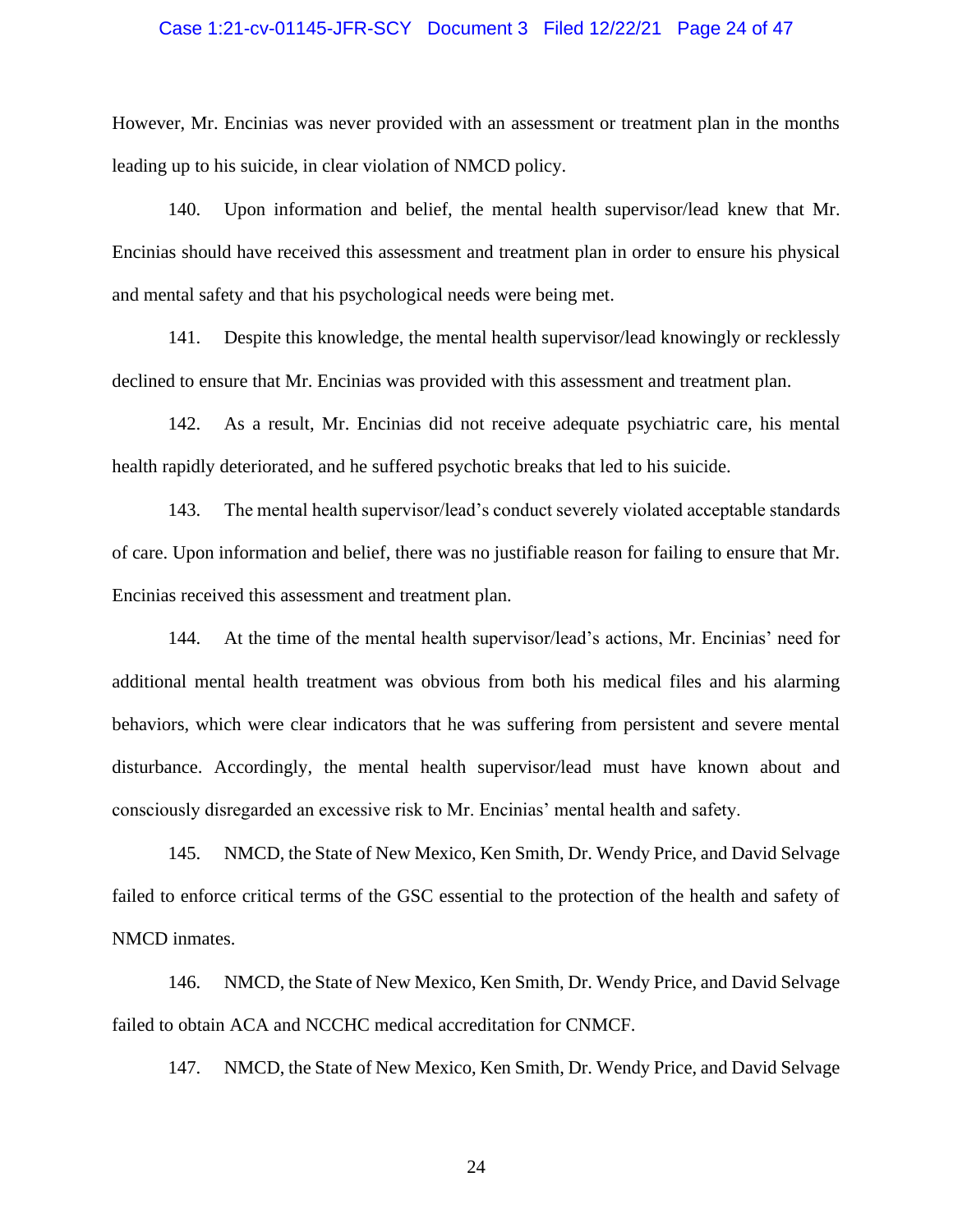#### Case 1:21-cv-01145-JFR-SCY Document 3 Filed 12/22/21 Page 25 of 47

allowed Centurion to operate the medical/behavioral health facilities and provide medical/behavioral health services to CNMCF inmates, including Mr. Encinias, despite the lack of ACA and NCCHC accreditation since the inception of the GSC.

148. NMCD, the State of New Mexico, Ken Smith, Dr. Wendy Price, and David Selvage failed to hold Centurion to the standards of the ACA, the NCCHC, New Mexico law, and the constitution.

149. NMCD, the State of New Mexico, Ken Smith, Dr. Wendy Price, David Selvage failed to properly oversee, monitor, supervise and manage Centurion's operation of medical facilities and provision of medical services to CNMCF inmates, including Mr. Encinias.

150. NMCD, the State of New Mexico, Ken Smith, Dr. Wendy Price, and David Selvage failed to take corrective action against Centurion despite clear knowledge of the constitutionally inadequate provision of medical and behavioral health care by Centurion.

151. The State of New Mexico and NMCD have a non-delegable duty to provide for proper, necessary and competent medical/behavioral health care for all inmates in the care of NMCD, which they repeatedly failed to do.

## **II. Centurion had a persistent and widespread pattern and practice of failing to meet the standards of care in treating patients in the medical unit, effectively denying them medical care, and this practice caused Mr. Encinias' death.**

152. Centurion maintained various widespread patterns and practices which violated Mr. Encinias' constitutional rights and contributed to his untimely death, including: (1) failing to report, diagnose, and properly examine and treat prisoners with serious medical and/or mental health conditions; (2) severely understaffing its medical and mental health facilities; (3) failing to provide adequate medical documentation or communicate changes in patient conditions to the appropriate correctional officers and/or medical or mental health staff; (4) delaying or denying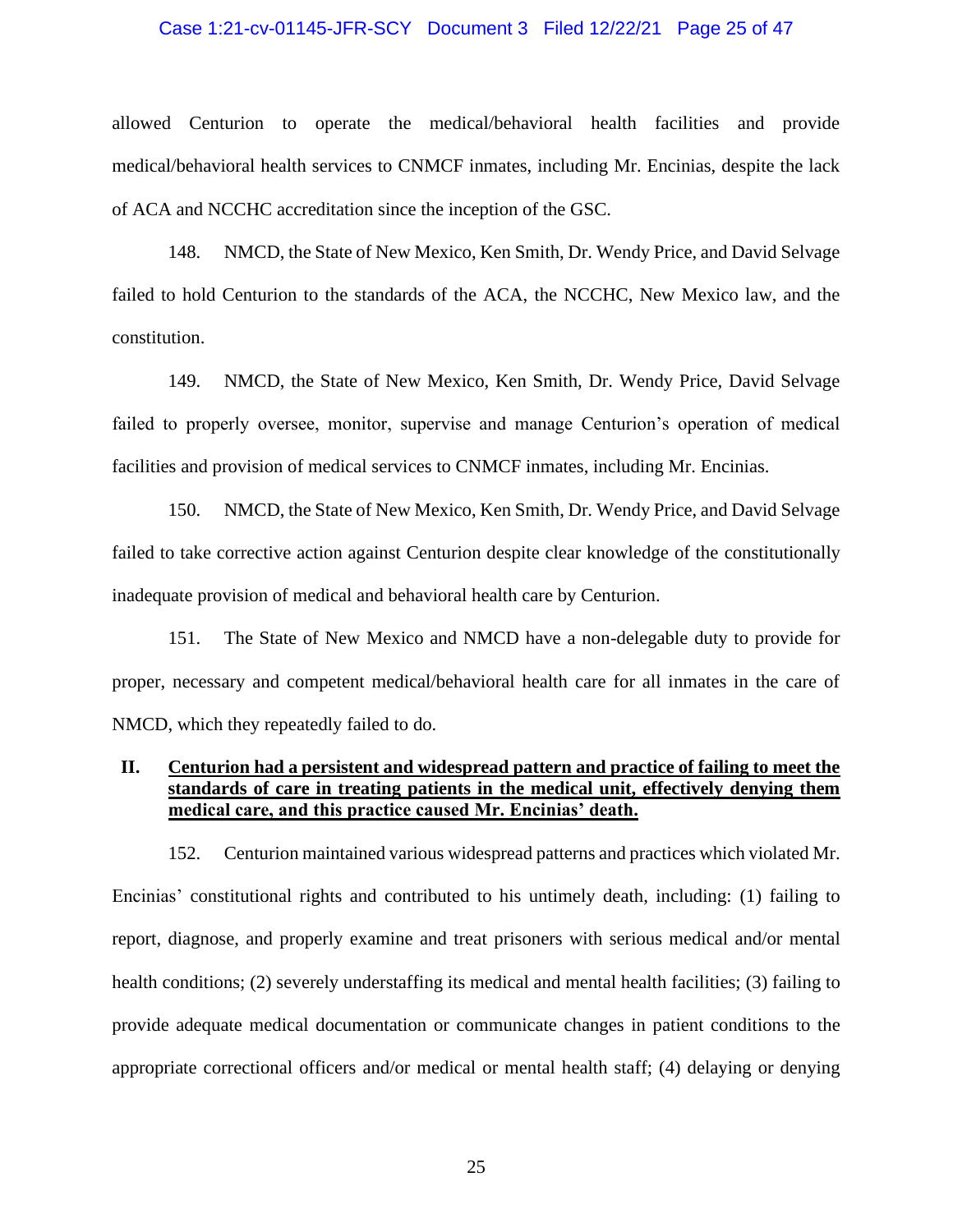### Case 1:21-cv-01145-JFR-SCY Document 3 Filed 12/22/21 Page 26 of 47

patient referrals to necessary emergency or other offsite medical services; and (5) failing adequately to train and supervise its employees and agents on procedures necessary to protect patients' health.

153. In essence, Centurion's medical care of NMCD prisoners effectively amounted to no medical care at all. *See, e.g., Ramos v. Lamm*, 639 F.2d 559, 575 (10th Cir. 1980) ("[D]eliberate indifference to inmates' health needs may be shown by . . . proving there are such systemic and gross deficiencies in staffing, facilities, equipment, or procedures that the inmate population is effectively denied access to adequate medical care.").

A. Centurion had a pattern and practice of failing to report, diagnose, and treat warning signs of serious medical and mental health conditions, which were contributing factors to Mr. Encinias' death.

154. Centurion failed to report, diagnose, and treat the warning signs of serious conditions for many other patients in circumstances comparable to those of Mr. Encinias. For example:

- In *Jade Hetes v. Centurion et al.*, No. D-101-CV-2019-00113 (N.M. 1st Dist. Ct), Centurion failed to timely report, diagnose, and treat signs of severe mental illness, which resulted in the patient's death from suicide.
- In *Manuela Vigil v. Centurion et al.*, No. D-101-CV-2018-00033 (N.M. 1st Dist. Ct.), Centurion failed to timely report, diagnose, and treat signs of abscesses, which resulted in the patient's death.
- In *Michael Wilder v. Centurion et al.*, No. D-101-2018-00608 (N.M. 1st Dist. Ct.), Centurion failed to timely report, diagnose, and treat sign of a broken collarbone, which resulted in the patient suffering lengthy, extended pain. No corrective surgery was ever conducted for years following the accident prior to Mr. Wilder's release from prison.
- In *Jerry Sisneros v. Centurion et al.*, No. D-101-CV-2019-00598 (N.M. 1st Dist. Ct.), Centurion failed to timely report, diagnose, and treat signs of diskitis and osteomyelitis, which resulted in the patient's needlessly extended suffering and over a month of avoidable off-site care.
- In *Gerald Wilson v. Centurion et al.*, No. D-101-CV-2019-00691 (N.M. 1st Dist. Ct.), Centurion failed to timely report, diagnose, and treat signs of discitis and osteomyelitis,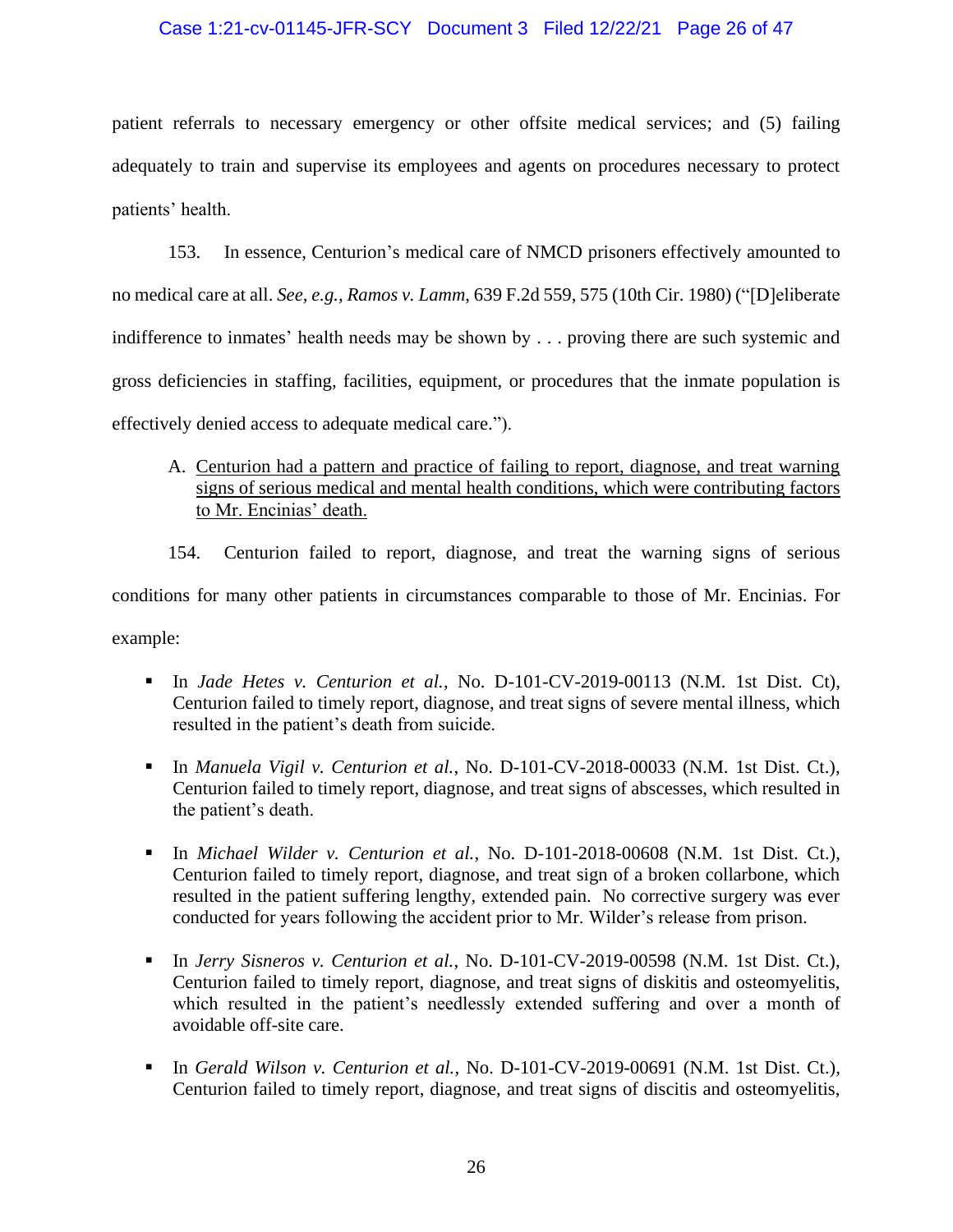which resulted in the patient developing severe sepsis and lifelong spinal disabilities, and being hospitalized for 35 days.

- In *George Yribe v. Centurion et al.*, No. D-101-CV-2019-00633 (N.M. 1st Dist. Ct.), Centurion failed to timely report, diagnose, and treat signs of diskitis and osteomyelitis, which resulted in the patient developing serious and permanent injury.
- In *Dominick Mora-Solis v. Centurion et al.*, No. D-101-CV-2019-00627 (N.M. 1st Dist. Ct.), Centurion failed to timely report, diagnose, and treat signs of a severe pressure ulcer, sepsis, and acute chronic osteomyelitis, which resulted in permanent injuries to the patient.

155. The preceding cases and others illustrate Centurion's persistent refusal to refer inmate patients out to third-party medical providers for the provision of care unavailable through Centurion within NMCD's facilities.

156. The preceding cases, among others, also establish that Centurion was on notice of these widespread unconstitutional practices prior to Mr. Encinias' death and thereby knew or should have known that additional safeguards should have been put in place to address patients' signs of serious medical and mental health conditions.

157. Accordingly, it can be inferred that Centurion intentionally failed to report, diagnose, treat or refer for treatment inmate patients showing serious warning signs of grave illness despite the known and obvious risk to patient safety.

158. Centurion's widespread practice of failing to report, diagnose, treat or refer for treatment despite clear warning signs of serious medical and mental health conditions shares a close factual relationship with the events in Mr. Encinias' case, and accordingly, the widespread practice was the moving force behind his injuries and death.

159. Significantly, Centurion personnel failed to conduct full-scale clinical assessments six times in Mr. Encinias' case alone, which establishes a pattern and practice of insufficient reporting, diagnoses, and treatment of serious medical and/or mental health conditions. Although Mr. Encinias satisfied NMCD's criteria mandating that mental health assessments be conducted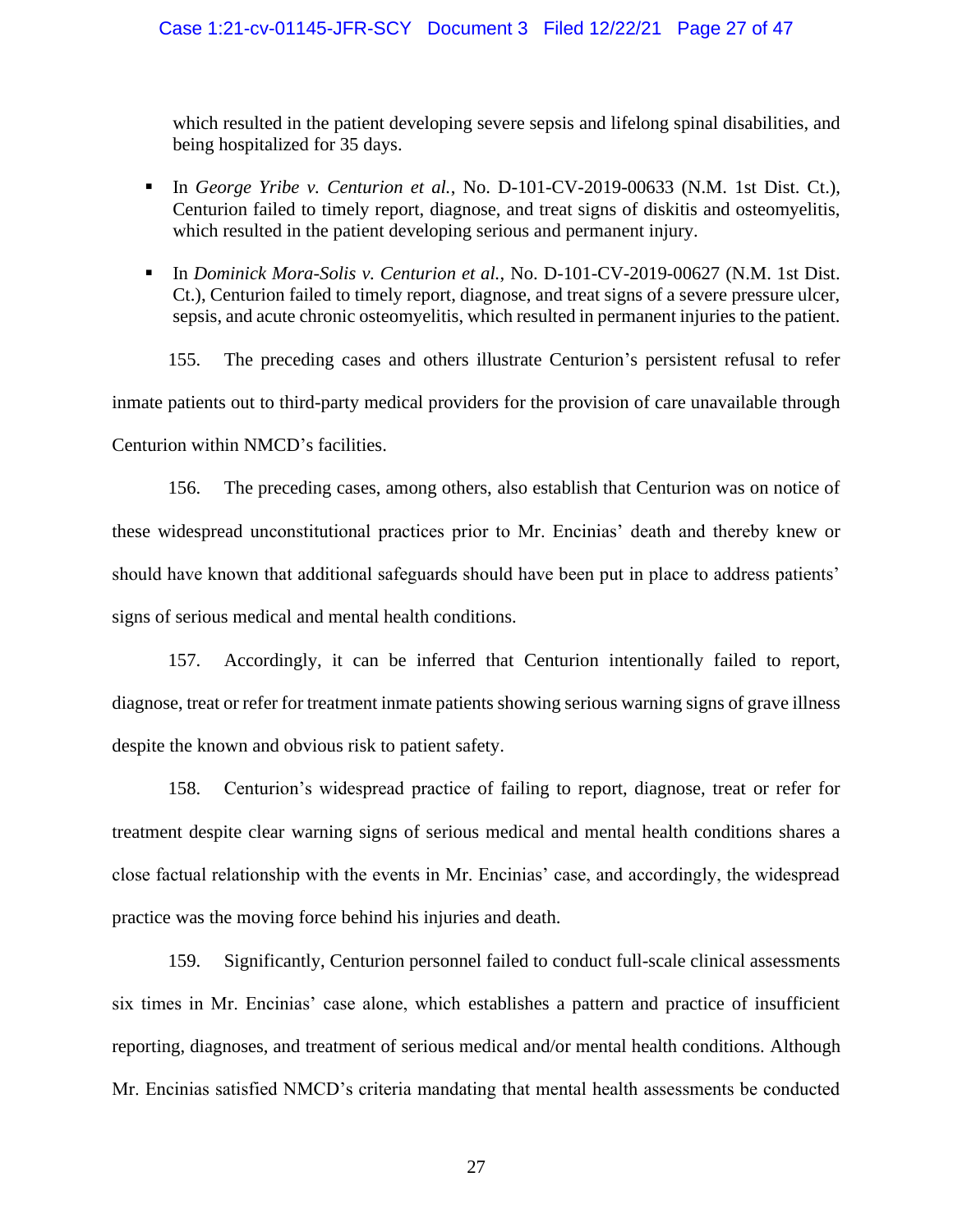#### Case 1:21-cv-01145-JFR-SCY Document 3 Filed 12/22/21 Page 28 of 47

on six difference instances based on his medical records, Centurion personnel failed to conduct these clinical assessments, which include a thorough review of the patient's medical history and a mental status examination during which a formal diagnosis is made.

160. Because no evaluation or diagnosis was completed and no formal report was created, Mr. Encinias was never provided with any treatment other than the bare minimum to place him in solitary confinement. He was never provided with increased behavioral health counseling or programming despite his clear need for additional services. Moreover, he was never placed in the facility's inpatient psychiatric unit despite clearly meeting five of the seven placement criteria and only needing to meet one of the criteria to qualify for such placement. Ultimately, his lack of proper mental health support caused him to commit suicide.

161. As such, Centurion's policy and practice of failing to report, diagnose, treat warning or refer for treatment inmates showing signs of serious medical and mental health conditions proximately caused Mr. Encinias' death.

## B. Centurion had a pattern and practice of severely understaffing its medical and mental health facilities, which was a moving force behind Mr. Encinias' death.

162. The fact of Centurion's chronic understaffing of medical positions during the time period leading up to Mr. Encinias' death is indisputable. It is widely known and documented. As emphasized in the October 23, 2018 New Mexico Legislative Finance Committee (hereinafter LFC) program evaluation of NMCD (the "Committee Report"): "Both state and contractor medical positions are frequently understaffed, threatening the quality of care provided. The Corrections Department's Office of the Medical Director, state employees who are responsible for overseeing the care, opportunities, and education necessary for patients to improve their health, including medical provider contract oversight, had a 25 percent vacancy rate as of October 2018"—two months before Mr. Encinias' death.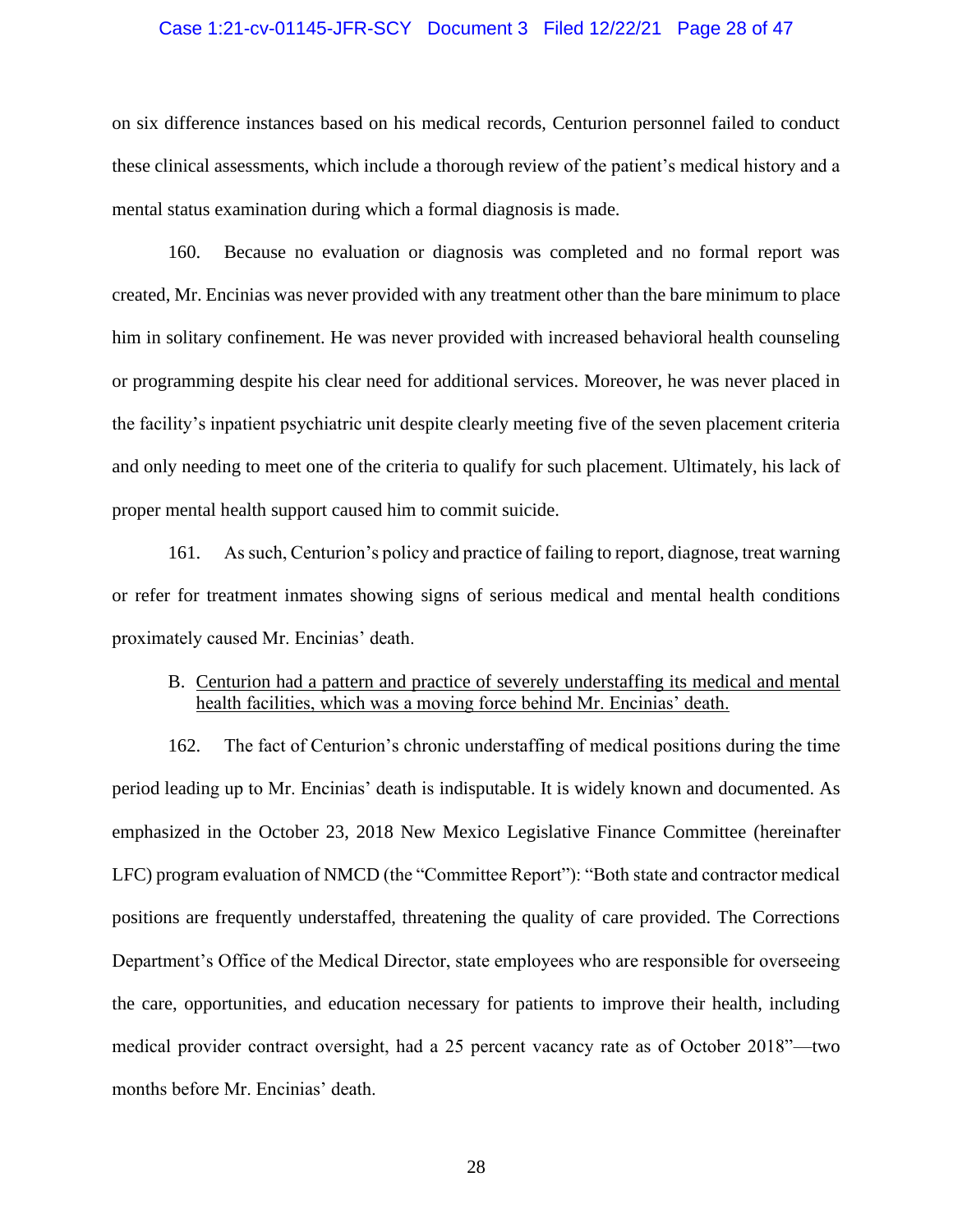### Case 1:21-cv-01145-JFR-SCY Document 3 Filed 12/22/21 Page 29 of 47

163. In particular, the Committee Report noted that "Centurion . . . struggled to recruit and retain staff, incurring fines of \$1.1 million in each of the last two fiscal years for critical vacancies including dentists, licensed nurse practitioners, pharmacists, and medical directors."

164. Critically, the Committee Report further confirmed that "[t]he Mental Health Bureau, responsible for providing services to inmates in state prisons, had a 40 percent total vacancy rate, of which most were behavioral and mental health therapists." And Centurion suffered critical mental health vacancies in 2017 and 2018, for which it incurred roughly \$500,000 in fines, "including mental health director, drug and alcohol counselors, a psychologist, and a regional director."

165. More specifically, in the year 2018, CNMCF had no health services administrator, licensed practical nurse for Mental Health, psychiatric health doctor, nurse manager, or psychiatrist, among other vacancies.

166. As of October 2018, two months before Mr. Encinias' suicide, CNMCF had 13 unfilled behavioral health provider positions, an alarming vacancy rate of 50%. Even more alarmingly, CNMCF had a 100% vacancy rate for its mental health providers—zero mental health providers were in the prison in the critical months leading to Mr. Encinias' suicide.

167. The LFC report's covered the period through October 2018, just over one month prior to Mr. Encinias' death. However, it is unlikely that these staffing shortages were corrected in the interim prior to Mr. Encinias' death.

168. Centurion's pattern and practice of severe understaffing, particularly regarding mental health personnel, is clearly a primary cause of the constitutional violations concerning Mr. Encinias' mental health treatment leading up to his suicide.

169. Upon information and belief, Mr. Encinias was unable to receive psychiatric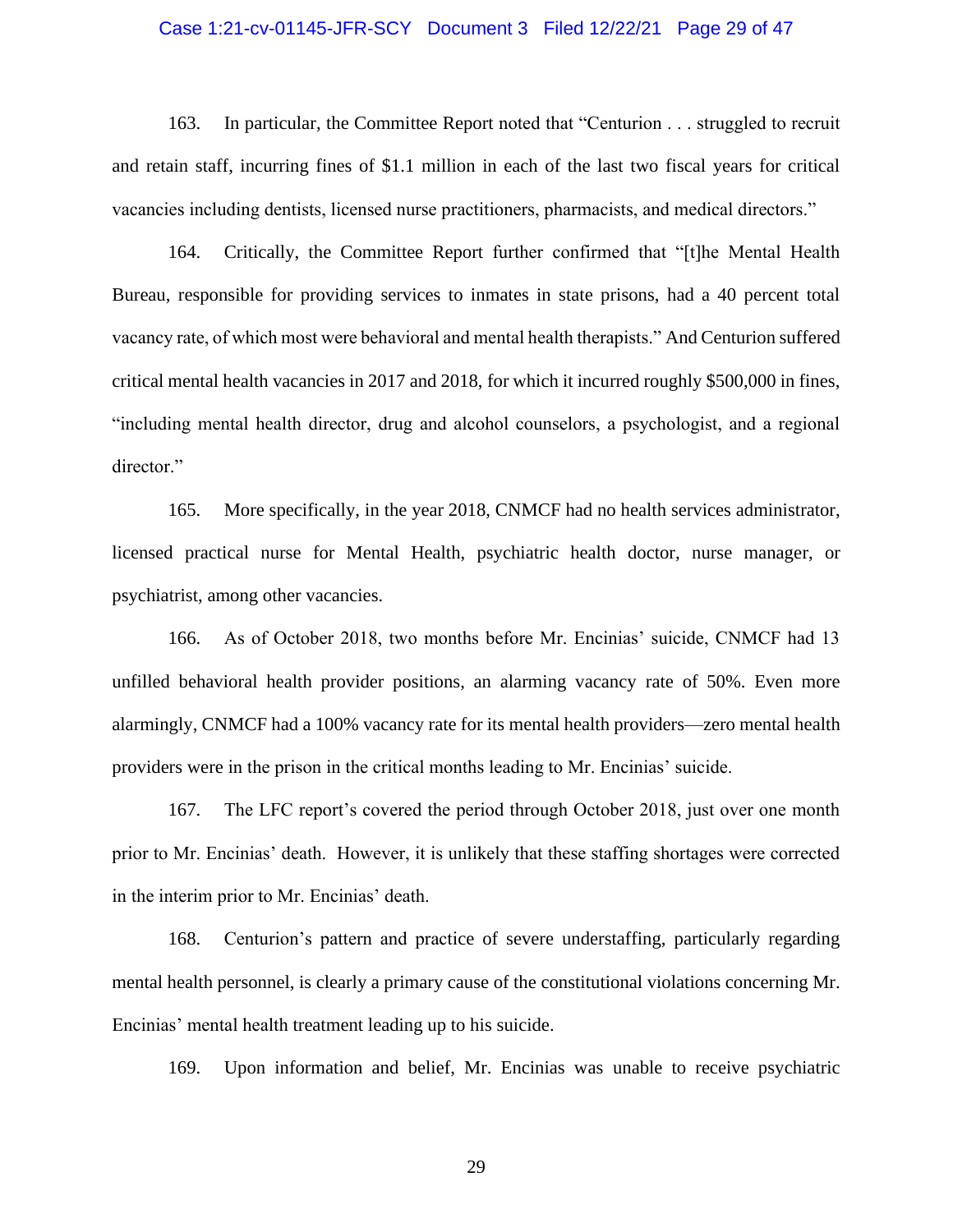#### Case 1:21-cv-01145-JFR-SCY Document 3 Filed 12/22/21 Page 30 of 47

treatment and his requested mental health programming due to the severe shortage of mental healthcare providers at the prison. Numerous important mental health protocols were violated, critical assessments and evaluations foregone, and reports missing in Mr. Encinias' file due to this severe staffing shortage, including the unfilled positions dedicated to oversight of medical services contract compliance. It was this lack of mental health care and contract oversight that exacerbated Mr. Encinias' mental health issues and eventually caused his psychotic breaks and suicide.

170. Simply put, Mr. Encinias received no psychiatric services largely because there were zero mental health providers working in CNMCF in the months leading up to his suicide.

171. Through the Committee Report and its own records of vacancies, Centurion was put on notice that this severe understaffing was substantially certain to cause constitutional violations regarding its patients' medical treatment, yet it chose to disregard that risk and, for years, continued to display a pattern and practice of severe shortages in medical staff, and mental healthcare providers in particular.

172. Despite the clear lack of sufficient staffing to provide proper psychiatric care for inmates suffering severe mental health crisis at CNMCF, including Mr. Encinias, Centurion had a policy of refusing to refer inmates out for specialist care no matter how severe medical condition or illness which is reflected in the other lawsuits cited above where each and every inmate was only referred to an emergency department when the inmate was literally on the verge of death and would without question be hospitalized for at least 24 hours relieving Centurion of any financial responsibility for the critically necessary medical care.

173. Thus, Centurion had a policy of severe understaffing, or no staffing at all, of critical medical and in this case mental health personnel while also having a policy against referring inmate patients to outside specialist thus insuring grave harm or death to untreated inmates.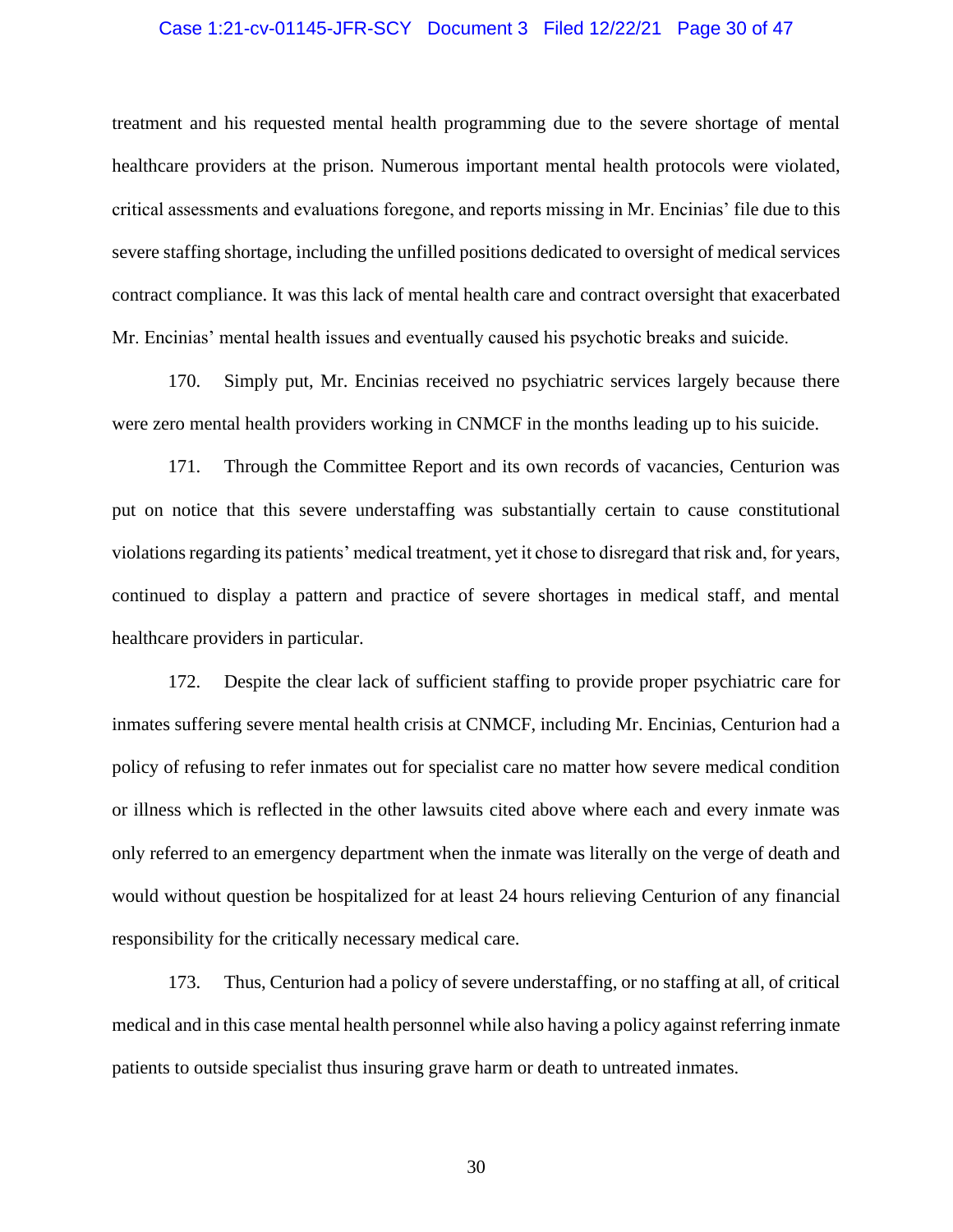#### Case 1:21-cv-01145-JFR-SCY Document 3 Filed 12/22/21 Page 31 of 47

174. In this way, Centurion acted with deliberate indifference to prisoners' healthcare needs. *See, e.g., Ramos v. Lamm*, 639 F.2d 559, 575 (10th Cir. 1980) (finding deliberate indifference to prisoners' healthcare needs where "gross deficiencies in staffing" and procedures cause the prisoner population to be "effectively denied access to adequate medical care").

# C. Centurion also had a pattern and practice of failing to provide adequate medical documentation and failing to communicate changes in patient conditions, both of which contributed to Mr. Encinias' death.

175. Centurion failed to provide adequate medical documentation and failed to communicate changes in patient conditions for many other patients in circumstances similar to those of Mr. Encinias. For example, in *Jerry Sisneros v. Centurion et al.*, No. D-101-CV-2019- 00598 (N.M. 1st Dist. Ct.), Centurion failed to adequately record vitals, which contributed to the patient's delayed diagnoses and treatment for diskitis and osteomyelitis.

176. Notably, the Committee Report referenced an audit of Centurion released in June 2018 that put Centurion on notice that its charts fell short of industry best practices, and some charts were "illegible or inaccurate, not filled out and submitted timely, and not used consistently." The Committee Report also emphasized that documentation of certain test results was missing, and intake forms were not completed for all prisoners as required.

177. Despite clear language in the GSC indicating that Electronic Health Records ("EHR") were required for constitutionally adequate medical care, both Centurion and NMCD opted against implementation of an EHR.

178. The preceding cases and report, among others, establish that Centurion was on notice of these widespread unconstitutional practices prior to Mr. Encinias' death and thereby knew or should have known that additional safeguards should have been put in place to address the inadequate medical documentation and communication of changes in patient conditions.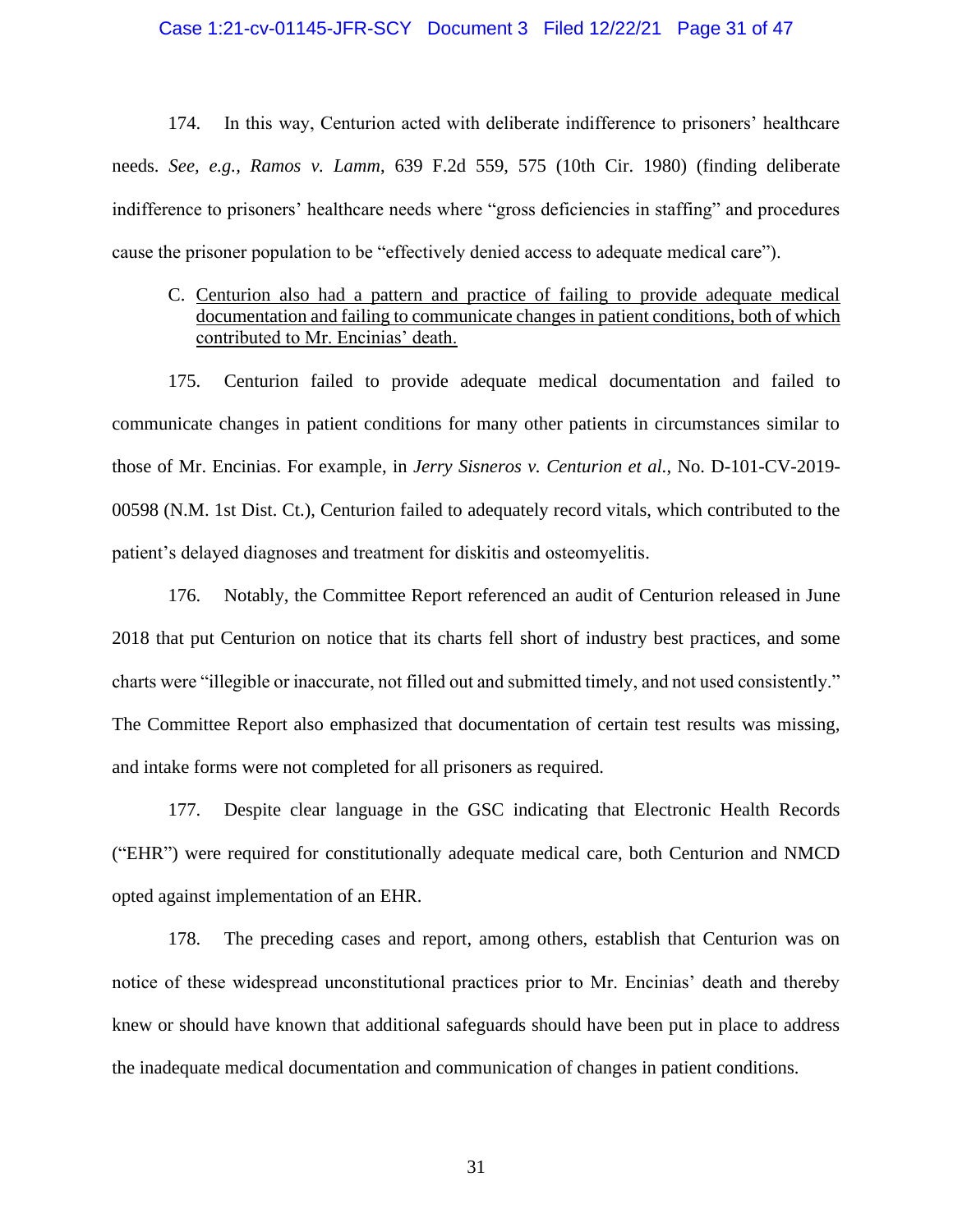### Case 1:21-cv-01145-JFR-SCY Document 3 Filed 12/22/21 Page 32 of 47

179. Accordingly, it can be inferred that Centurion intentionally failed to adequately document patient conditions and failed to adequately communicate changes in those conditions despite the known and obvious risk to patient safety.

180. Centurion's widespread practice of failing to provide adequate medical documentation and communicate changes in patient conditions shares a close factual relationship with the events in Mr. Encinias' case, and accordingly, the widespread practice was the moving force behind his injuries and death.

181. Notably, Mr. Encinias' case alone reveals sufficient evidence of Centurion's widespread practice of providing inadequate medical documentation and communication about patient conditions. For example, in Mr. Encinias' 284-day period of incarceration, medical and behavioral health staff violated NMCD policies at least 27 times solely regarding Mr. Encinias' care: Nursing staff failed to perform the required NMCD medical receiving screens four times; Centurion personnel failed to perform nine NMCD pre-lockdown evaluations and a November 2018 psychiatric encounter; personnel violated policies concerning suicide watch eleven times; and behavioral health staff never conducted two full clinical assessments during Mr. Encinias' 180-day screens in August 2020.

182. Because Centurion personnel did not adequately document or otherwise communicate Mr. Encinias' rapidly deteriorating medical and mental health condition to the appropriate personnel, he was not provided with the medical and mental health treatment that he clearly needed, which caused him to succumb to his suicidal ideation.

183. Accordingly, Centurion's policy and practice of providing inadequate medical documentation and failing to communicate changes in patient conditions to appropriate personnel proximately caused Mr. Encinias' death from suicide.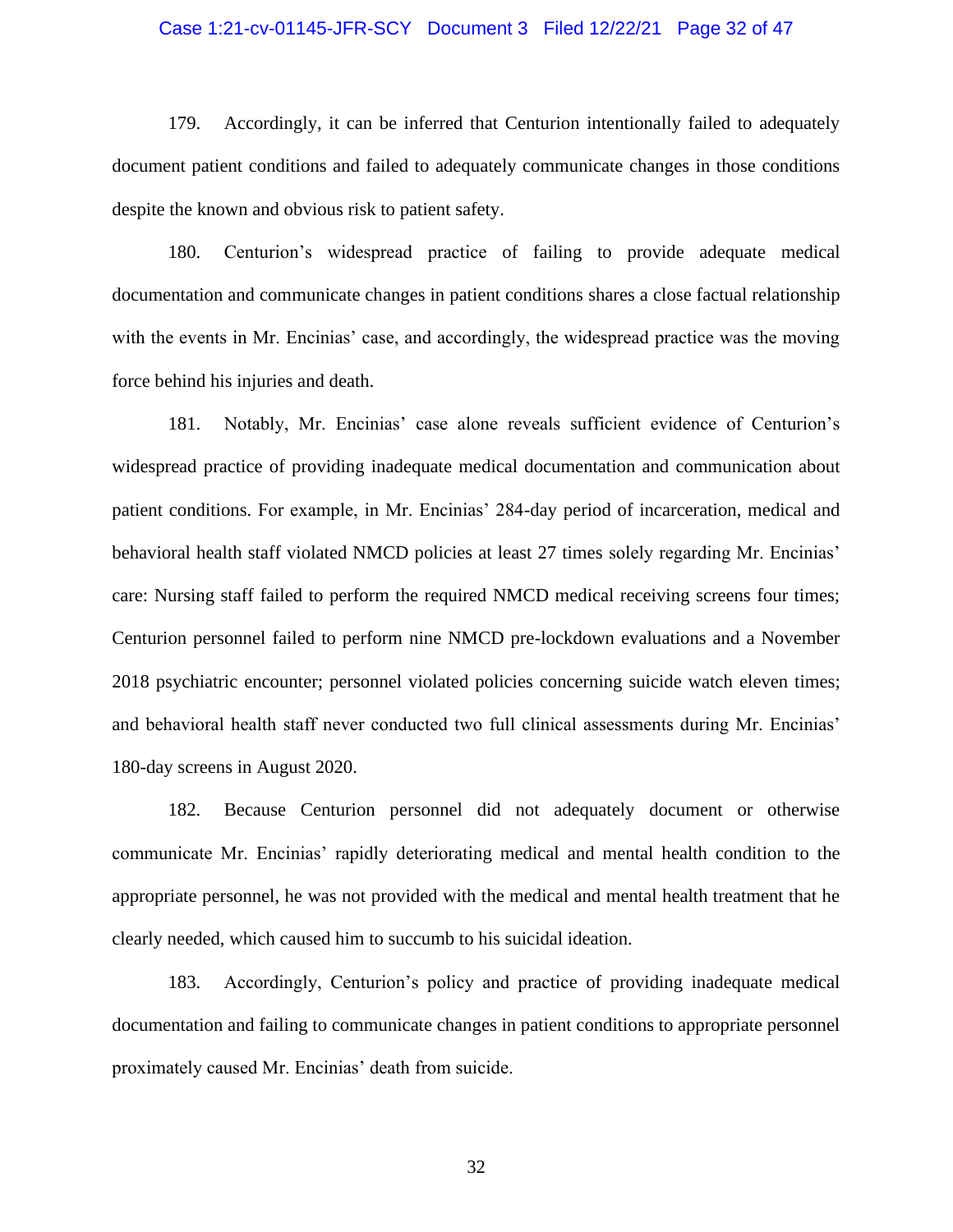D. Centurion failed to adequately train or supervise its individuals despite knowing that such training and discipline was necessary to protect patient health, and this failure was a moving force behind Mr. Encinas' death.

184. As outlined in the Committee Report, in 2018, the New Mexico Medical Review Association conducted an audit of Centurion's medical services in prisons and recommended that staff be better educated by both Centurion and NMCD on chart documentation standards and consistency and in completing prisoner intake forms correctly. According to Centurion's auditors, the need for additional training and supervision was apparent and should have been prioritized.

185. Similarly, the extensive violations of NMCD protocol in Mr. Encinias' case provide compelling evidence that Centurion had a widespread pattern and practice of failing to adequately train and supervise its personnel. As discussed in more detail above, Centurion medical and behavioral health staff violated NMCD policies at least 27 times related to just Mr. Encinias' care. And 27 significant violations regarding a single prisoner in a period of 284 days suggests the presence of a more systemic lack of training and oversight.

186. As such, Centurion's widespread failures to train and supervise its personnel were a primary cause of the constitutional violations suffered by Mr. Encinias. Each of the 27 NMCD policy violations deprived Mr. Encinias of the opportunity to be evaluated, diagnosed, and to be prioritized in receiving the mental health treatment that he so desperately needed. Because mental health personnel were not adequately trained or supervised to ensure that these NMCD policies were followed, Mr. Encinias never received the opportunity to obtain additional psychiatric services. Consequently, his mental health rapidly deteriorated and he suffered a series of psychotic breaks that ended in his suicide.

187. Training and supervision regarding proper medical treatment protocol and documentation was required because, as Centurion knew or should have known to a moral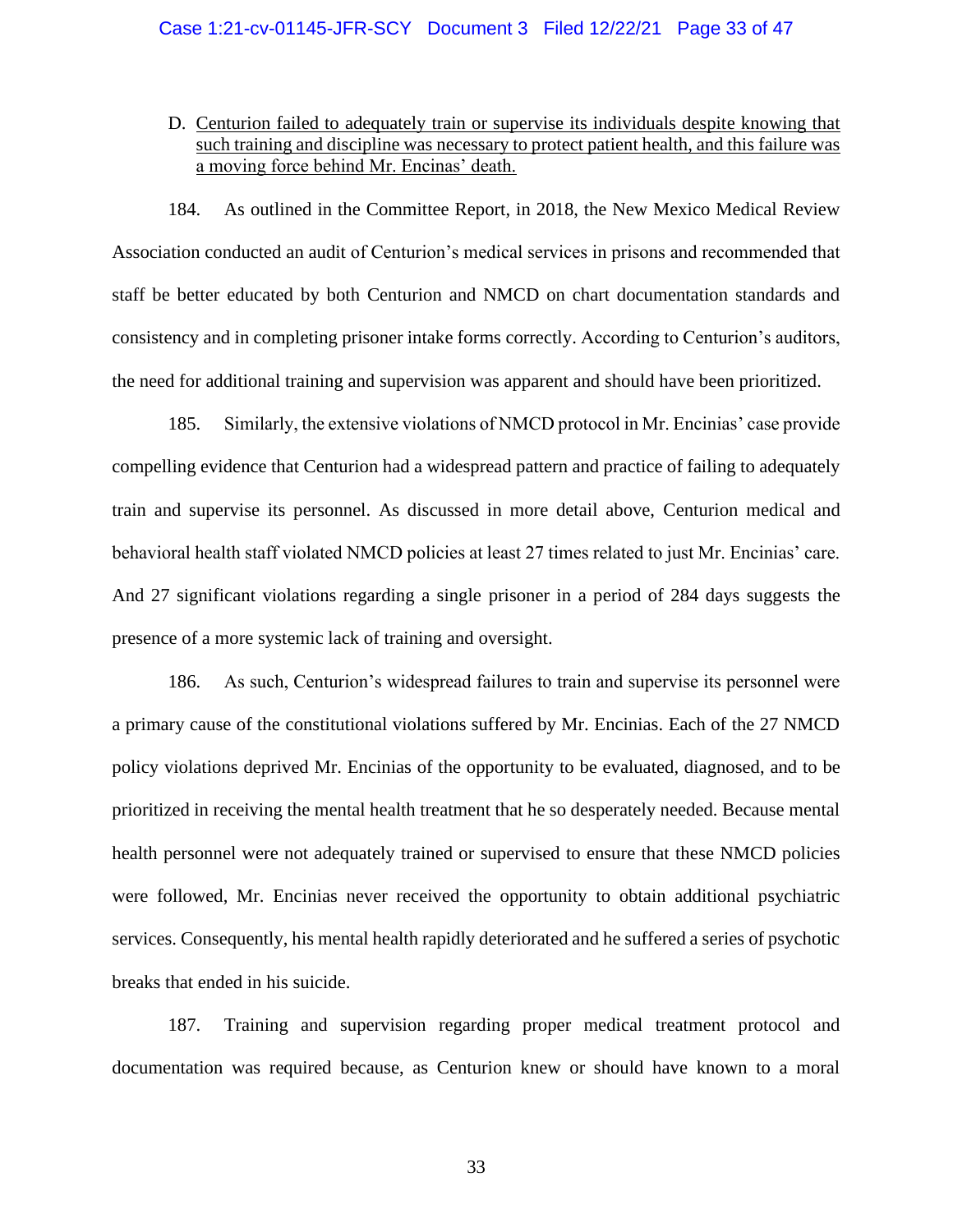### Case 1:21-cv-01145-JFR-SCY Document 3 Filed 12/22/21 Page 34 of 47

certainty, Centurion's personnel would commonly confront situations where they would need to assess the severity and emergency nature of patients' medical conditions. This is the one of the primary tasks that these personnel were hired to do.

188. Additionally, documenting and assessing the next steps in a patient's medical treatment is precisely the type of complex and important decision that requires training and supervision, as making the wrong choice in these instances will frequently cause the deprivation of prisoners' constitutional rights.

189. As evinced by Mr. Encinias' situation and the others cited in subsection A of this section, Centurion's widespread pattern of deficient training and supervision presents an obvious potential to violate patients' constitutional rights, because there has been a growing history where prisoners are denied serious medical care to which they are entitled, and they suffer from longterm disability or death as a result.

190. Centurion was alerted to an obvious deficiency in its training and supervision through the many prior lawsuits against it alleging unconstitutional medical care. It was also put on notice of these deficiencies through the 2018 audit results requiring that it provide better training and oversight of its personnel.

191. Centurion's failure to do so is further evidence of its deliberate indifference to the constitutional violations caused by its widespread deficiencies in training and supervising.

### **III. Mr. Encinias was discriminated against due to his mental health diagnoses in violation of both the ADA and Rehab Act.**

192. At the time that Mr. Encinias was housed at CNMCF and in the custody of NMCD, he faced substantial impairments of major life activities due to his mental disability, which was confirmed through various mood disorder diagnoses.

193. CNMCF and NMCD were both on notice of Mr. Encinias' disability, because his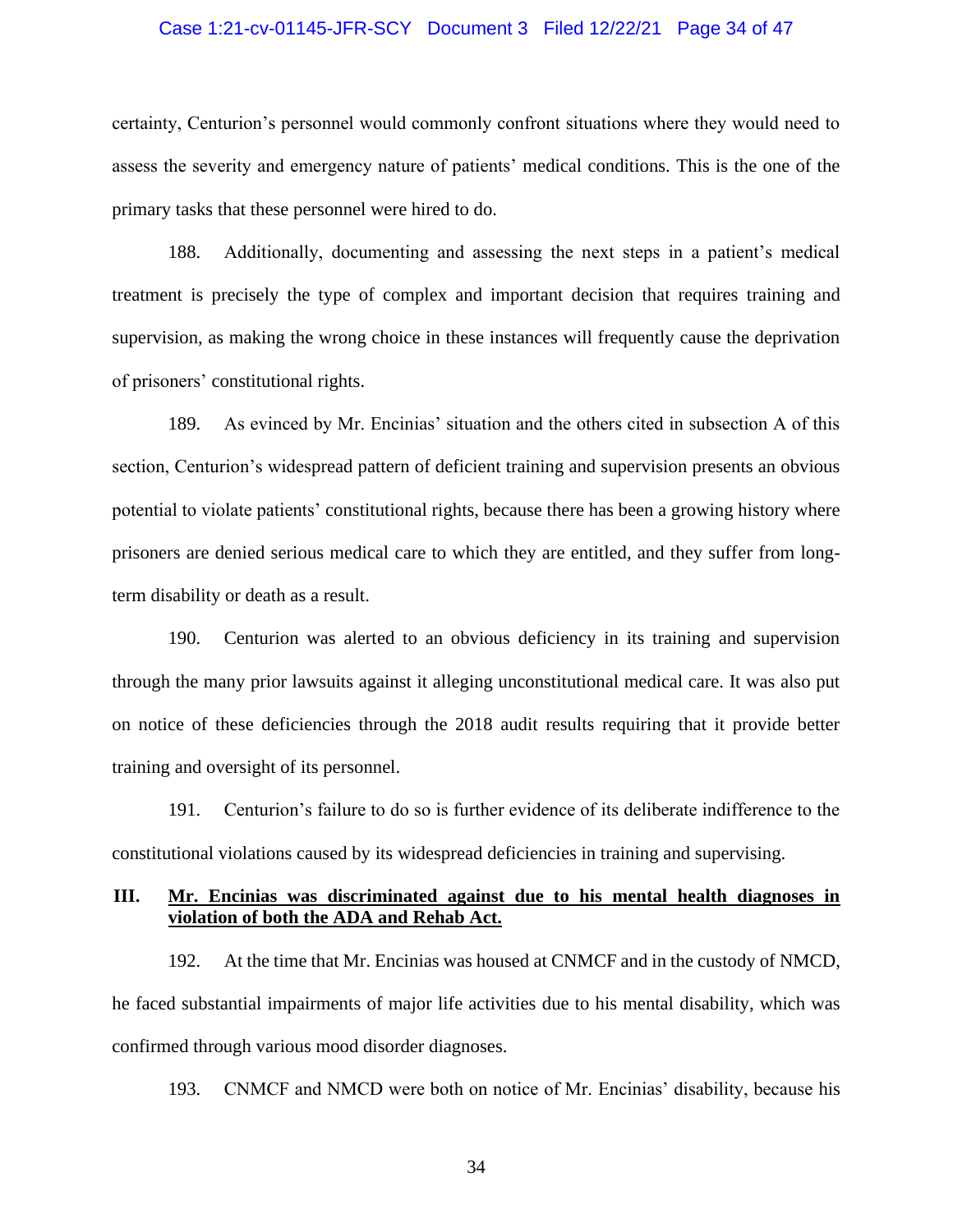#### Case 1:21-cv-01145-JFR-SCY Document 3 Filed 12/22/21 Page 35 of 47

mental health diagnoses were constantly being documented in his prison file, and he was frequently sent to the RHU on suicide watch.

194. At the times relevant to this complaint, Mr. Encinias was suffering from debilitating, persistent, and long-term depression and mood disorders. Because of his diagnoses, he could barely take care of himself and lost nearly all motivation and practical ability to complete even basic life tasks like eating, bathing, and maintaining proper hygiene. Even more, he would often engage in self harm due to his disability.

195. While facing these substantial impairments to his daily activities, Mr. Encinias sought the reasonable accommodation of being given access to psychological services so that he could participate in and receive the benefits of the other opportunities offered in the prison.

196. He requested to receive regular and ongoing counseling and to participate in treatment programs, but the prison would not grant this accommodation in any form. In his June 1, 2018 application for admission into the prison Behavioral Health Services' Residential Substance Abuse Program (RDAP), he wrote: "I wanna change the way I live my life and the ability to live and maintain living a life clean, healthy and sober. Please." In this application, he also expressed a desire to "learn other ways to be happy sober." Additionally, he signed a form on June 21, 2018 agreeing to be placed in prison's voluntary intensive outpatient treatment program (IOP). And finally, on July 6, 2018, he asked the RHU Sergeant to receive regular counseling "so that he could express his feelings." Yet, none of his requested accommodations were granted.

197. Upon information and belief, Mr. Encinias would have been eligible and able to participate in the full array of prison educational, religious, recreation, and group programs if he had not been disabled by his severe mental illness. However, because Mr. Encinias suffered from severe depression and mental illness, his mental state would not allow him to participate in all of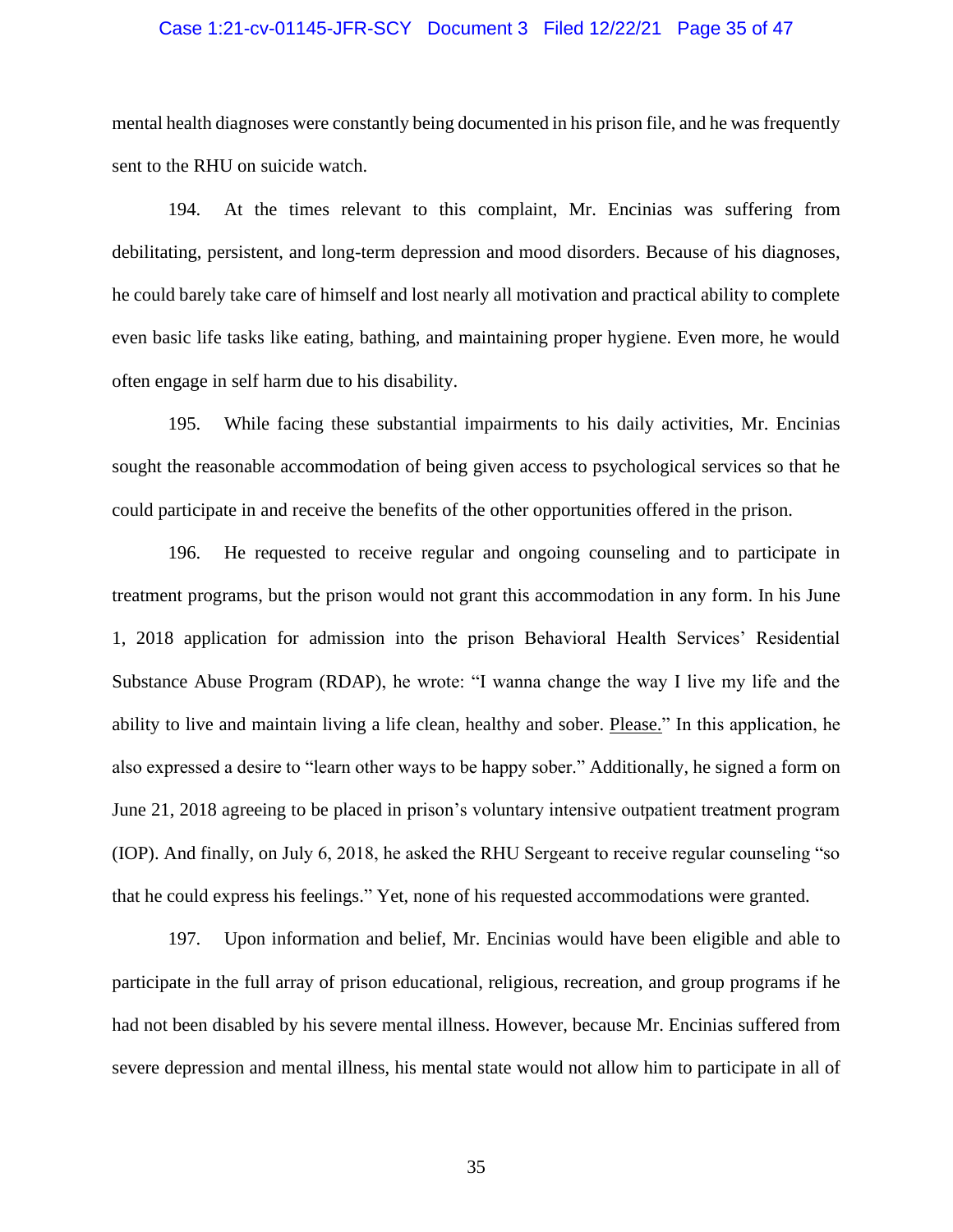#### Case 1:21-cv-01145-JFR-SCY Document 3 Filed 12/22/21 Page 36 of 47

the prison's otherwise-available educational, religious, recreational and group programming.

198. However, upon information and belief, if CNMCF and NMCD would have provided Mr. Encinias with mental health counseling or other mental health programming accommodations, he would have transitioned into a more stable mental state that would have allowed him to receive the full benefit of CNMCF and NMCD's educational, religious, recreation, and group programming.

199. Despite the fact that Mr. Encinias repeatedly pleaded for mental health accommodations, CNMCF and NMCD were unwilling to even attempt to provide Mr. Encinias with this type of accommodation.

200. Furthermore, any accommodation that CNMCF or NMCD may claim to have made was unreasonably inadequate, because Mr. Encinias' prison medical records reveal that he was frequently suicidal in the months leading up to his death, and he attempted suicide on May 7, 2018 and August 22, 2018 before succeeding in his attempt on December 2, 2018.

201. Because of his debilitating mental state, he was frequently sent to the RHU on suicide watch, where he was unable to access most of the prison's educational, religious, recreation, and group programming. Even if he had been allowed access to these programs while in the RHU, he was not provided with sufficient mental health service accommodations to bring him to a mental state where he could actually participate in these programs. Accordingly, Mr. Encinias was denied meaningful access to these programs.

202. CNMCF and NMCD knew that Mr. Encinias required further mental health service accommodations in order to participate in the prison's educational, religious, recreation, and group programs because his prison records clearly specified (1) a long history of RHU suicide watch placements through which Mr. Encinias' access to prison programs was strictly limited, (2)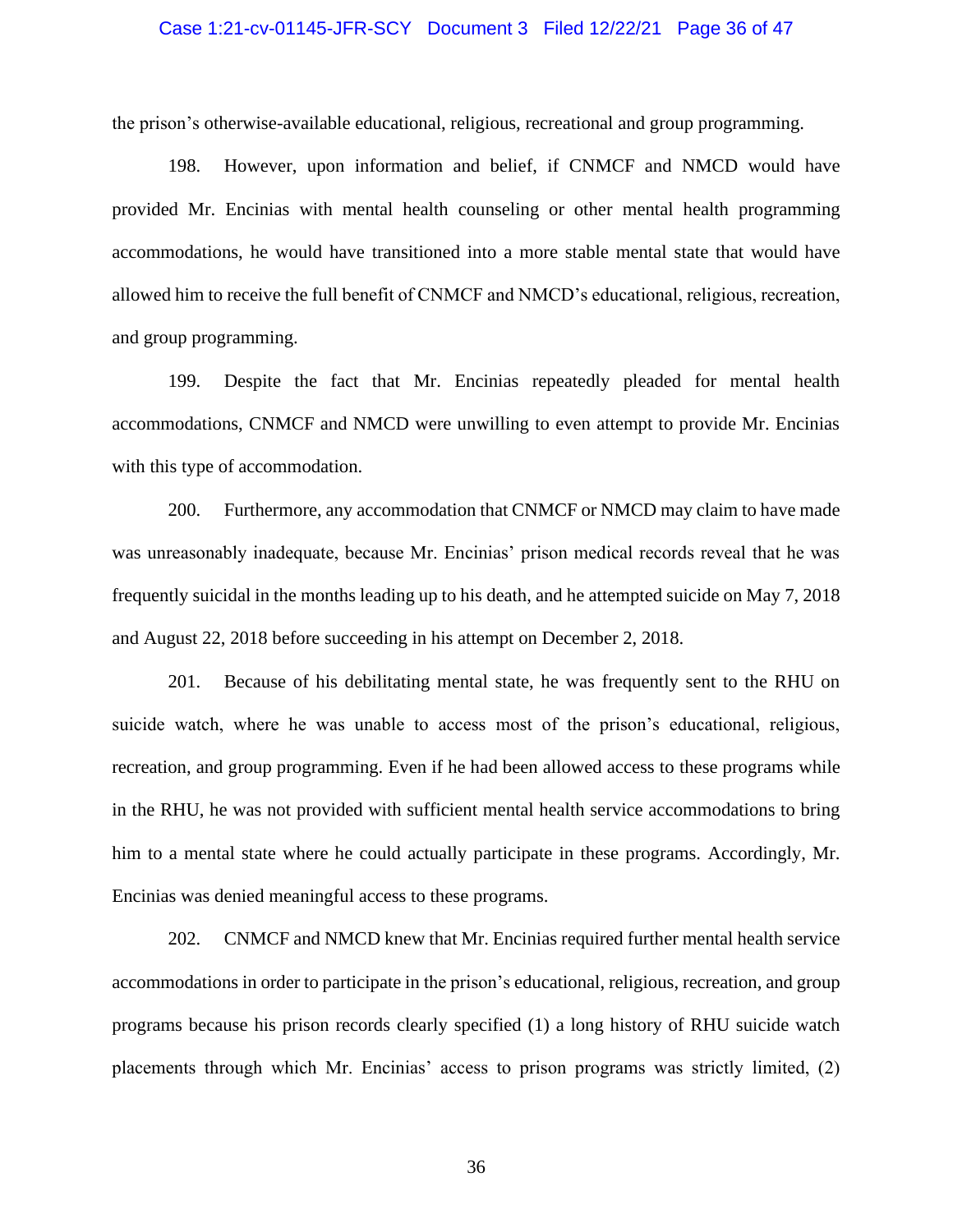#### Case 1:21-cv-01145-JFR-SCY Document 3 Filed 12/22/21 Page 37 of 47

repeated attempts by Mr. Encinias to obtain his requested accommodation of additional mental health services, and (3) a persistent history of severe mental illness and suicidal ideation.

203. Both CNMCF and NMCD, through their employees and agents, acted with deliberate indifference to the strong likelihood that their practices of denying Mr. Encinias his requested mental health services would likely result in a violation of Mr. Encinias' federally protected right not to be discriminated against because of his mental disability. Despite this knowledge, CNMCF and NMCD failed to provide Mr. Encinias with any meaningful mental health supports.

204. Importantly, Mr. Encinias' requested accommodation to receive mental health support would not have fundamentally altered the nature of the prison's services, programs, or activities or created an undue burden on the prison staff. Each of the accommodations suggested by Mr. Encinias was already available and widely utilized by other individuals in the prison without issue. Upon information and belief, CNMCF and NMCD had no rational reason to deny these services to Mr. Encinias, who was one of the prisoners with arguably the most need for such accommodations. Accordingly, there is no true security or institutional concern regarding Mr. Encinias' requested accommodations. On the contrary, analogous accommodations are commonplace and cause little to no burden on the prison.

205. Because CNMCF and NMCD failed to provide Mr. Encinias with a reasonable accommodation, Mr. Encinias was made to suffer more pain and punishment than non-disabled prisoners, and he was thereby discriminated against solely because of his disability. His mental state was left to deteriorate until he was subjected to regular RHU placement, which ultimately exacerbated his mental deterioration and led to his death. In addition to these physical injuries and other harms, the fact that Mr. Encinias was made to endure intentional discrimination by CNMCF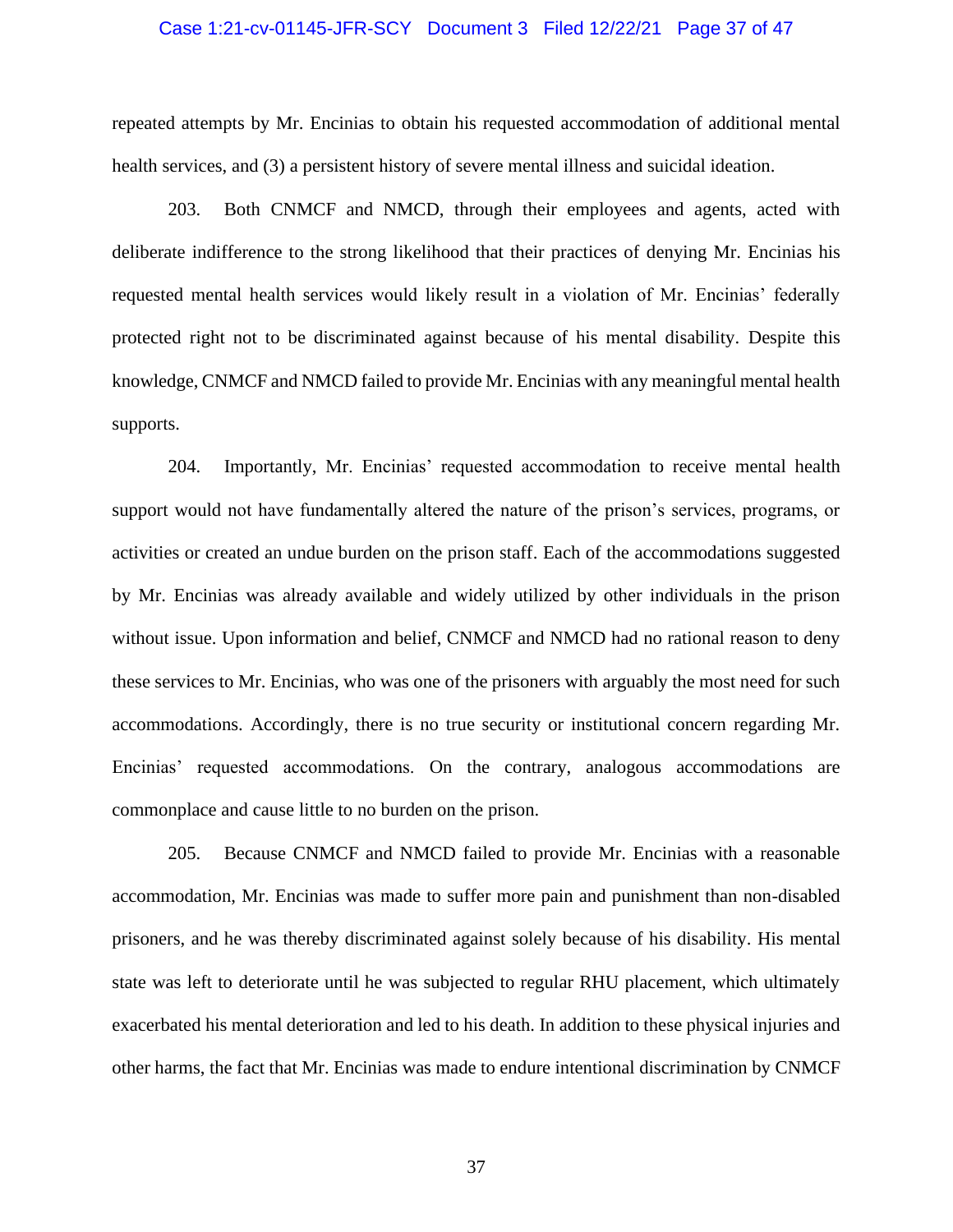### Case 1:21-cv-01145-JFR-SCY Document 3 Filed 12/22/21 Page 38 of 47

and NMCD was intrinsically harmful by its very nature, thereby further compounding his injuries and suffering.

206. Moreover, upon information and belief, CNMCF and NMCD have a widespread pattern and practice of excluding the mentally ill from the prison's programs, services, and activities by uniformly placing mentally ill prisoners in solitary confinement even when there is no valid penological reason for doing so.

#### **IV. Damages Sought**

207. As a direct result of Defendants' unlawful conduct, Mr. Encinias suffered tremendous pain, injuries, anguish, suffering, and, ultimately, death, which entitles his Estate to compensatory and special damages by way of survival.

208. Further, Plaintiff is entitled to attorney's fees and costs pursuant to U.S.C. §§ 1988 and 12205, and 29 U.S.C. § 794a, in addition to pre-judgment interest and costs as allowed by federal law.

209. Plaintiff is also entitled to punitive damages against each of the Defendants, as their actions were done with malice or, minimally, with reckless indifference to Mr. Encinias' federally protected rights.

#### **CLAIMS FOR RELIEF**

#### **FIRST CLAIM FOR RELIEF:**

**8th and 14th Amendments to the U.S. Constitution Deliberate Indifference to Serious Medical Need (42 U.S.C. § 1983) (against MHM, Centurion, Ken Smith, Dr. Wendy Price, David Selvage, Tracy Whittet, Kyle Tennison, Kyle Gonzales, Beverly Woodbury, Elizabeth Chavez, Tito Vidal, Dr. Digna Christina Cruz-Grost, James Dillon, Dr. Javier Vera, Dr. Winifred Williams, Laurie St. Jacques, Isabelle Dominguez, Chris Maurer, Danielle Pino, David Montoya, Dr. Andrade, Medical Director at CNMCF, Nursing Supervisor, CNMCF Behavioral Staff Supervisor, NENMCF Behavioral Staff Supervisor, Mental Health Supervisor, Prison Programming Coordinator, and CNMCF Centurion Supervisor in their individual capacities)**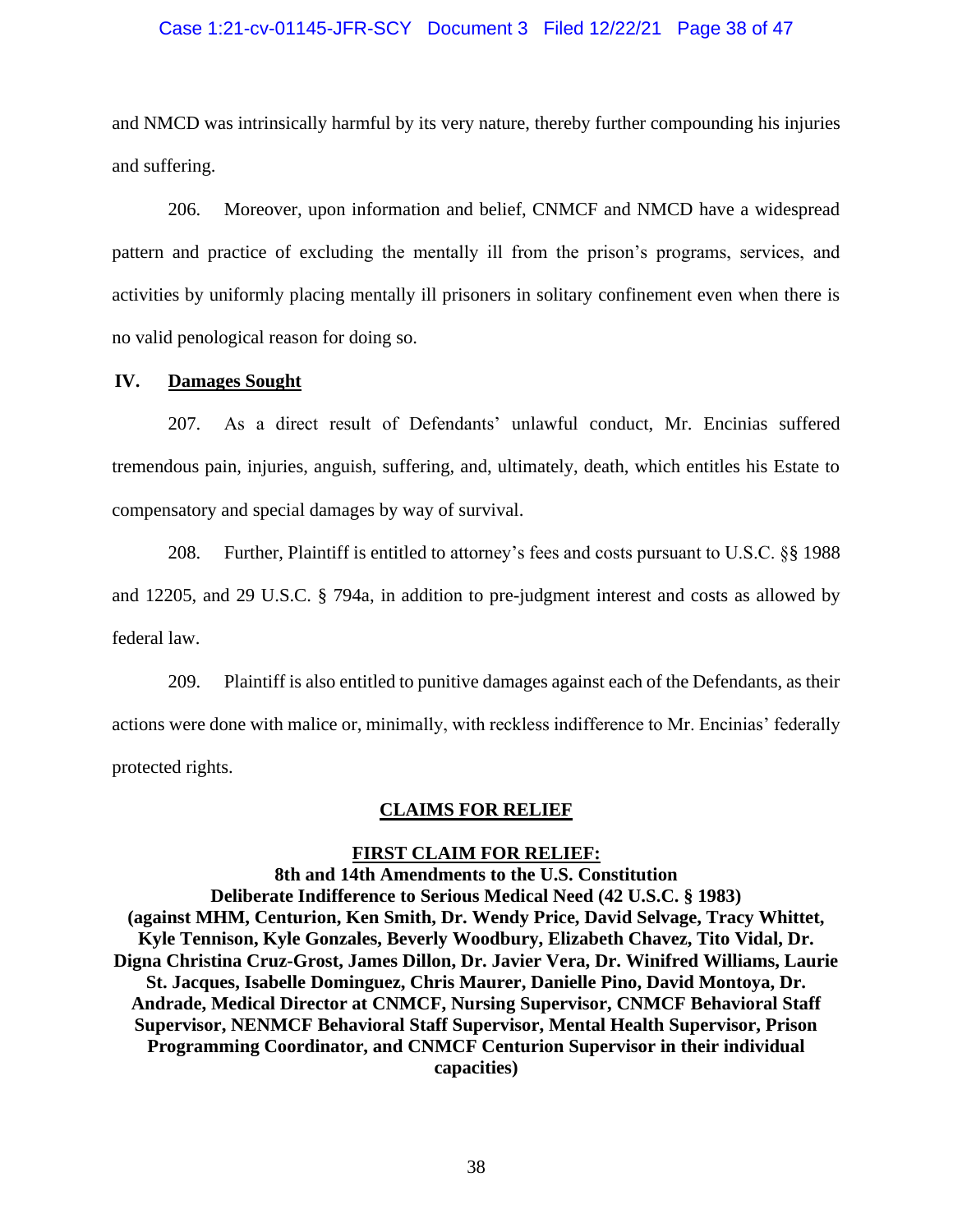### Case 1:21-cv-01145-JFR-SCY Document 3 Filed 12/22/21 Page 39 of 47

210. Each paragraph of this Complaint is incorporated as if fully restated herein.

211. The abovenamed Defendants each possessed responsibility for the decisions that resulted in the violation of Mr. Encinias' constitutional right to be free from cruel and unusual punishment regarding the deliberate indifference to his serious medical needs while in NMCD custody, as described more fully above.

212. These Defendants were aware of and deliberately disregarded the substantial risk of harm to Mr. Encinias that would ensue because of their failures to provide him with constitutionally adequate medical and mental health care, as described more fully above.

213. The deliberate indifference of the abovenamed Defendants caused Mr. Encinias' debilitating psychotic breaks (his harm), which ultimately led him to commit suicide while in NMCD custody.

214. Mr. Encinias' psychotic breaks were sufficiently serious injuries that a reasonable doctor or patient would find them important and worthy of immediate treatment. Indeed, without treatment, self-harm and suicide attempts commonly ensue, which is precisely what occurred in Mr. Encinias' case leading up to his death.

215. Moreover, Mr. Encinias' psychotic breaks significantly affected his daily activities, as he lost the ability to care for even his most basic needs, including his ability to refrain from selfharm.

216. Because Mr. Encinias' psychotic breaks caused him to commonly engage in severe self-harm, his injury caused by the abovenamed Defendants also resulted in the existence of chronic and substantial pain. Additionally, the emotional anguish that Mr. Encinias experienced during and after these psychotic breaks was also chronic and substantial.

217. The abovenamed Defendants are not shielded by qualified immunity for their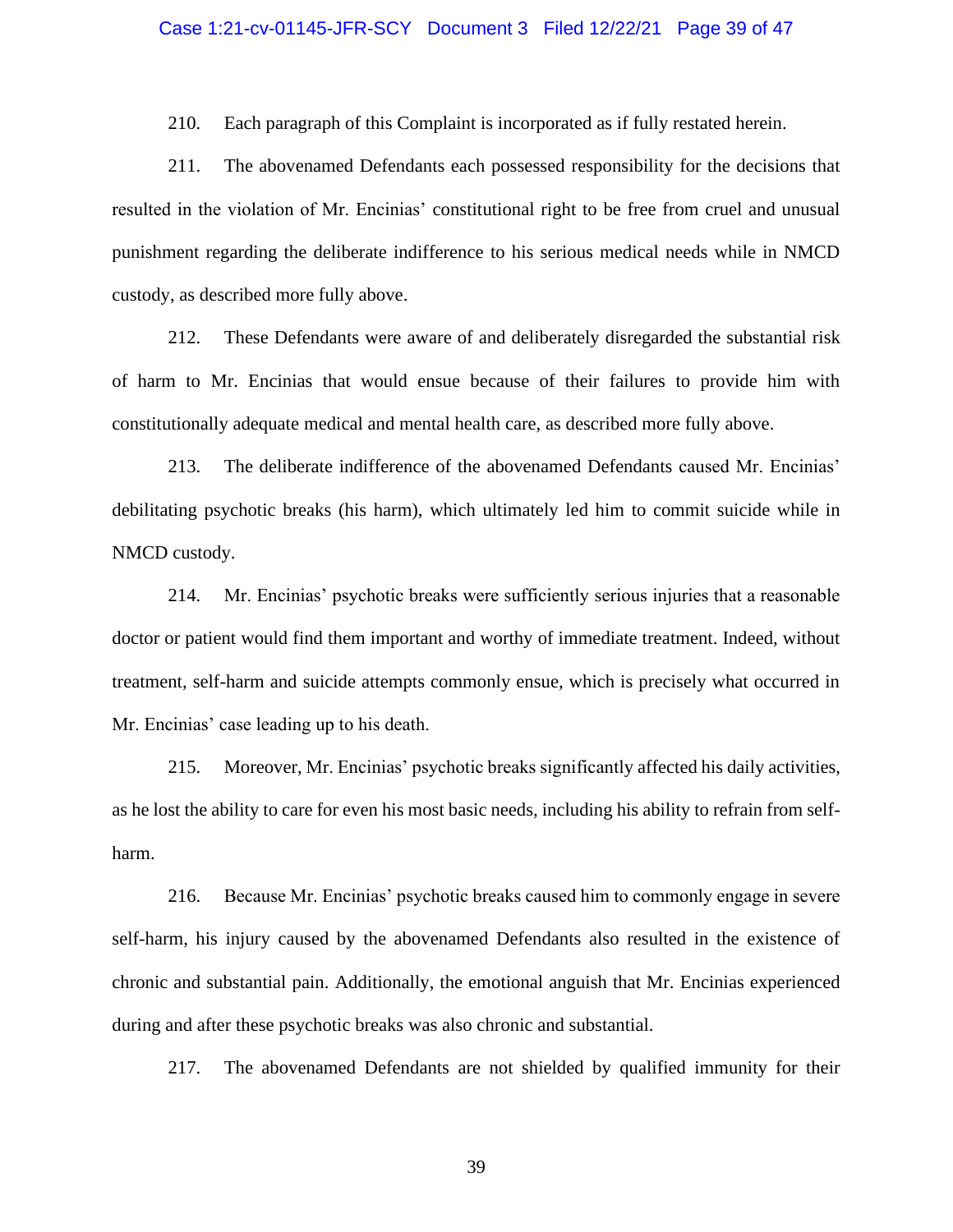#### Case 1:21-cv-01145-JFR-SCY Document 3 Filed 12/22/21 Page 40 of 47

deliberate indifference to Mr. Encinias' serious medical needs because of the well-documented 10<sup>th</sup> Circuit precedent notifying medical and prison personnel that the Eighth Amendment is violated when such personnel fail to take reasonable measures to provide a patient with access to medical attention and/or deny medical care to a patient with serious psychological needs, as occurred in Mr. Encinias' case with each of the defendants named herein.

## **SECOND CLAIM FOR RELIEF: 8th and 14th Amendments to the U.S. Constitution Policy & Practice of Denial of Medical Care (42 U.S.C. § 1983) (against Centurion and MHM)**

218. Each paragraph of this Complaint is incorporated as if fully restated herein.

219. As a private corporation acting pursuant to its agreement with NMCD to provide medical services to New Mexico State prisoners, Centurion was at all times relevant to the events described in this Complaint acting under color of law and, as the provider of healthcare services to prisoners incarcerated at CNMCF, was responsible for the creation, implementation, oversight, and supervision of all policies and procedures followed by employees and agents of Centurion and CNMCF/NMCD.

220. Mr. Encinias' injuries were proximately caused by Centurion's policies and practices.

221. Centurion maintains a policy, practice, and custom of under-reporting the severity of medical and mental health emergencies and denying appropriate medical and mental health care to prisoners. On information and belief, Centurion medical staff working in CNMCF are trained to ignore or under-report symptoms of medical and mental health emergencies, which amounts to deliberate indifference to the serious medical needs of prisoners presenting symptoms of such emergencies, including Mr. Encinias.

222. On information and belief, Centurion supervises its employees to ignore or under-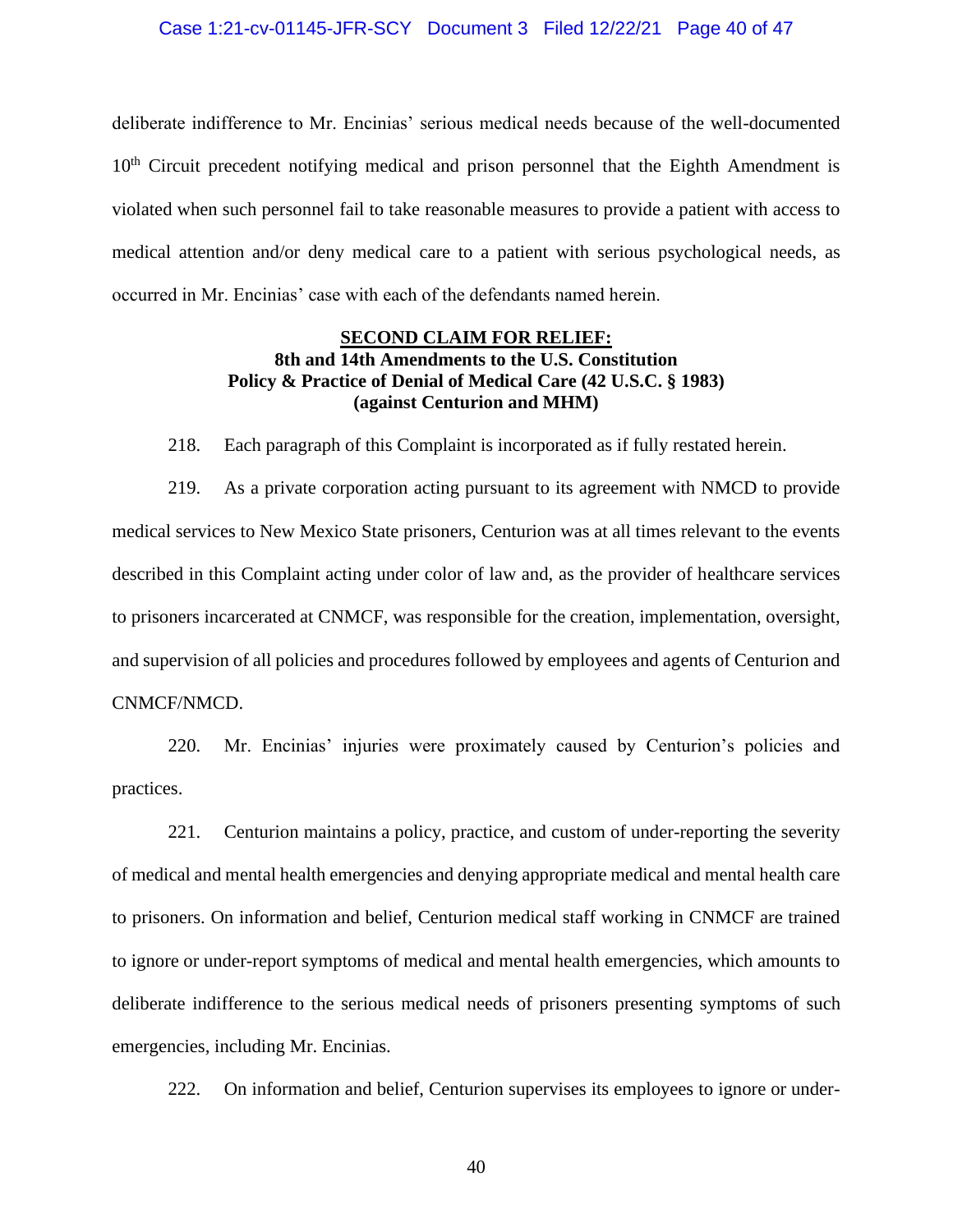#### Case 1:21-cv-01145-JFR-SCY Document 3 Filed 12/22/21 Page 41 of 47

report symptoms of medical and mental health emergencies, which amounts to deliberate indifference to the serious medical needs of prisoners presenting symptoms of such emergencies, including Mr. Encinias.

223. On information and belief, Centurion ratifies the conduct of its employees who ignore or under-report symptoms of medical and mental health emergencies through review and approval of these employees' performance, and through the decision to continue the employment of such individuals who ignore and under-report medical and mental health emergencies of NMCD prisoners, which amounts to deliberate indifference to the serious medical needs of prisoners presenting symptoms of such emergencies, including Mr. Encinias.

224. At all times relevant to this Complaint, Centurion had notice of a widespread practice by its employees and agents at CNMCF under which prisoners with serious medical conditions, such as Mr. Encinias, were routinely denied access to proper or sufficient medication and medical attention. Upon information and belief, it was common to observe prisoners of CNMCF with clear symptoms of serious medical and/or mental concerns whose requests for medical care were routinely denied or completely ignored. Upon information and belief, a significant portion of these denials of medical and mental health care resulted in substantial injury or death.

225. More specifically, there was a widespread practice under which employees and agents of Centurion and NMCD, including correctional officers and medical personnel, failed or refused to: (1) report, diagnose, and properly examine and treat prisoners with serious medical and/or mental health conditions, including failing to provide proper medications to prisoners with serious medical and/or mental health conditions; (2) respond to prisoners who requested medical and/or mental health services; (3) respond to prisoners who exhibited clear signs of medical and/or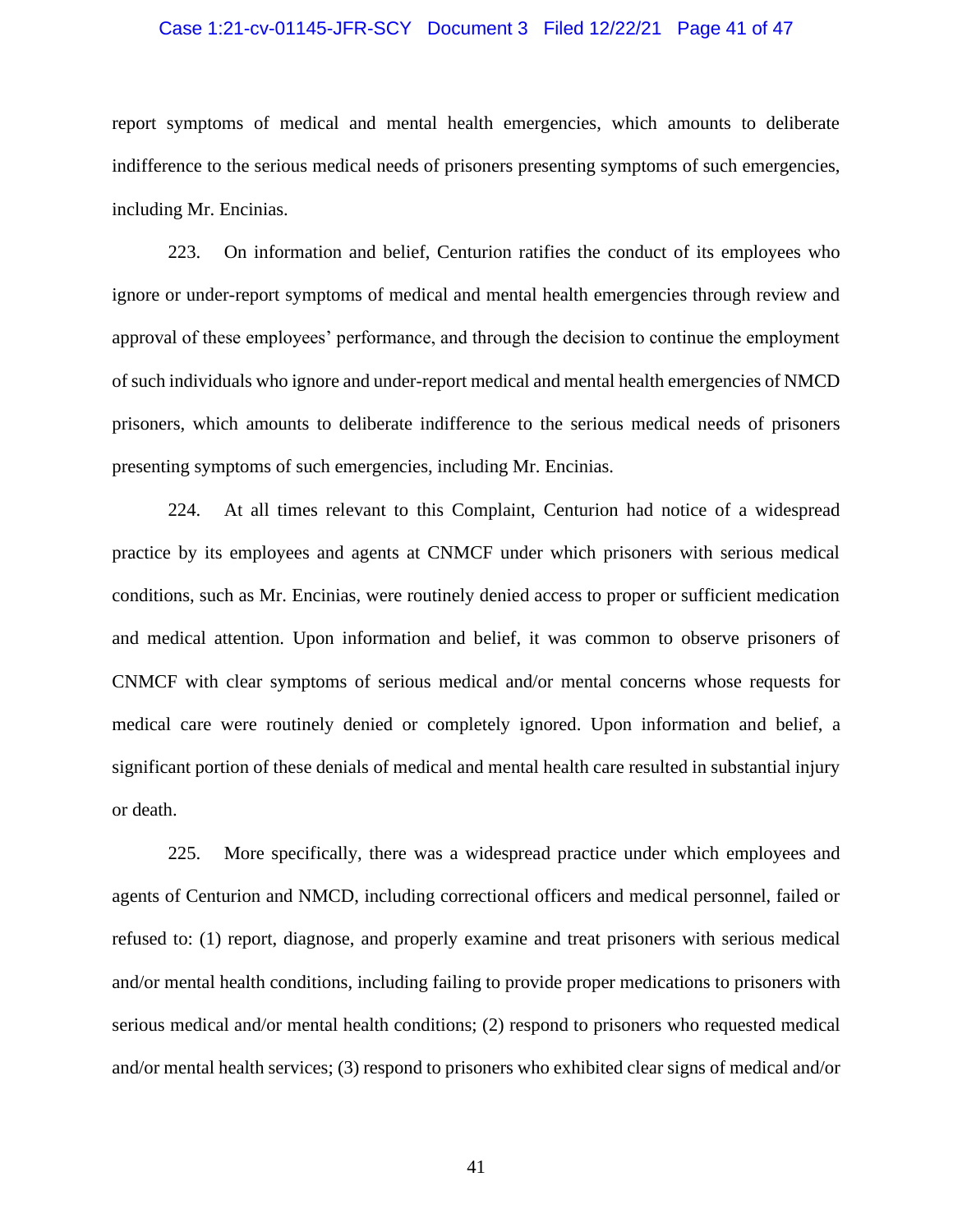#### Case 1:21-cv-01145-JFR-SCY Document 3 Filed 12/22/21 Page 42 of 47

mental health need or illness; (4) adequately document and communicate the medical and mental health needs of prisoners to the appropriate correctional officers and/or medical or mental health staff; or (5) timely refer prisoners for emergency or other offsite medical services.

226. Additionally, there was a widespread practice under which Centurion personnel severely understaffed its medical and mental health facilities and failed adequately to train and supervise its personnel on necessary medical and mental health procedures.

227. These widespread practices were allowed to proliferate because Centurion directly encouraged, and was the moving force behind, the specific misconduct at issue. Centurion also failed to adequately train, supervise, and control correctional officers and medical personnel by failing to adequately punish and discipline prior instances of similar misconduct, thereby directly encouraging future abuses like those which harmed Mr. Encinias.

228. Centurion knew of the substantial risk of serious or fatal consequences that could be caused by its unconstitutional policies, practices, customs, failures to train, and failures to supervised, as occurred in Mr. Encinias' case.

229. Centurion is sued herein for maintaining these policies, practices, and customs; for failing to train and supervise; and for ratifying its employees' and agents' misconduct, all of which amounts to deliberate indifference to prisoners' serious medical and/or mental health needs.

230. These policies and conduct were the moving force behind the violations of Mr. Encinias' constitutional rights and his death. Mr. Encinias' injuries were caused by employees and contractors of NMCD and Centurion, including but not limited to the individually-named Defendants, who acted pursuant to the policies and practices of Centurion while engaging in the misconduct described in this Complaint.

231. Upon information and belief, Centurion maintained these policies and practices in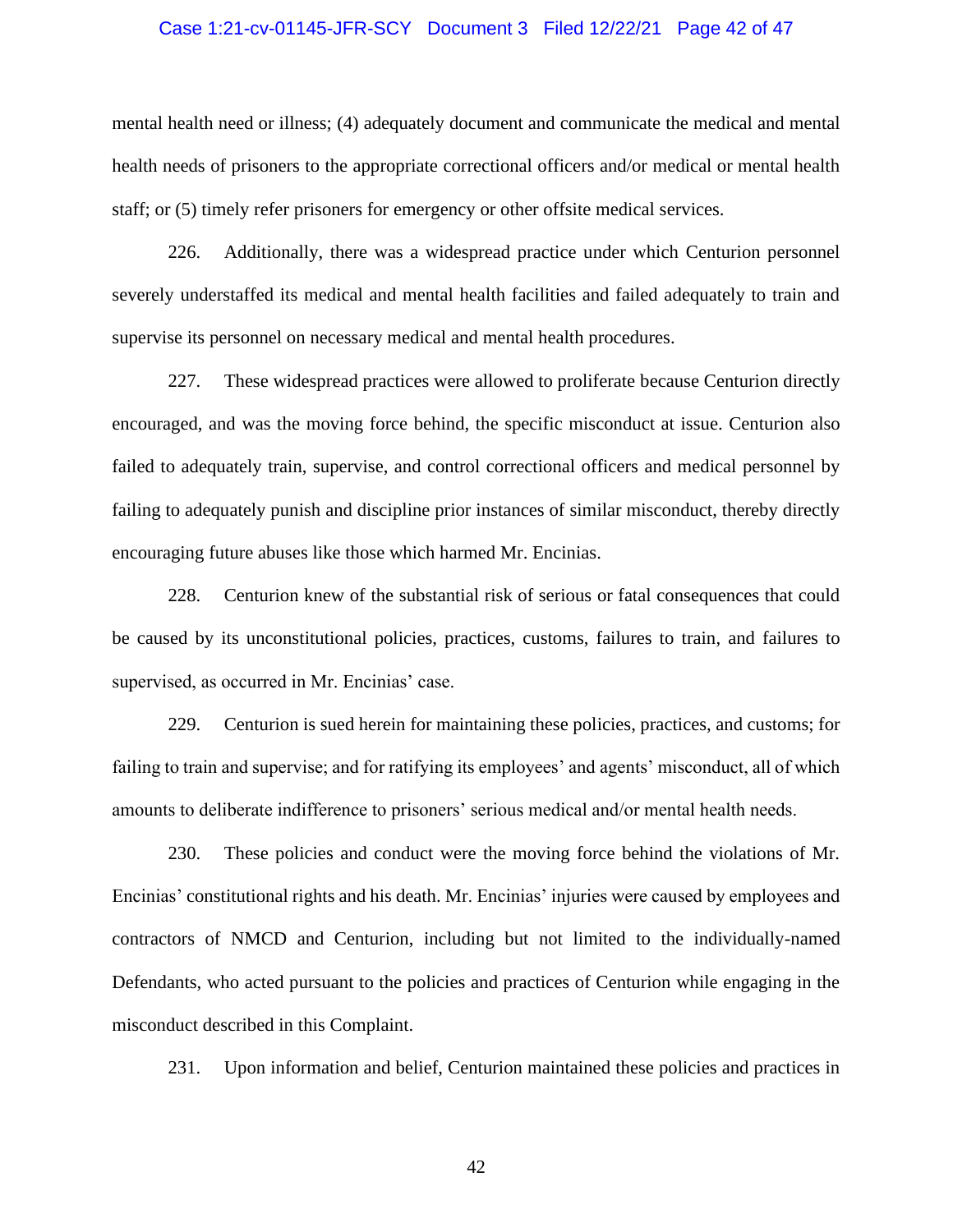#### Case 1:21-cv-01145-JFR-SCY Document 3 Filed 12/22/21 Page 43 of 47

order to maximize profit and without regard to its constitutional and medical obligations to NMCD prisoners who were entrusted to Centurion's care.

232. As a subcontractor for Centurion operating under the contract between Centurion and NMCD/New Mexico, MHM adopted Centurion's and NMCD's policies, practices, habits, customs, procedures, training, and supervision as its own, and it is accordingly liable for Centurion's unconstitutional policies and practices as if they were its own, particular because these police and practices were proliferated by its own employees, which it provided to Centurion.

### **THIRD CLAIM FOR RELIEF: Americans with Disabilities Act (42 U.S.C. § 12101** *et seq.***) (against New Mexico, NMCD, and CNMCF)**

233. Each paragraph of this Complaint is incorporated as if fully restated herein.

234. At the times relevant to this Complaint, Mr. Encinias had a disability within the meaning of the Americans with Disabilities Act, as he had been diagnosed with various mood disorders, including severe depression.

235. Aside from his disability, Mr. Encinias was otherwise qualified to participate in, and receive the benefits of, the programs, services, and activities offered by CNMCF and NMCD, which are described in this Complaint.

236. CNMCF and NMCD are both public entities as defined in 42 U.S.C. § 12131(1), as both are instrumentalities of the State of New Mexico.

237. Under Title II of the ADA, CNMCF and NMCD are responsible for ensuring that individuals in its custody with known disabilities are provided with reasonable accommodations to prevent discrimination on the basis of disability and are not, on the basis of disability, excluded from participation in or denied the benefits of its services, programs, or activities because of their disabilities.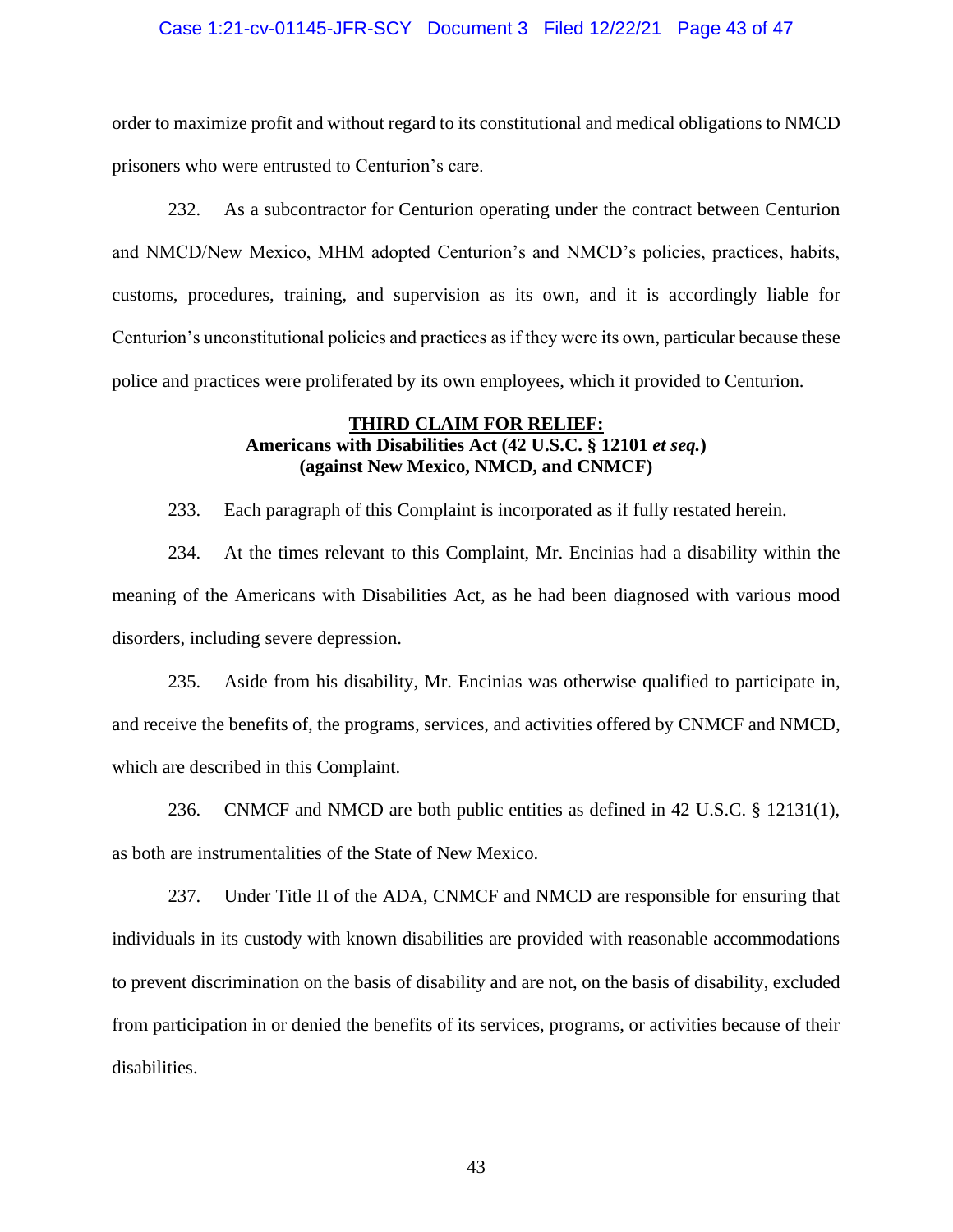### Case 1:21-cv-01145-JFR-SCY Document 3 Filed 12/22/21 Page 44 of 47

238. Despite Mr. Encinias' known and obvious disability, CNMCF and NMCD failed to reasonably accommodate his disability and discriminated against him, as described herein.

239. Both CNMCF and NMCD knew that Mr. Encinias was disabled and that he required an accommodation, yet they did not provide him with an accommodation.

240. Solely because of Mr. Encinias' disability, CNMCF and NMCD excluded and denied him access to, and the benefits of, each program, service, and activity described herein. Thus, Mr. Encinias has been subjected to discrimination in each program, service, or activity as a result of his disability.

241. CNMCF and NMCD engaged in this discriminatory practice with malice or, minimally, with reckless indifference to Mr. Encinias' federally protected rights.

242. Mr. Encinias has been injured as a result of this discrimination, as described elsewhere in this Complaint.

243. Finally, CNMCF and NMCD are not shielded by qualified immunity for their violations of the Americans with Disabilities Act, as qualified immunity is not available for such claims.

## **FOURTH CLAIM FOR RELIEF: Rehabilitation Act (29 U.S.C. § 701 et seq.) (against New Mexico, NMCD, and CNMCF)**

244. Each paragraph of this Complaint is incorporated as if fully restated herein.

245. At the times relevant to this Complaint, Mr. Encinias was handicapped within the meaning of the Rehabilitation Act, as he had been previously diagnosed with various mood disorders, including severe depression.

246. Aside from his disability, Mr. Encinias was otherwise qualified to participate in, and receive the benefits of, the programs, services, and activities offered by CNMCF and NMCD,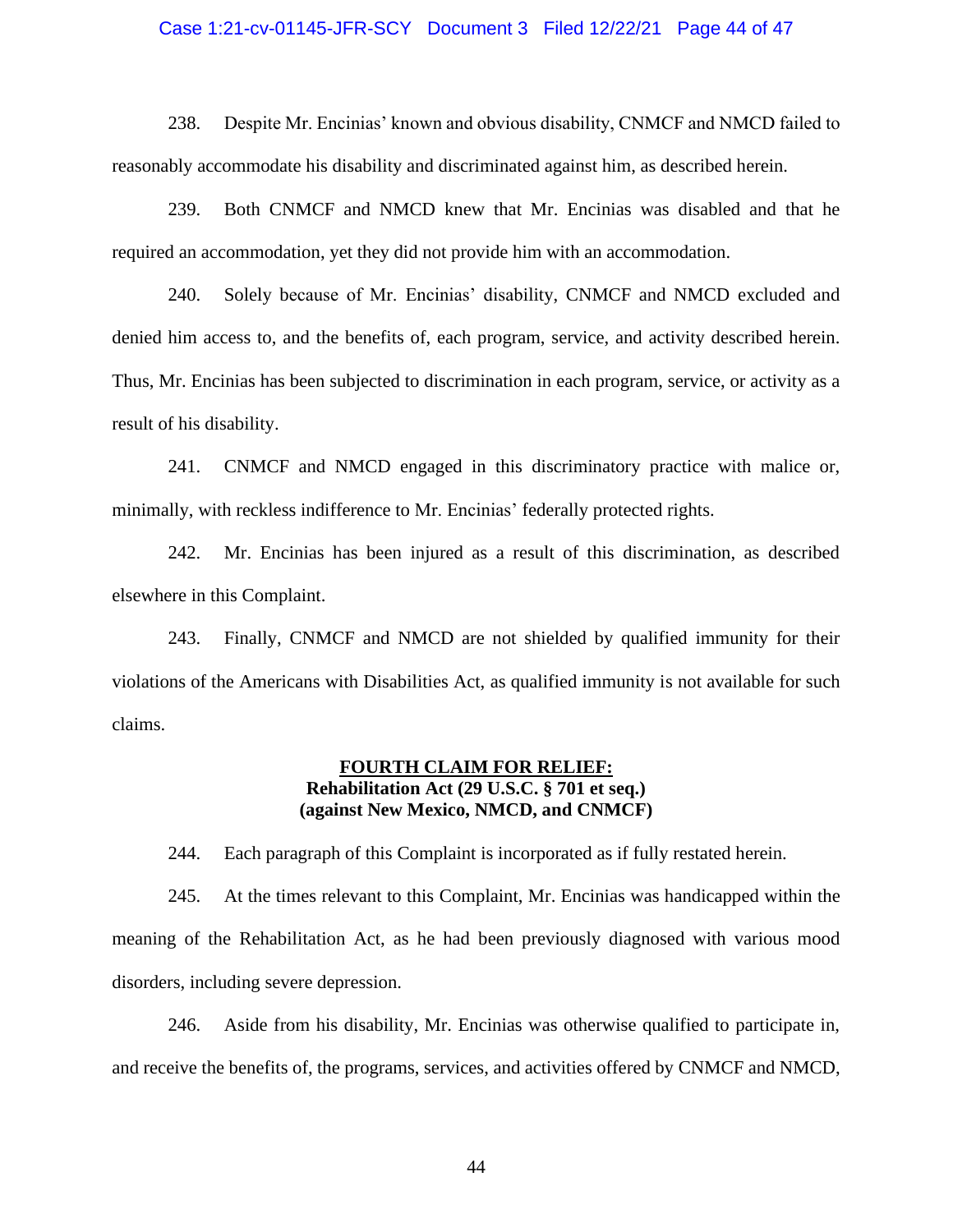#### Case 1:21-cv-01145-JFR-SCY Document 3 Filed 12/22/21 Page 45 of 47

which are described in this Complaint.

247. Both CNMCF and NMCD receive federal financial assistance.

248. Under the Rehabilitation Act, CNMCF and NMCD are responsible for ensuring that individuals in its custody with known disabilities are provided with reasonable accommodations to prevent discrimination on the basis of disability and are not, on the basis of disability, excluded from participation in or denied the benefits of its services, programs, or activities because of their disabilities.

249. Despite Mr. Encinias' known and obvious disability, CNMCF and NMCD failed to reasonably accommodate his disability and discriminated against him, as described herein.

250. Both CNMCF and NMCD knew that Mr. Encinias was disabled and that he required an accommodation, yet they did not provide him with an accommodation.

251. Solely because of Mr. Encinias' disability, CNMCF and NMCD excluded and denied him access to, and the benefits of, each program, service, and activity described herein. Thus, Mr. Encinias has been subjected to discrimination in each program, service, or activity as a result of his disability.

252. CNMCF and NMCD engaged in this discriminatory practice with malice or, minimally, with reckless indifference to Mr. Encinias' federally protected rights.

253. Mr. Encinias has been injured as a result of this discrimination, as described elsewhere in this Complaint.

254. Finally, CNMCF and NMCD are not shielded by qualified immunity for their violations of the Rehabilitation Act, as qualified immunity is not available for such claims.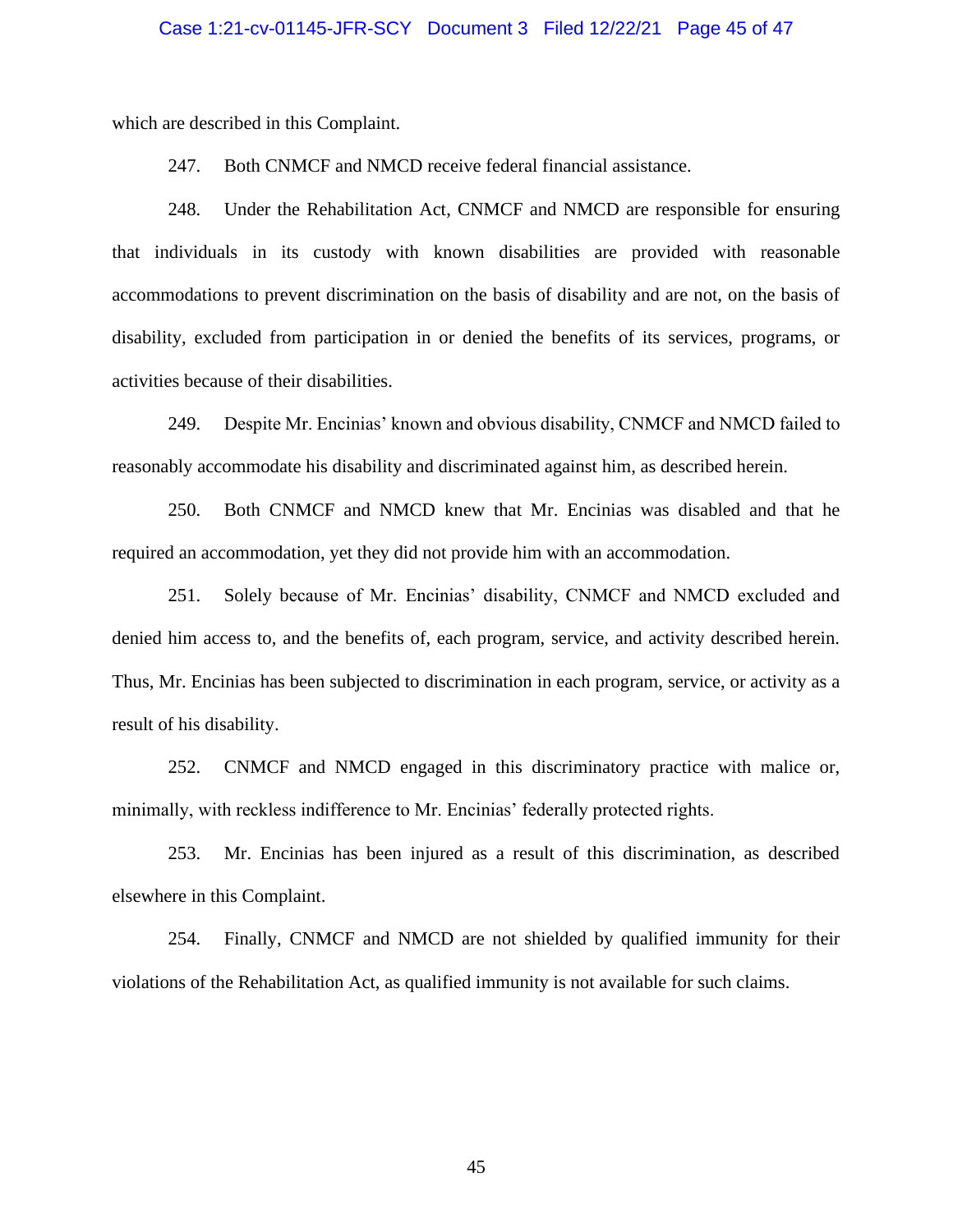### **RELIEF REQUESTED**

WHEREFORE, Plaintiff respectfully requests that the Court grant the following relief

against Defendants, jointly and severally:

- (a) Monetary damages against Centurion, MHM, and individual Defendants sued under 42 U.S.C. § 1983 in their individual capacities in an amount to be determined at trial to compensate Plaintiff for the injuries he sustained as a result of the events and conduct alleged herein;
- (b) Monetary damages against Defendants sued under 42 U.S.C. § 12132 et seq. and 29 U.S.C. § 701 et seq. in an amount to be determined at trial to compensate Plaintiff for the injuries he sustained as a result of the events and conduct alleged herein;
- (c) Punitive damages against individual Defendants sued in their individual capacities in an amount to be determined at trial;
- (d) Statutory interest on any and all damages awarded to Plaintiff;
- (e) Reasonable attorneys' fees and costs under 42 U.S.C. §§ 1988 and 12205, and 29 U.S.C. § 794a; and
- (f) Such other and further relief as the Court may deem just and proper, including injunctive and declaratory relief.

### **JURY DEMAND**

Plaintiff hereby demands a trial by jury pursuant to Federal Rule of Civil Procedure 38(b)

on all issues in this case so triable.

Dated: Albuquerque, New Mexico Respectfully submitted, December 22, 2021

SANDOVAL FIRM

*/s/ Richard A. Sandoval* .

Richard A. Sandoval 1442-D South Saint Francis Dr. Santa Fe, NM 87505 (505) 795-7790 [rick@sandovalfirm.com](mailto:rick@sandovalfirm.com)

-and-